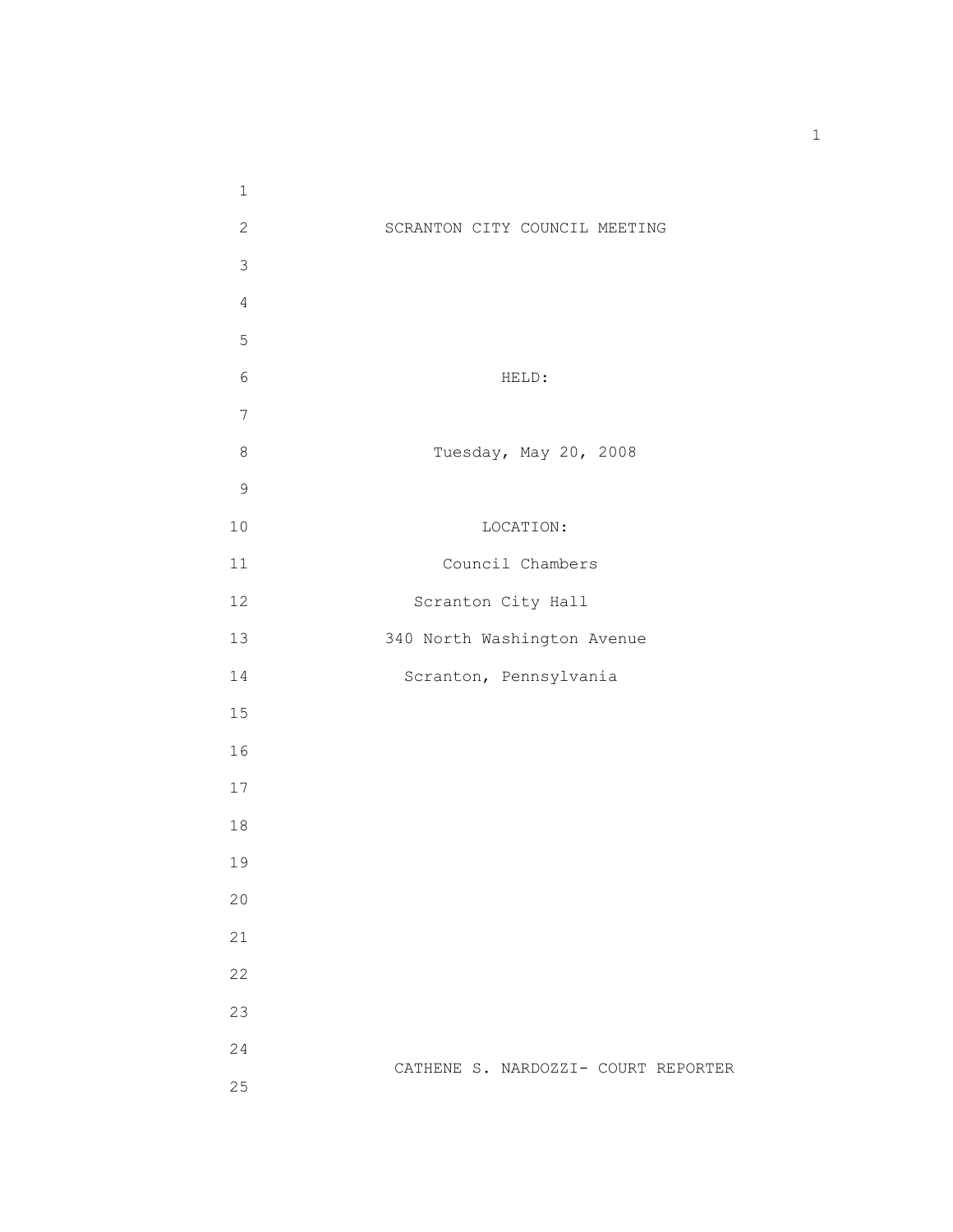1 2 3 CITY OF SCRANTON COUNCIL: 4 5 MR. ROBERT MCGOFF, PRESIDENT 6 6 7 MS. JUDY GATELLI, VICE-PRESIDENT 8 MS. JANET E. EVANS 9 10 MS. SHERRY FANUCCI (Not Present.) 11 MR. WILLIAM COURTRIGHT 12 13 MS. KAY GARVEY, CITY CLERK 14 MS. SUE MAGNOTTA, ASSISTANT CITY CLERK 15 16 MR. AMIL MINORA, SOLICITOR 17 18 19 20 21 22 23 24 25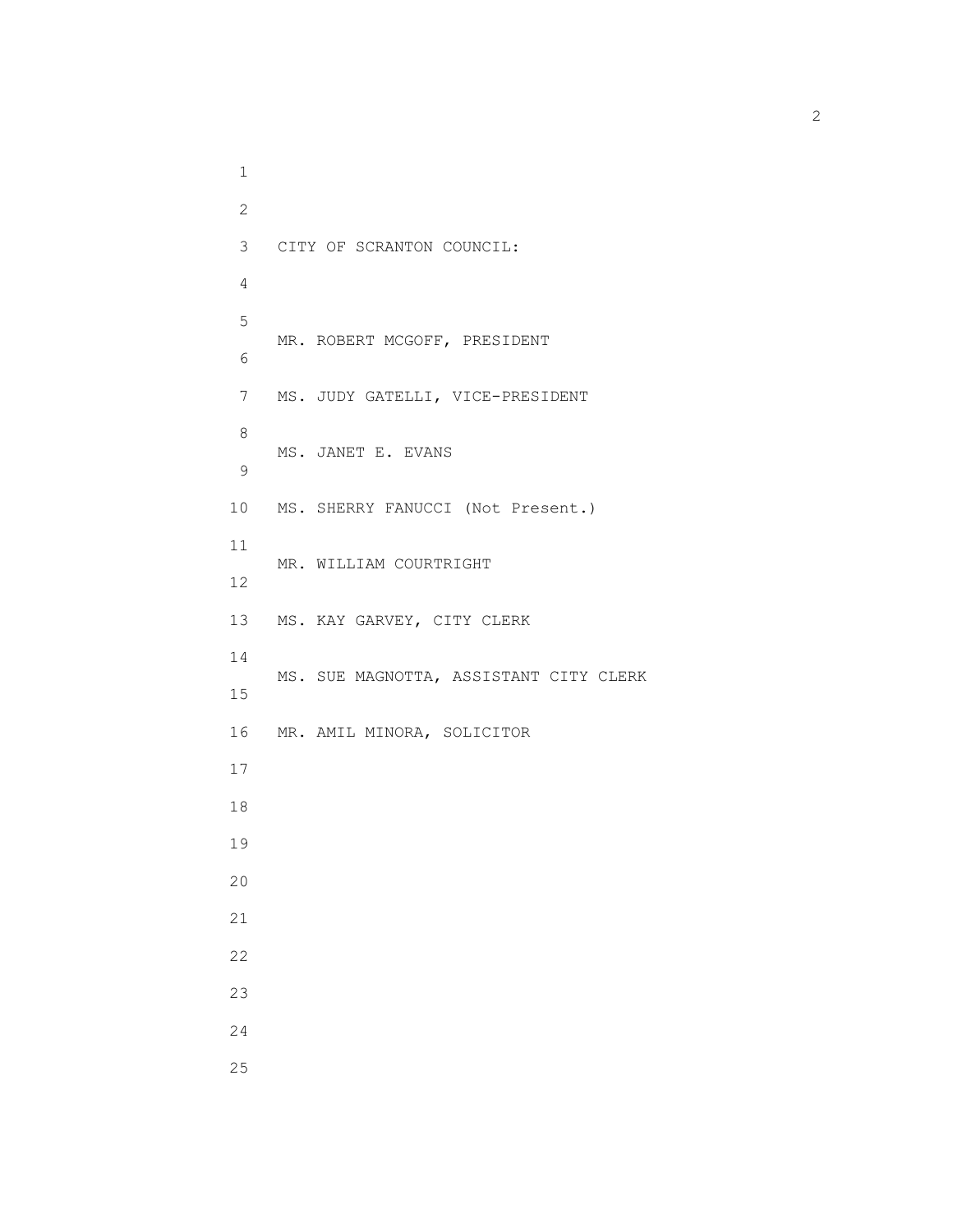| $1\,$       | (Pledge of Allegiance recited and            |
|-------------|----------------------------------------------|
| 2           | moment of reflection observed.)              |
| 3           | MR. MCGOFF: Roll call, please.               |
| 4           | MS. MAGNOTTA: Mrs. Evans.                    |
| 5           | MS. EVANS: Here.                             |
| 6           | MS. MAGNOTTA: Mrs. Gatelli.                  |
| 7           | MS. GATELLI. Here.                           |
| 8           | MS. MAGNOTTA: Ms. Fanucci.                   |
| $\mathsf 9$ | (Ms. Fanucci not present.)                   |
| 10          | MS. MAGNOTTA: Mr. Courtright.                |
| 11          | MR. COURTRIGHT: Yes.                         |
| 12          | MS. MAGNOTTA: Mr. McGoff.                    |
| 13          | MR. MCGOFF: Yes. Let the record              |
| 14          | reflect that Mrs. Fanucci has informed       |
| 15          | council that she will not be able to attend  |
| 16          | this evening's meeting. Dispense with the    |
| 17          | reading of the minutes.                      |
| 18          | MS. GARVEY: THIRD ORDER. 3-A.                |
| 19          | APPLICATIONS AND DECISIONS RENDERED BY THE   |
| 20          | ZONING HEARING BOARD MEETING HELD ON MAY 14, |
| 21          | 2008.                                        |
| 22          | MR. MCGOFF: Are there any comments?          |
| 23          | If not, received and filed.                  |
| 24          | MS. GARVEY: That's it for Third              |
| 25          | Order.                                       |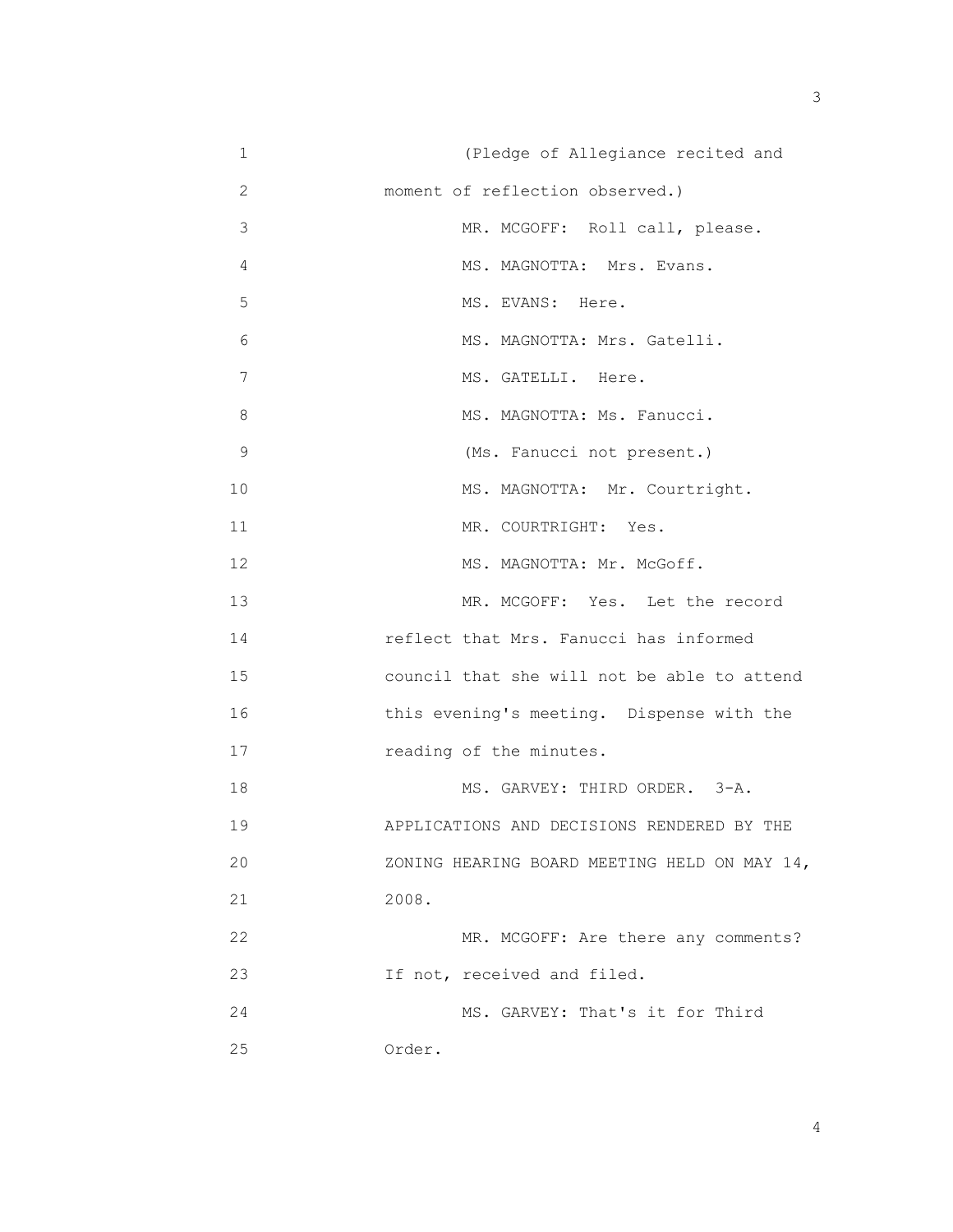| 1  | MR. MCGOFF: Any announcements that           |
|----|----------------------------------------------|
| 2  | you may have?                                |
| 3  | MS. GATELLI: I just have two                 |
| 4  | announcements. The first one is I'd like to  |
| 5  | congratulate Attorney Minora, he became a    |
| 6  | grandfather again tonight for the fourth     |
| 7  | time and Maureen, his wife, her daughter,    |
| 8  | Megan, had a baby girl. And I also -- where  |
| 9  | is Chrissy?                                  |
| 10 | MR. SLEDENZSKI: Right here, Jude.            |
| 11 | MS. GATELLI: I have a surprise for           |
| 12 | you, Chrissy. I have a surprise for you?     |
| 13 | MR. SLEDENZSKI: Uh-oh.                       |
| 14 | MS. GATELLI: As you know, the West           |
| 15 | Scranton Varsity Baseball Team won the       |
| 16 | Lackawanna League Division I baseball        |
| 17 | championship and it's the first time they    |
| 18 | have won since 1992. The coach is Paul       |
| 19 | McGoin, and the assistant coach is George    |
| 20 | Roscus, and they gave me this to show you,   |
| 21 | Chrissy, if I could get the sweater off, and |
| 22 | I got it from Burt-Burt.                     |
| 23 | MR. SLEDENZSKI: Did you?                     |
| 24 | MS. GATELLI: So if you want one --           |
| 25 | MR. SLEDENZSKI: Yeah, I want one.            |

the contract of the contract of the contract of the contract of the contract of the contract of the contract of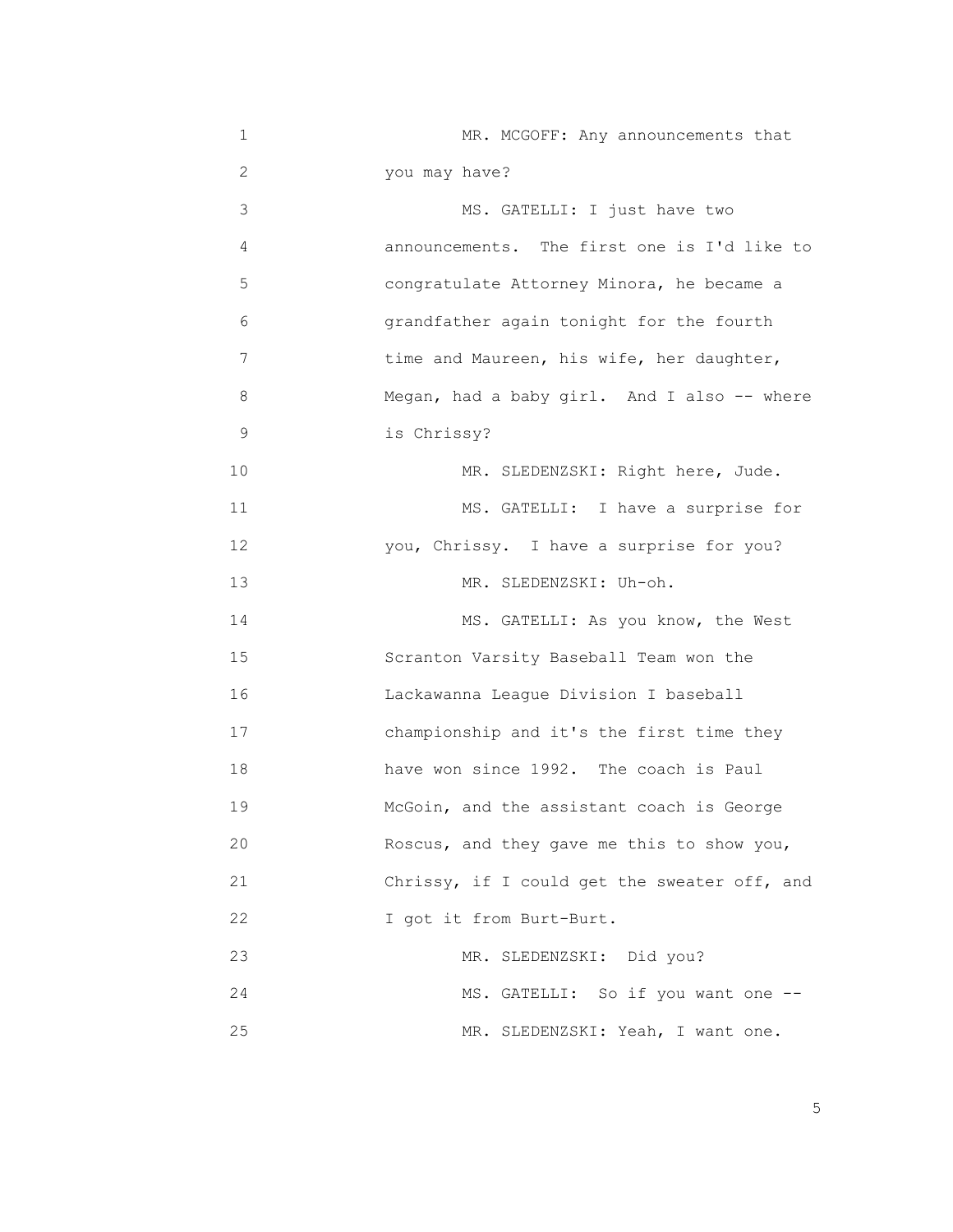| 1  | MS. GATELLI: You are going to have            |
|----|-----------------------------------------------|
| 2  | to see him tomorrow, the West Scranton        |
| 3  | Invaders.<br>That's all I have. Have some fun |
| 4  | with Chrissy. Right, Buddy?                   |
| 5  | MR. SLEDENZSKI: Yep.                          |
| 6  | MR. COURTRIGHT: I would just like to          |
| 7  | announce again Johnny Mattern and the people  |
| 8  | from Legend's Bar are having this Saturday    |
| 9  | will be the First Annual Ride for Robeson,    |
| 10 | that's the 24 Poker Run, registration from 9  |
| 11 | to 11 at Electric City Harley Davidson.<br>Ιf |
| 12 | you not going to ride, the ride is going to   |
| 13 | end up at Legend's Bar at about 2:00 p.m.,    |
| 14 | that's in West Scranton an the number you     |
| 15 | can call is 483-0883 and, once again, all     |
| 16 | the proceeds from this are going to go to     |
| 17 | benefit the Robeson family so anyone that     |
| 18 | can make it it would certainly be             |
| 19 | appreciated, that's all I have. Thank you.    |
| 20 | MR. MCGOFF: Mrs. Evans.                       |
| 21 | MS. EVANS: Please remember in your            |
| 22 | prayers all those who have recently passed    |
| 23 | away and in particular Gerald T. Labarski     |
| 24 | and Alfonso Chara, both victims of tragic     |
| 25 | accidents and their dear families and         |

<u>6. In the set of the set of the set of the set of the set of the set of the set of the set of the set of the set of the set of the set of the set of the set of the set of the set of the set of the set of the set of the se</u>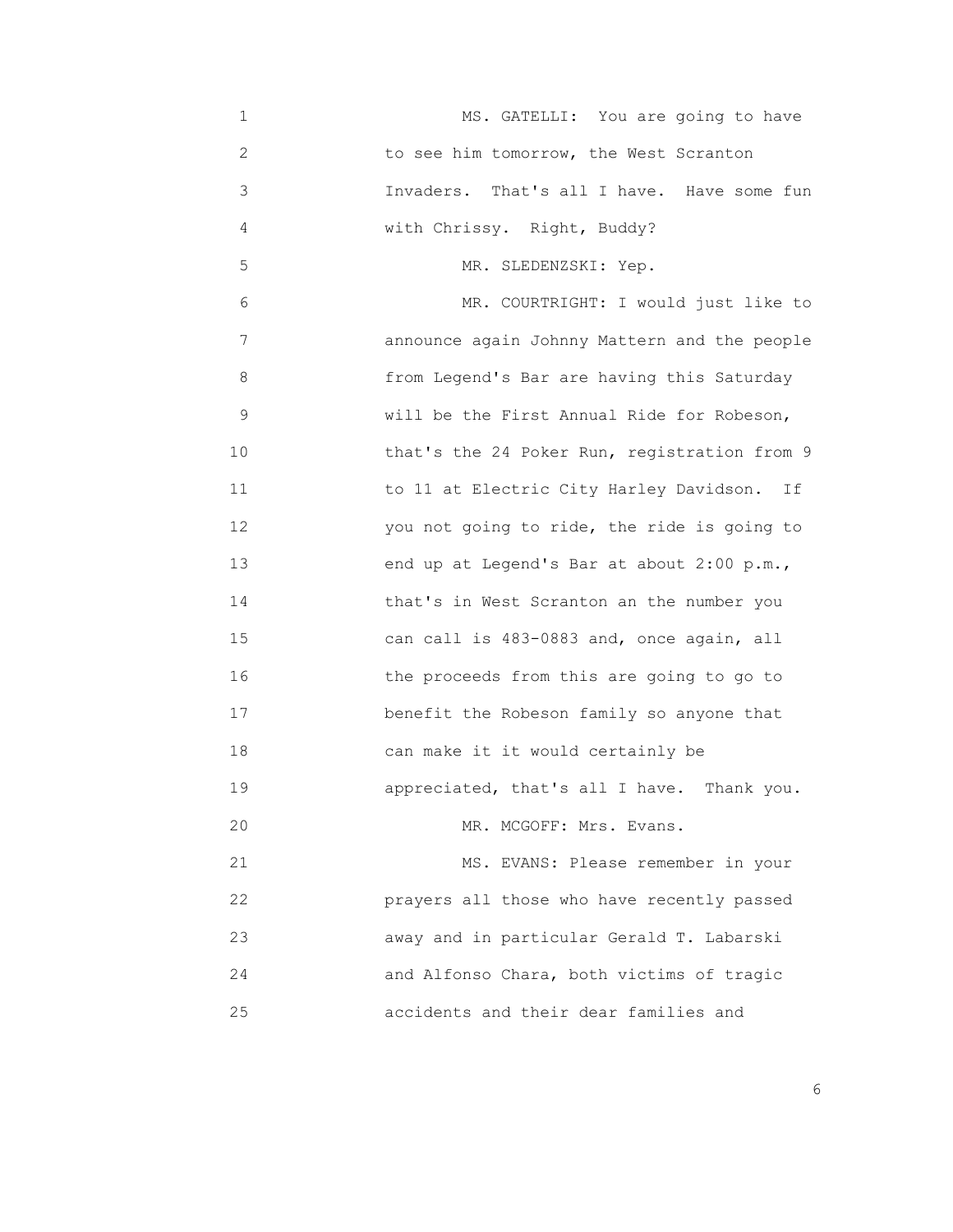1 friends they leave behind. Also, if you 2 would remember Mrs. Lyman in your prayers 3 who is hospitalized this week.

 4 I also wish to congratulate Lillian 5 and Pat Manley, owners of the Corner Store 6 in West Scranton who each year for the last 7 several years have sponsored a veteran's 8 dinner for approximately 50 people at 9 Cooper's Restaurant. West Scranton 10 veteran's are treated to a three-piece band 11 and open bar and a delicious dinner as well 12 as beautiful commemorative gifts and last 13 Saturday's dinner, for example, the 14 gentleman were given hats and medals 15 inscribed with the words "The Greatest 16 Generation" and the ladies received medals 17 as well and journey pendants. The Manleys 18 are more than good neighbors, they are an 19 inspiration to all of us who want to believe 20 and who need to believe that kindness and 21 goodness continue to exist in Scranton.

 22 Finally, I'd like to wish Tommy Barrett 23 good health and great happiness in his 24 retirement from the city controller's 25 office. After all of his years of service I

7

1 really don't know how Mrs. Novembrino will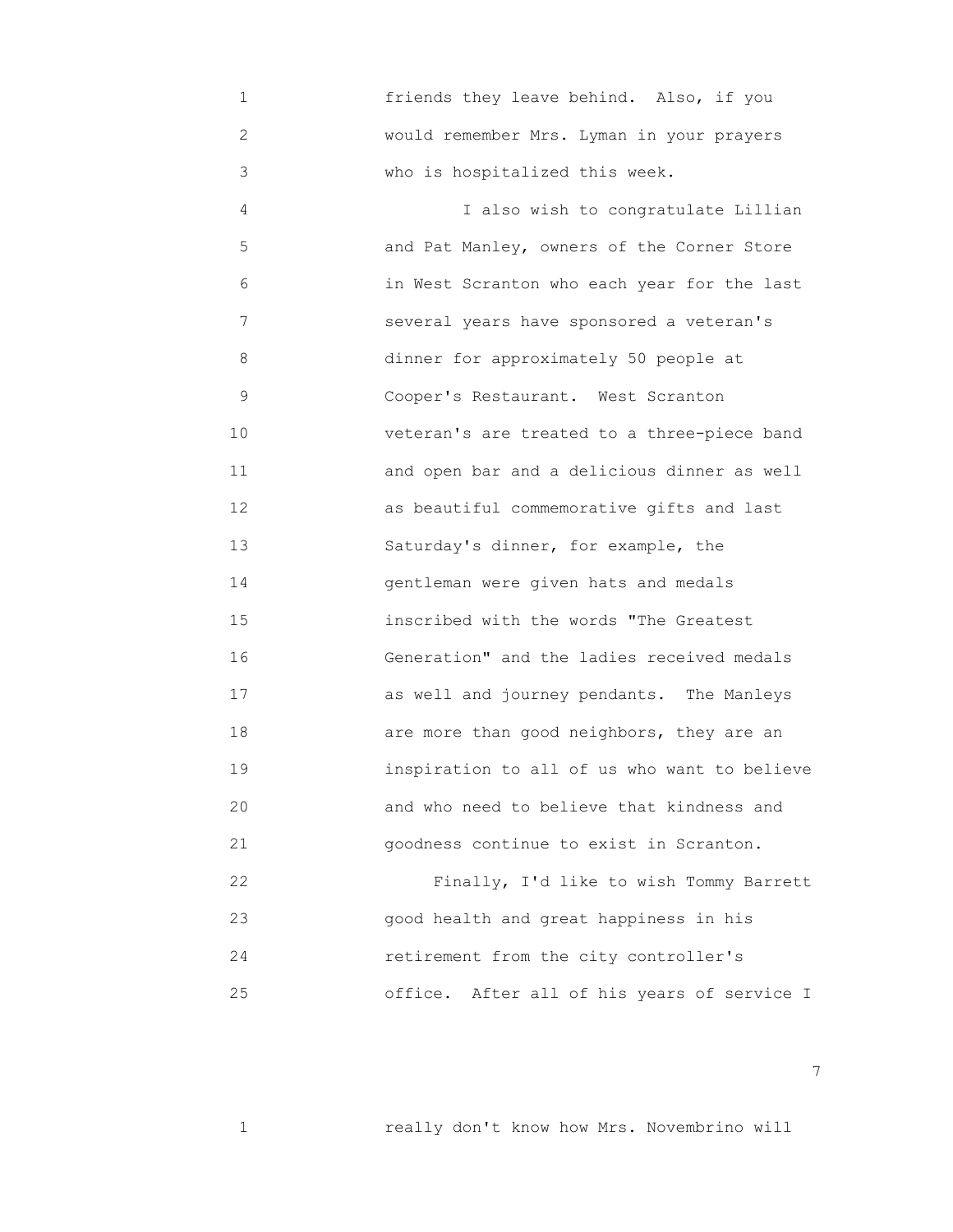2 ever do without him, so best wishes, Tommy. 3 That's all.

 4 MR. MCGOFF: And I was informed, and 5 **I** hope not misinformed, that former mayor 6 Gene Peters celebrated his 80th birthday 7 this past weekend and I would just like to 8 on behalf of council and myself and council 9 congratulate him and I think it's really a 10 unique situation that we in Scranton have 11 with us so many of the men whose pictures, 12 you know, grace these walls still providing 13 leadership and direction to our city. And 14 so once again, happy birthday to Mayor 15 Peters. 16 MS. EVANS: He was a wonderful mayor. 17 MR. MCGOFF: And with that Fourth 18 Order, citizens participation. Reverend 19 Simmons. 20 MS. SIMMONS: Good evening, Council. 21 My name is Reverend Cathryn Simmons, 22 Florence Midtown Crime Watch. I come 23 wearing two hats this evening, and let me 24 begin with the most important one. Next 25 Wednesday, May the 28th at 6:00 in the

<u>and the state of the state of the state of the state of the state of the state of the state of the state of the state of the state of the state of the state of the state of the state of the state of the state of the state</u>

1 evening at Bethel A & E Church there will be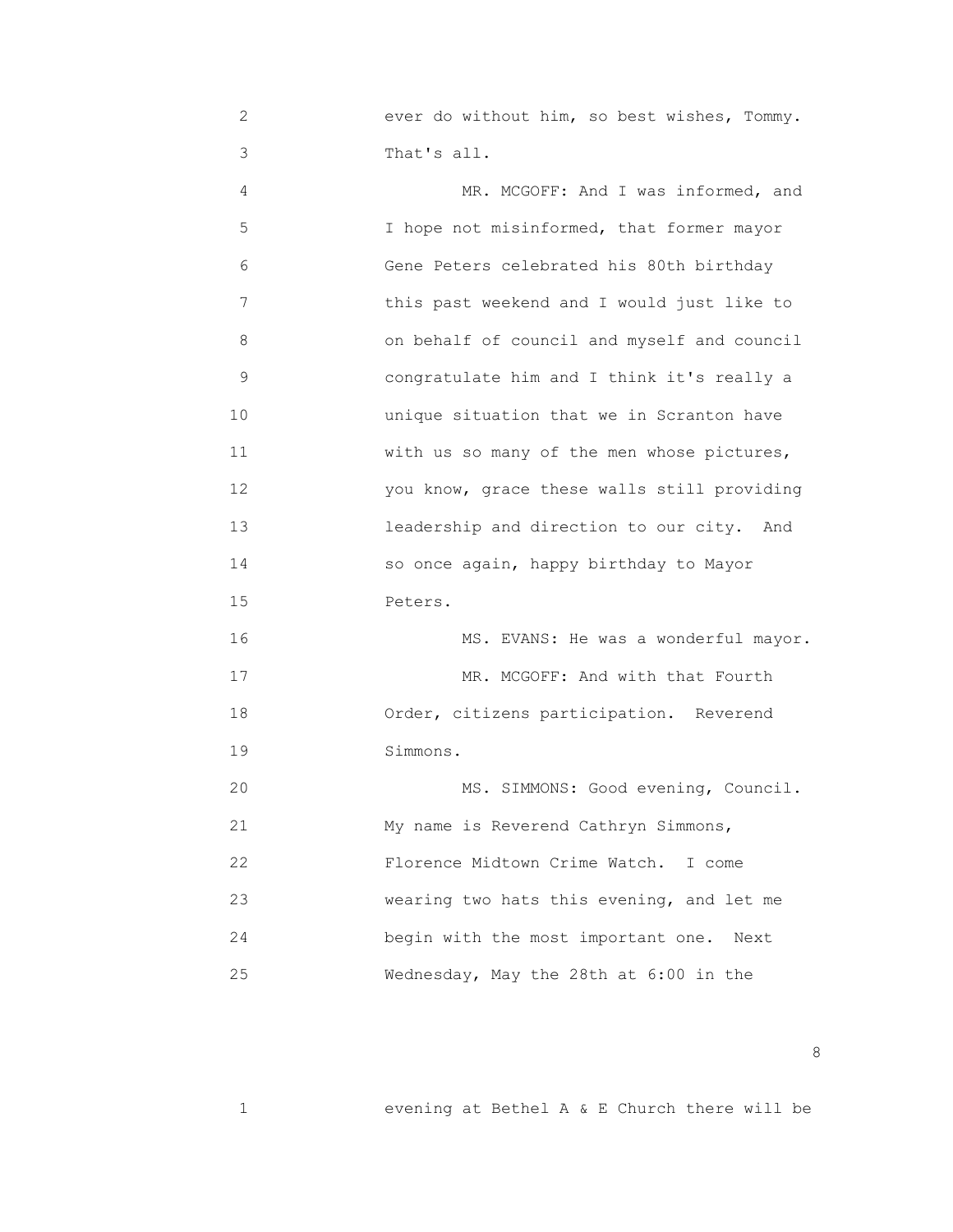2 an interfaith service to honor the 3 firefighters across this fair city. This is 4 not political in any way, shape or form, 5 this is a night of prayer and music for 6 their safety and protection during a very 7 perilous upcoming summer, so the door is 8 open, everyone is invited to come and pray 9 with them and celebrate that evening with 10 **them.** Now, onto the next --11 MR. MCGOFF: Reverend Simmons, what 12 **was the time on that again.**  13 MS. SIMMONS: 6:00. 14 MR. MCGOFF: Thank you. 15 MS. SIMMONS: The week before last I 16 came before council to talk about parking on 17 Adams Avenue between Vine Street and North 18 Washington Avenue, and Councilwoman Gatelli 19 you had spoken that night about getting an 20 ordinance prepared to ban parking. When I 21 pushed last week about -- because I didn't 22 come because I thought ordinance was going 23 to be presented and it was going to roll 24 along and I found out that, no, the 25 ordinance, indeed, was not presented, I know

1 **What's going to happen along that street,** 2 okay? Come August when the college opens

en de la construction de la construction de la construction de la construction de la construction de la constr<br>1990 : la construction de la construction de la construction de la construction de la construction de la const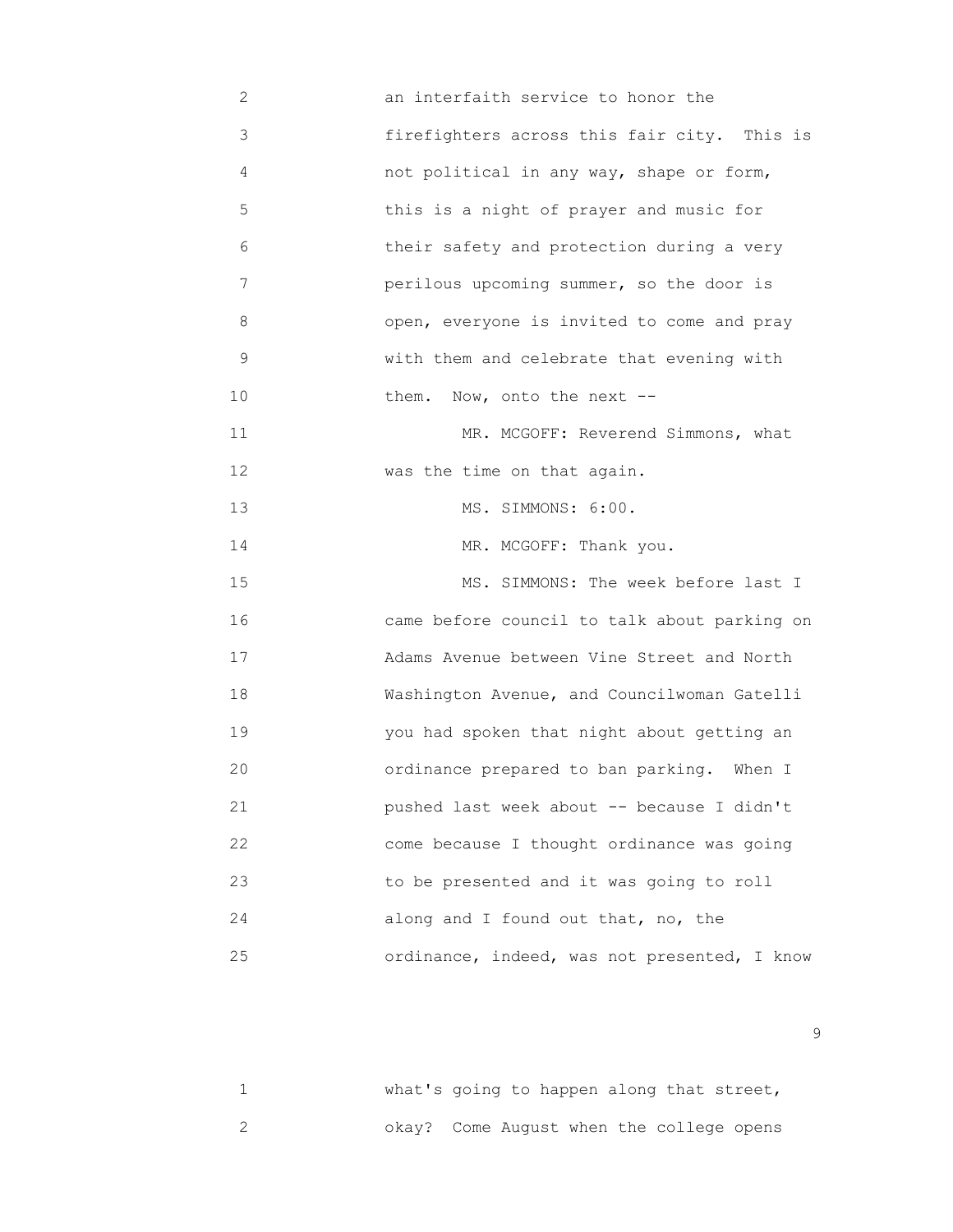3 again we are again going to have problems 4 with parking along that section of Adams 5 Avenue and we are again going to be told 6 that the reason that certain things can't be 7 done, cars can't be towed, other things is 8 because there is no ordinance on the books. 9 Well, there is an ordinance, there was an 10 ordinance put there 14 1/2 years ago, 11 whatever happened to it I don't know and I'm 12 not going to stand here and argue about 13 something that -- 14 MS. GATELLI: Excuse me, but that's 15 what we are doing investigating if there was 16 an ordinance. 17 MS. SIMMONS: Okay. 18 MS. GATELLI: And Bill has an answer, 19 would you like him to answer? 20 MS. SIMMONS: Oh, yes. 21 MS. GATELLI: He was meeting with 22 **the chief about it.** 23 MR. COURTRIGHT: I spoke to Director 24 Hayes maybe right after when you came to the 25 meeting and there is -- I didn't think there

|          |  | were any signs there, but there is a sign |  |  |  |
|----------|--|-------------------------------------------|--|--|--|
| there -- |  |                                           |  |  |  |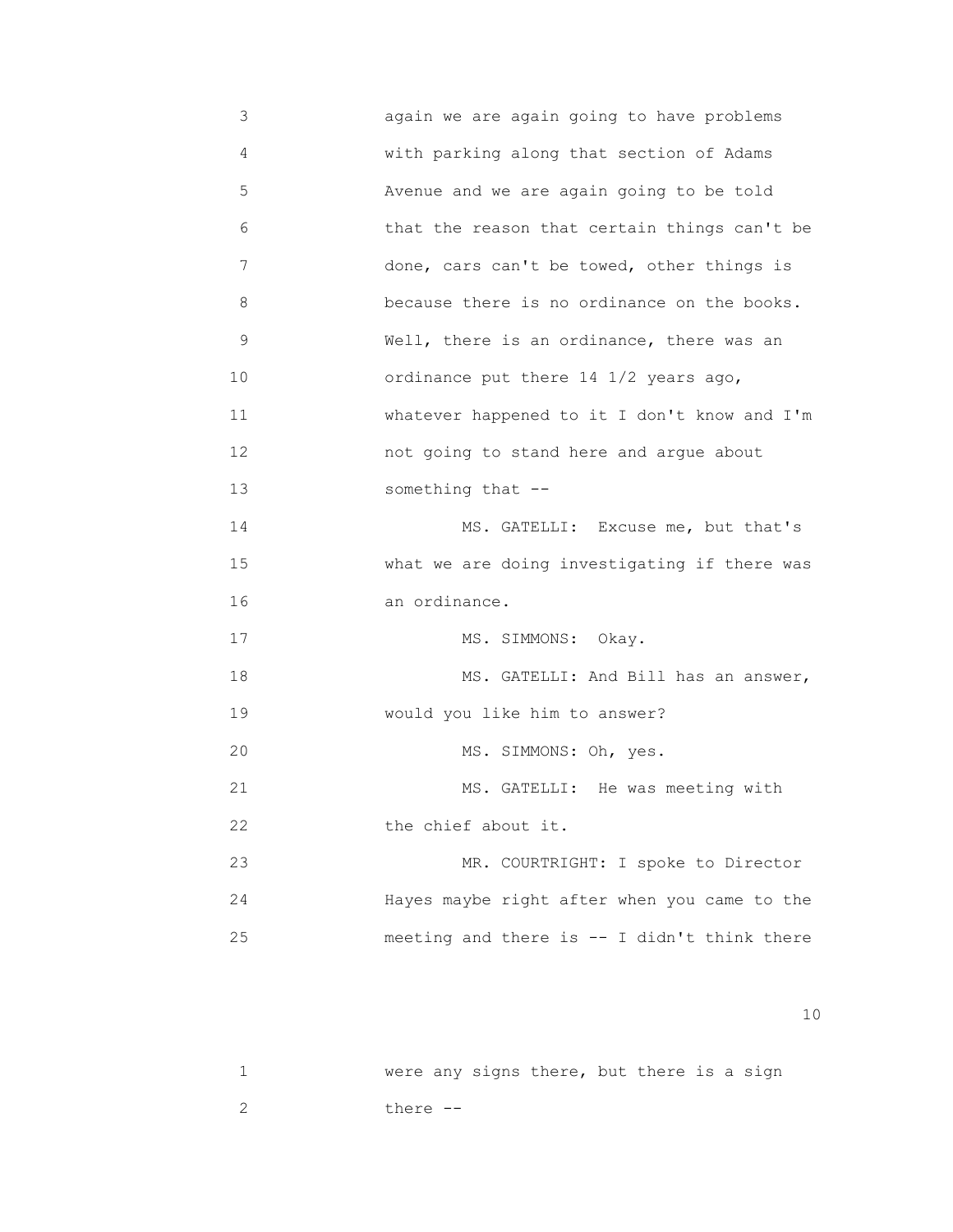3 MS. GATELLI: There is signs there, 4 yeah.

 5 MR. COURTRIGHT: He attempted 6 because there is a sign there must have been 7 an ordinance, we just don't -- we are not 8 supposed to be able to just pop up signs 9 anywhere. Director Hayes and his staff they 10 are looking to find the ordinance, all 11 right, because if there is one there is no 12 need for us to do another one, so he told me 13 he will be handling it and he will rectify 14 the problem. 15 MS. SIMMONS: Do you know how long 16 this is going to take because we want an 17 ordinance in place before school reconvenes.

18 MR. COURTRIGHT: Right. I would 19 imagine he is look for the ordinance that we 20 believe exists and if he finds it then they 21 can enforce it immediately. They just don't 22 want to go out and ticket and there is no 23 ordinance.

 24 MS. SIMMONS: Well, they have been 25 ticketing.

|          | MR. COURTRIGHT: Have they put          |
|----------|----------------------------------------|
|          | warnings on or are they putting actual |
| tickets? |                                        |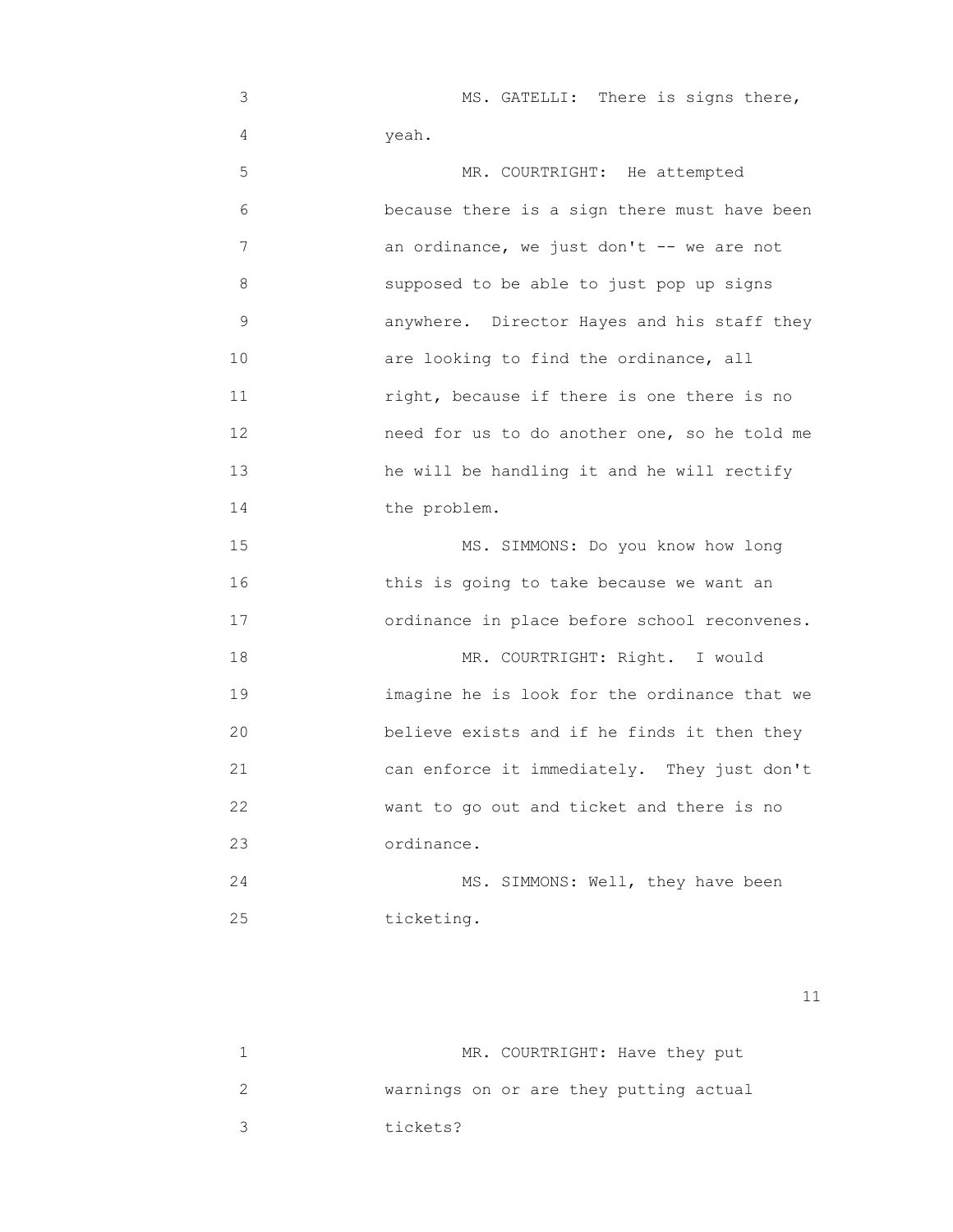4 MS. SIMMONS: Well, there was 5 warnings given out and then there was 6 tickets given out, but there was a car 7 parked over there, it was parked there on 8 April the 28th, it was left there, there was 9 five tickets placed on that car. We asked 10 over and over again that that car be towed. 11 We were told because the license plate was 12 legal and the inspection sticker was legal 13 they couldn't tow it, but it was parked 14 between two "No Parking" signs. Well, I'm 15 sorry, but I would have to disagree. If you 16 are parked between two "No Parking" signs 17 and you have five tickets on your car, you 18 haven't even come back to check your car in 19 seven days, something tells me that there is 20 something wrong there and that car should 21 have been towed out of there.

 22 That's one of the problems we were 23 having over there because people were come 24 through the light, they were seeing his car 25 parked there and they thought they could

| park. You know, some of the people that we |
|--------------------------------------------|
| stopped and said to them, "You can't park  |
| there, you have to move," and their answer |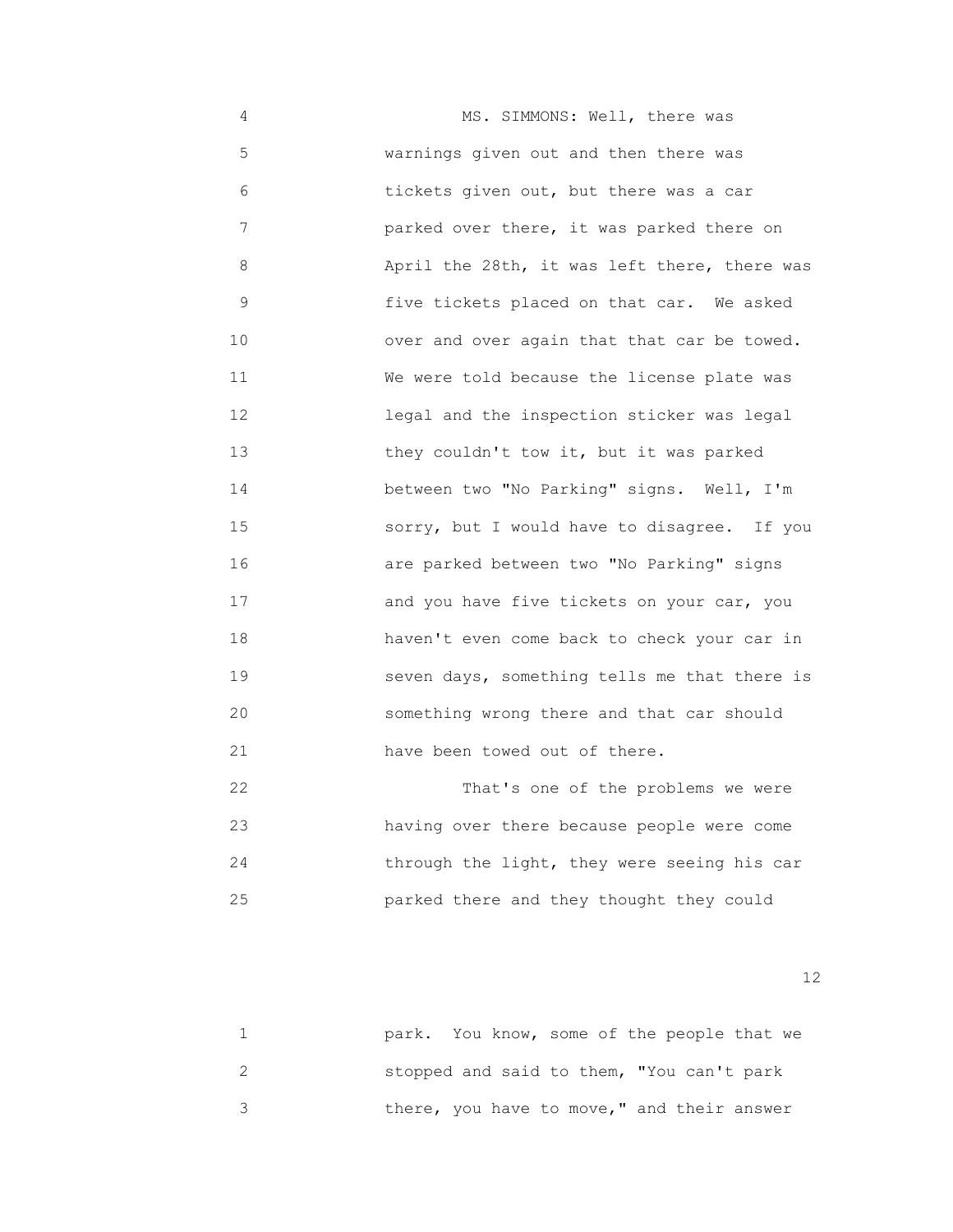4 to us was, "Well, that car is parked there." 5 "You know, I'm not going to stand 6 here and argue with all day, we are telling 7 you there is two "No Parking" signs and you 8 cannot park here, but if he is looking into 9 it I'm going to leave it in his hands, but 10 you know I will be back. 11 MR. COURTRIGHT: And I'm sure he 12 knows that. 13 MS. SIMMONS: Oh, I'm sure he does. 14 MS. GATELLI: And if there isn't we 15 all agree up here that he will produce an 16 ordinance. 17 MS. SIMMONS: Okay. I thank you 18 very much. 19 MR. MCGOFF: Thank you, Reverend 20 Simmons. 21 MS. SIMMONS: Don't forget Wednesday 22 night. 23 MR. MCGOFF: Andy Sbaraglia. 24 MR. SBARAGLIA: Andy Sbaraglia, 25 citizen of Scranton, fellow Scrantonians. I

13<sup>3</sup>

| want to talk on $7-A$ , we are putting in for a |
|-------------------------------------------------|
| grant for this 500 Lackawanna Avenue            |
| redevelopment of Park Plaza and pedestrian      |
| court yet in the paper you are already          |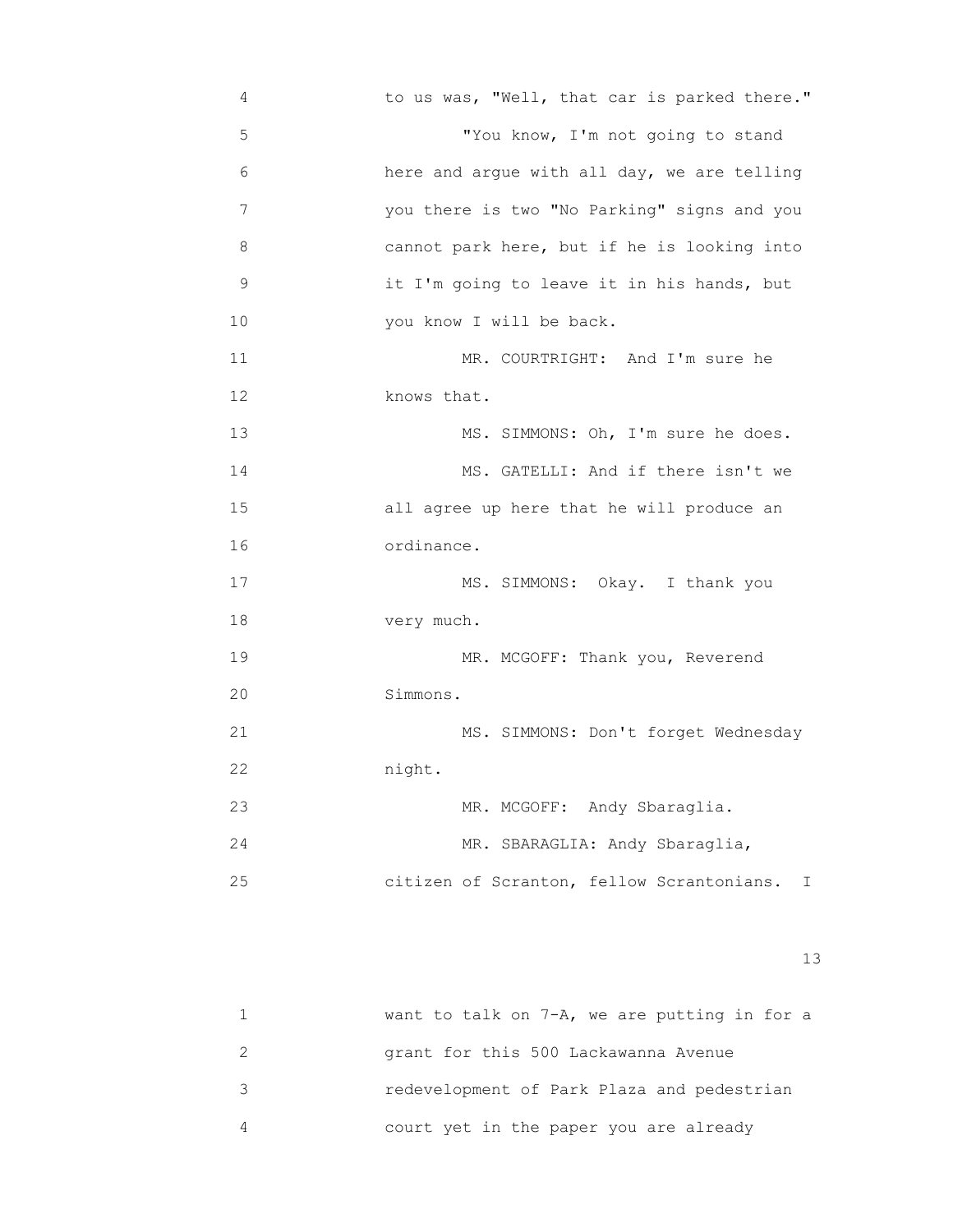5 advertising for bids on it even before you 6 voted on this. It's already in the paper 7 looking for bids, soliciting bids, so this 8 is just a joke I guess. It's already -- 9 whatever you are going to do you are going 10 to do or it's already been done because you 11 are soliciting bids you can ask your 12 secretary if you want, but it's in the paper 13 that you are soliciting bids before you even 14 vote on this grant.

 15 Okay. This project, this 500 of 16 **India Lackawanna Avenue project, this is from the** 17 Times, I hope I can believe what I'm 18 reading, the Governor said 28 million in 19 local, state and federal funds have been 20 submitted to this project, \$28 million to 21 these broken down old buildings. Do you 22 **how how much taxes we collect, real estate**  23 tax we collect for all of the city? 24 \$14,300,794. \$14 million. You are going to 25 spend 28 million on project it will take 100

| --no, probably a thousand years before we |
|-------------------------------------------|
| ever get that money back. This is pork.   |
| You can call it what you will. I mean,    |
| they've got a fancy name for everything   |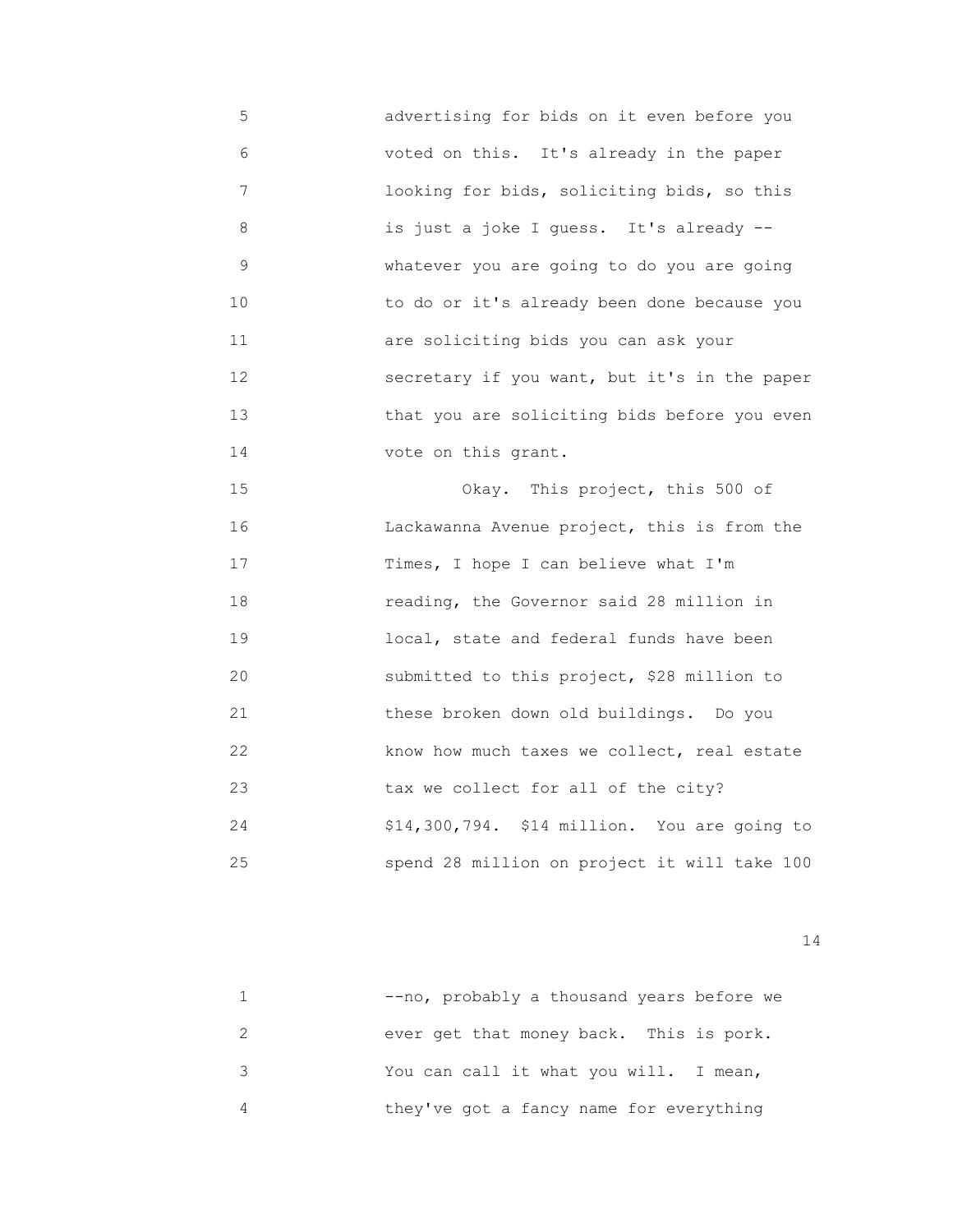5 here. They got renaissance, it's just 6 another name for pork, that's all it is. 7 Just another semantics. Pork is pork. 8 \$28 million now they are talking about an 9 elevator to get up into the parks up on the 10 top and even growing, growing, growing. I 11 told you before when this came out years ago 12 don't invest that. I mean, this man says he 13 did this, he said that, we paid for the 14 sidewalks. We paid for the engineering. He 15 didn't even pay for the engineering of this 16 project, the city paid for it and various 17 other things with this project and you 18 committed so much money to it, people are 19 losing their homes, they can't afford their 20 taxes, but you care little or nothing you 21 just keep going with these real estate 22 deals. I mean, I told you a long time ago 23 you have been ripping them down and building 24 a brand new building that would have been 25 there for the next 100 years. We don't need

15 and 15 and 15 and 15 and 15 and 15 and 15 and 15 and 15 and 15 and 15 and 15 and 15 and 15 and 15

|               | another historical site, we got enough      |
|---------------|---------------------------------------------|
| $\mathcal{P}$ | throughout the city. In fact, everywhere    |
| २             | you go is becoming historical and run down. |
| 4             | What are you going to revitalize the whole  |
| 5             | city? But, I mean, how could you justify    |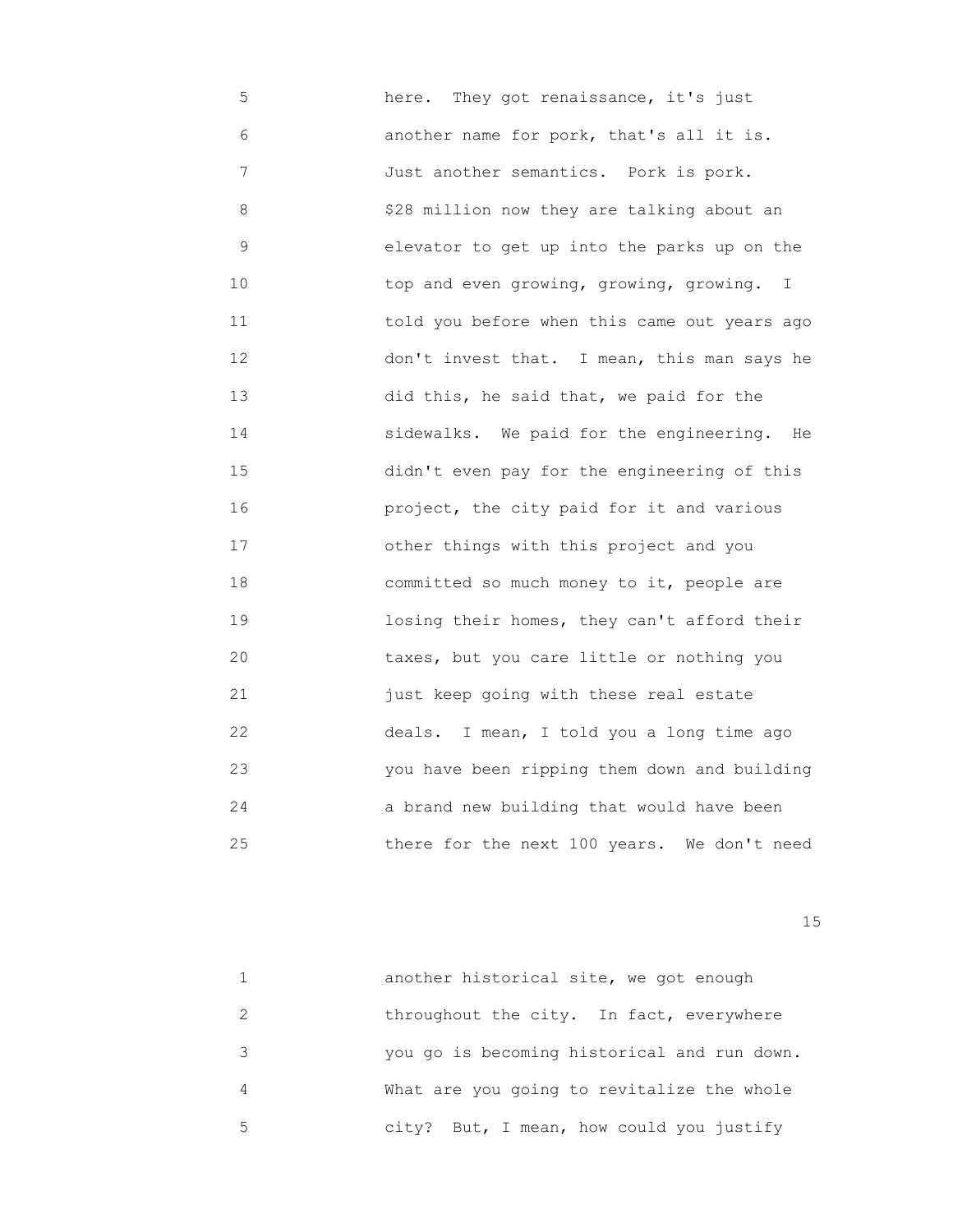6 \$28 million when the taxes for every other 7 people in the city is only \$14,300,000? 8 Does that make sense? No, it doesn't make 9 sentence. Who benefits? Rinaldi, that's 10 **who benefits, the person that organized this**  11 deal. No where could that much money flow 12 into a project like that if this man didn't 13 have political clout. It just wouldn't be 14 done. There is too much areas in it, we 15 can't even fix our bridges, they are falling 16 apart, our roads are falling apart, but yet 17 **WE WARE ALL OF this money to fix maybe seven**  18 or eight broken down buildings and I don't 19 even know if the other two at the end of it 20 actually signed in on this project. I know 21 Buona didn't and if it he didn't sign into 22 it it goes all to the Supreme Court it may 23 be another ten years before this project is 24 done and it's just --it's a matter of 25 semantics, you just can't do what you are

|    | doing with the money. People just can't do  |
|----|---------------------------------------------|
|    | it. They don't have the money even though   |
| २  | the federal, it comes from your pocket      |
| 4  | anyway. I mean, true, we have been printing |
| 5. | money like crazy, it's worthless money, but |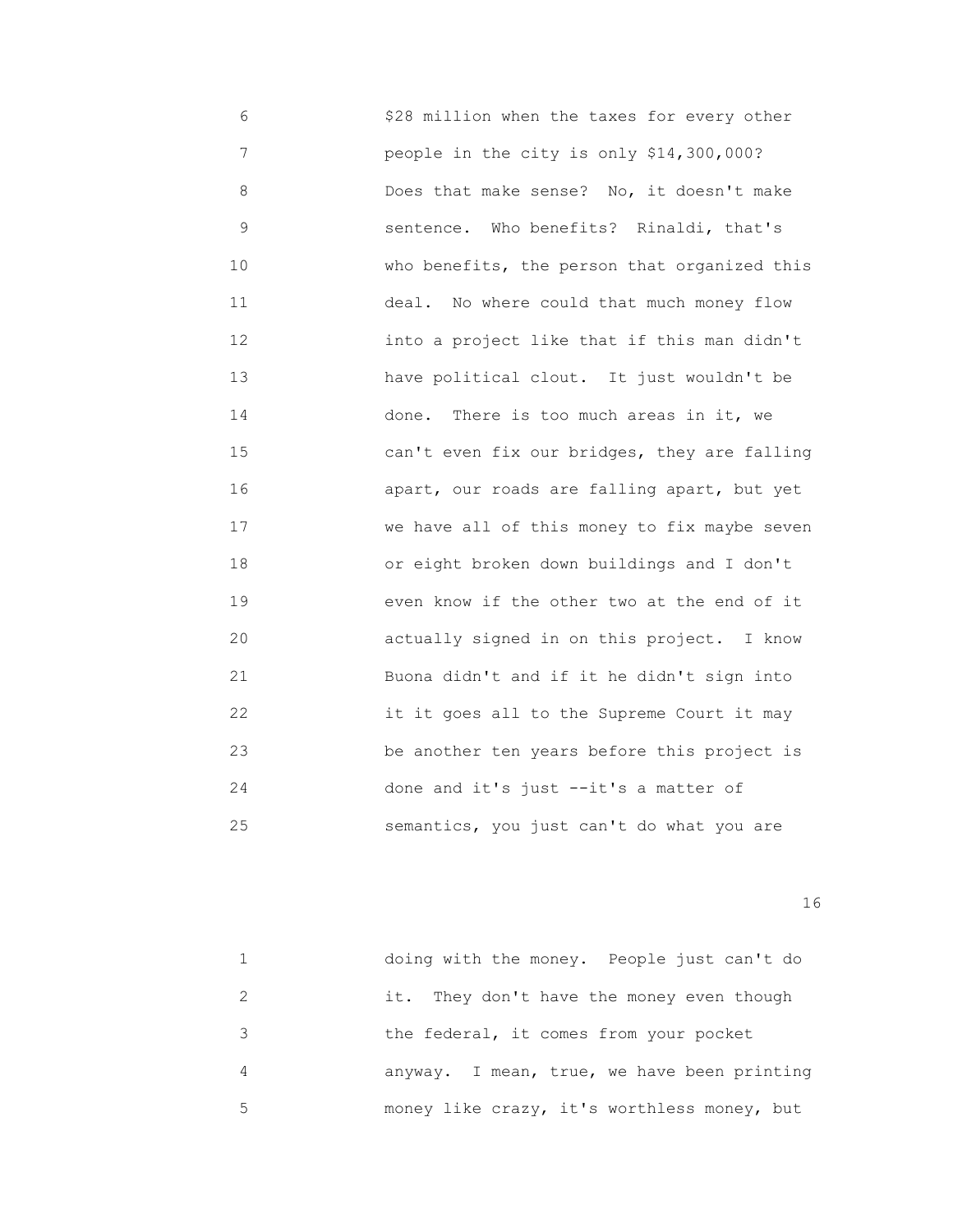6 we are doing it, but still I can't 7 understand how you can commit that much 8 money and you don't even know if the 28 9 million is it. It may be even more because 10 I don't know what you are going to have do 11 With the national park service up there, 12 then he wants to build the elevator to go up 13 to and I still don't know why you want to do 14 it.

> 15 And that alley behind there and a 16 park who is going to benefit from all of 17 that? We sold parks. We gave away the 18 South Side Complex, we thought nothing of it 19 but now we are going to build new parks and 20 alleyways. You just can't -- you got to 21 stop this mayor. You just got to stop him. 22 You got to put the money where it gives you 23 the most return to the people. You got to 24 find a way to lower taxes, definitely got a 25 way of doing that and by throwing money into

|   | the pockets it won't do a darn thing. I    |
|---|--------------------------------------------|
| 2 | mean, loft apartments. Is that -- how much |
| 3 | is that going to bring in? I thank you.    |
| 4 | MR. MCGOFF:<br>Thank you,                  |
| 5 | Mr. Sbaraglia. Fay Franus.                 |
| 6 | MS. FRANUS: Fay Franus, Scranton.          |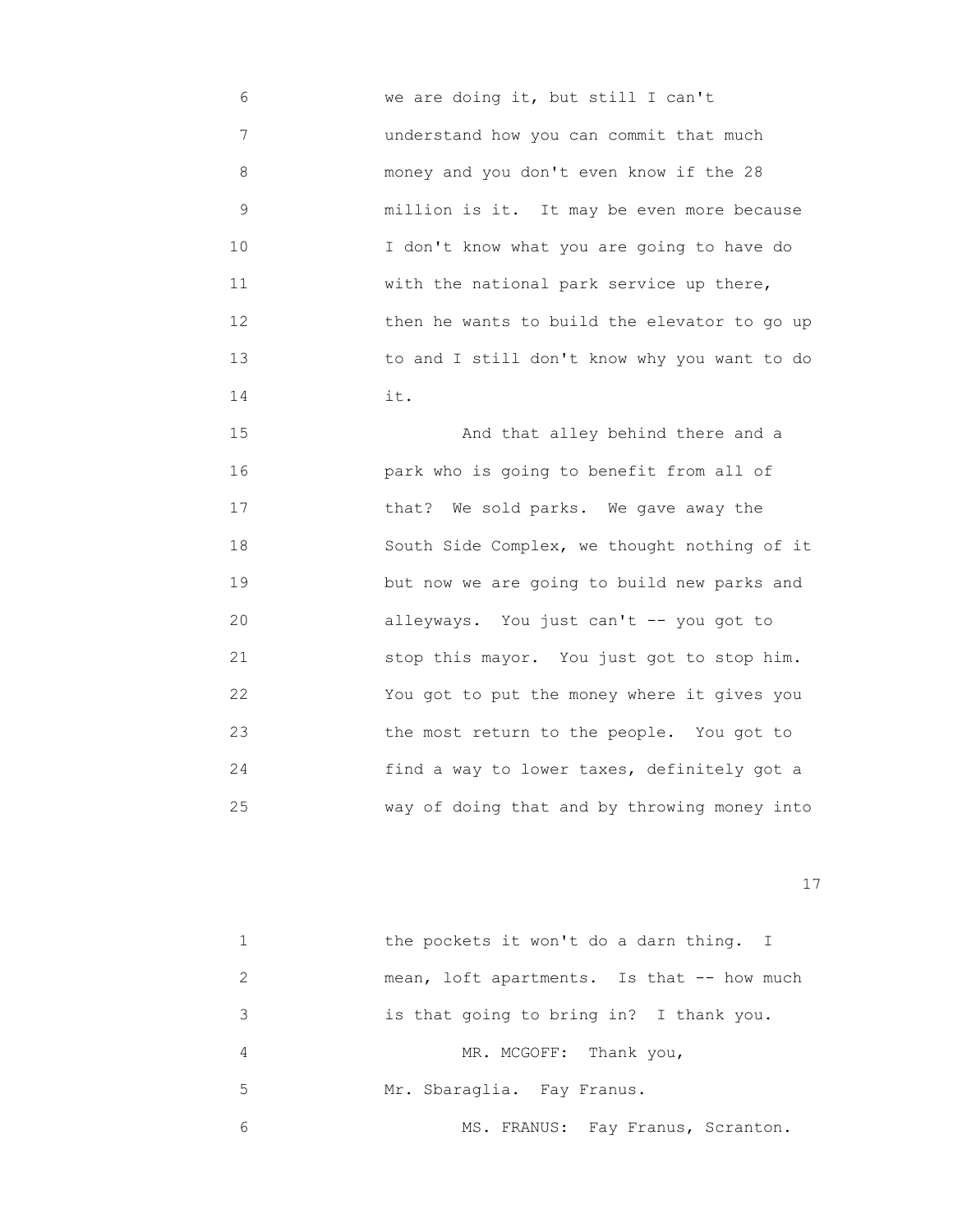| 7             | Mr. McGoff, are going to have a meeting next |
|---------------|----------------------------------------------|
| 8             | Tuesday?                                     |
| $\mathcal{G}$ | MR. MCGOFF: I'm sorry?                       |
| 10            | MS. FRANUS: Are you having a                 |
| 11            | meeting next Tuesday?                        |
| 12            | MR. MCGOFF: I believe so.                    |
| 13            | MS. FRANUS: It's the day after               |
| 14            | Memorial Day.                                |
| 15            | MR. MCGOFF: It's scheduled.                  |
| 16            | MS. FRANUS: I wanted to ask Mrs.             |
| 17            | Gatelli, since you are head of the finance,  |
| 18            | how hard is it to open up the budget,        |
| 19            | Mrs. Fanucci said it's not worth opening up  |
| 20            | the budget, is that a long process or is it  |
| 21            | very simple?                                 |
| 22            | MS. GATELLI: I don't know, I never           |
| 23            | did it before.                               |
| 24            | MS. FRANUS: Mrs. Evans, is that              |
| 25            | hard to open the budget to take the \$20,000 |
|               |                                              |

|                             | for Channel 61?                            |
|-----------------------------|--------------------------------------------|
| $\mathcal{D}_{\mathcal{A}}$ | MS. EVANS: Well, I have never opened       |
| 3                           | the budget before either. However, I think |
| 4                           | is only requires an extraordinary majority |
| 5                           | vote of council and then the funds to be   |
| 6                           | transferred from the designated operating  |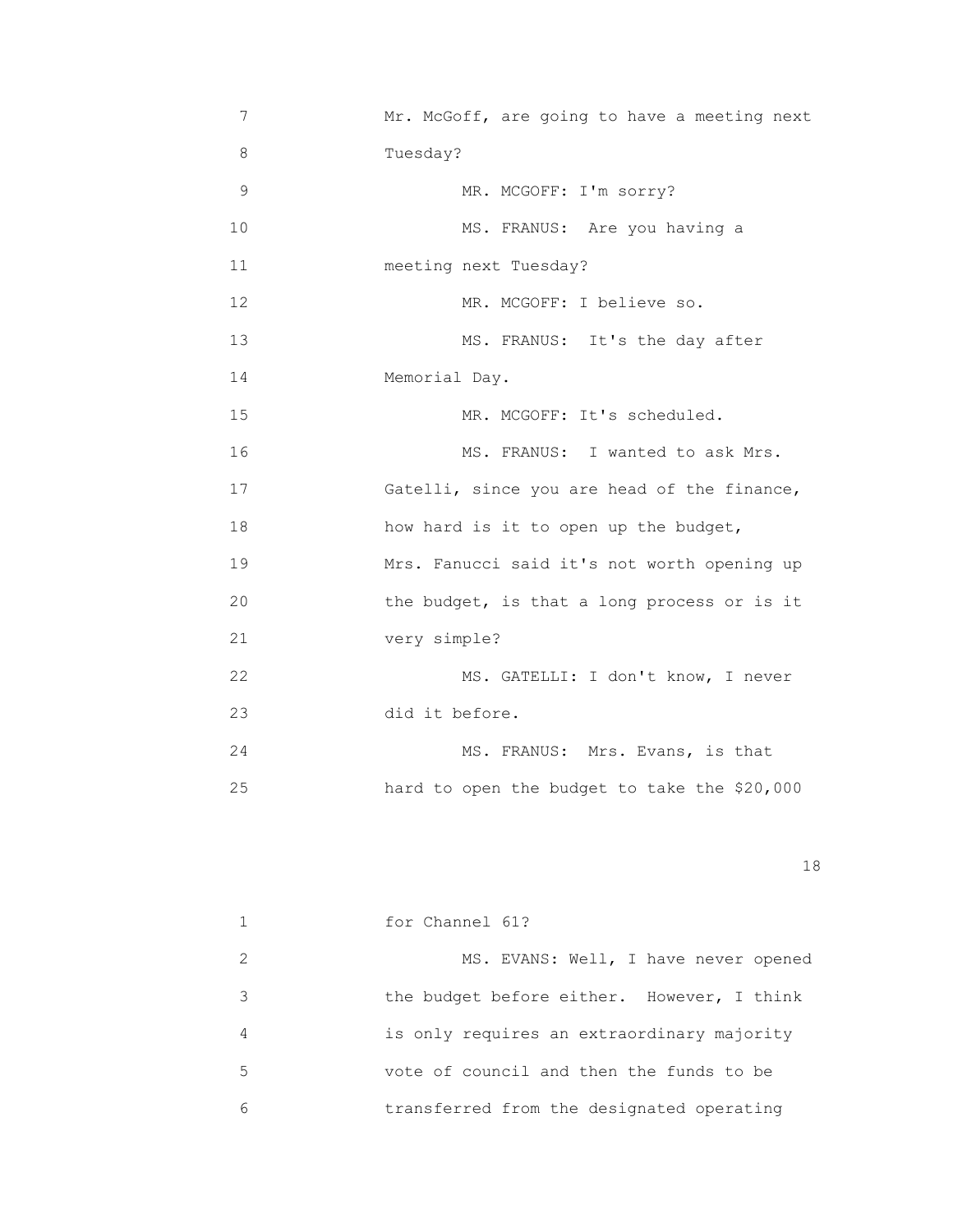7 budget account to, you know, whatever the 8 issue would be, the \$20,000, yes.

9 MS. FRANUS: Okay. Well, let me ask 10 you this, you voted, council voted to give 11 Channel 61 \$20,000 and the next week you 12 voted against it, how is that possible? 13 Mrs. Gatelli, Mr. McGoff, Mrs. Fanucci is 14 not here, do you want to see Channel 61 go 15 black because there is no way in the world 16 that June 1 they are going to have this 17 other station up and running? Is this your 18 purpose to see this channel go black? 19 MS. GATELLI: No. 20 MS. FRANUS: No? Mr. McGoff? 21 MR. MCGOFF: No. 22 MS. FRANUS: Okay, well, if that's 23 the case, if this other channel isn't up on 24 June 1 and they run out of money, Channel 61 25 what's going to happen then? If they said

19

 1 they would give the money back what's your 2 problem with letting them have the money, 3 anything they don't use they are going to 4 give back, so what's you're problem giving 5 them this money other than that excuse you 6 gave last week you believe that they are 7 going to be up and running June 1. The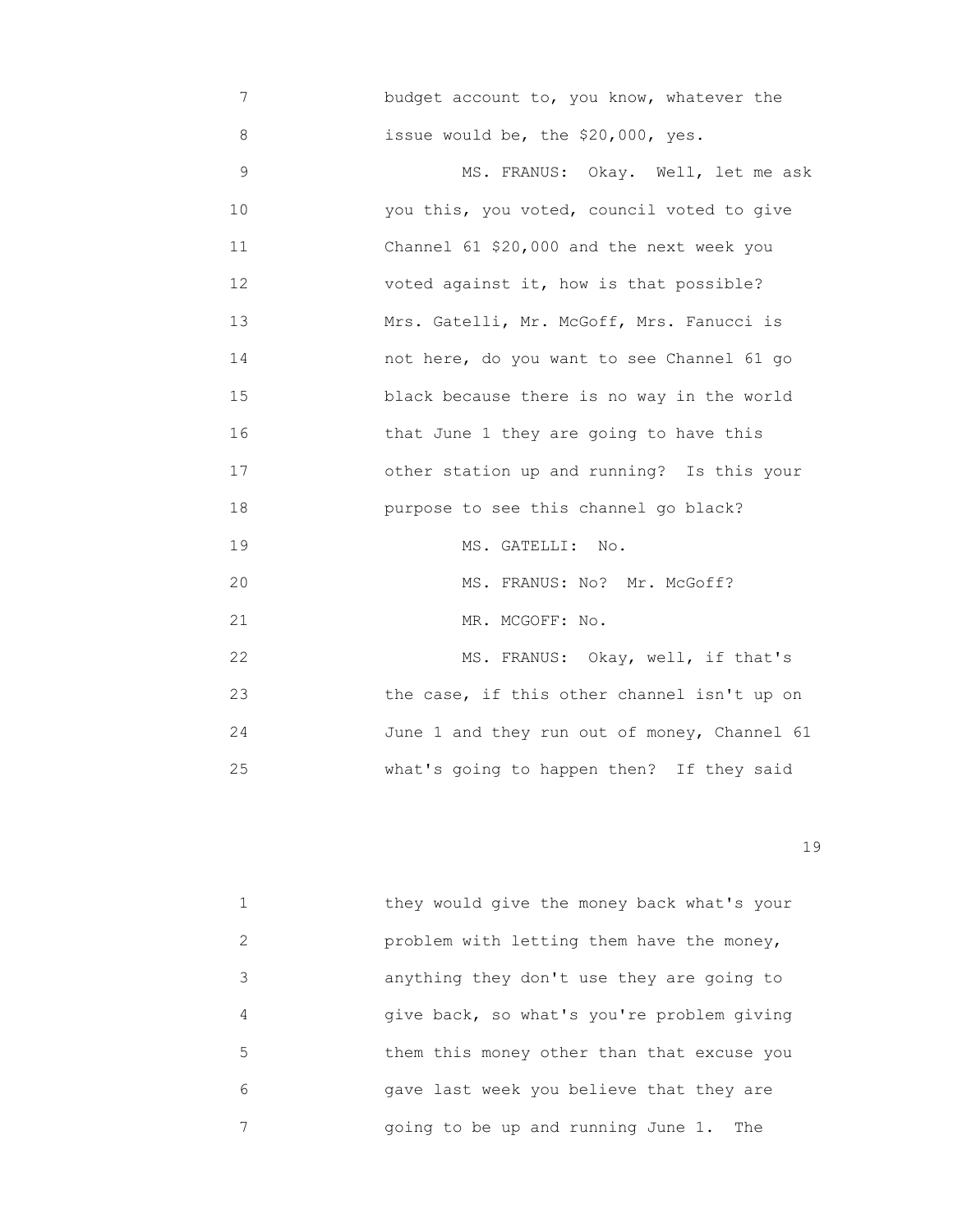8 contract says they will not be up and 9 running until they get \$300,000 from the 10 **10 city before they come up and running, that's**  11 the deal. They are not going to be getting 12 \$300,000 by June 1, there is no way, so they 13 are not going to get up and running June 1 14 so then what are you going to do? I mean, I 15 don't understand this, that was an excuse 16 you gave last week just so Channel 61 will 17 go black. You can say no, but then why 18 aren't you voting to give them the money 19 especially since they are going to give it 20 back? How can you sit there and do this. 21 It's an excuse, it's blatant. It's so 22 obvious it's unbelievable, so you are going 23 to still say that you will not give them the 24 money, right, because you think the other 25 channel is going to be up June 1st. Okay,

|   | what happens June 1 if they are not up and  |
|---|---------------------------------------------|
| 2 | running what are you going to do then and   |
| 3 | Channel 61 goes black, what did you do?     |
| 4 | That was a question? What will you do if    |
| 5 | Channel 61 goes black before June 1 if the  |
| 6 | other TV channel doesn't get up and running |
|   | by then, what will you do?                  |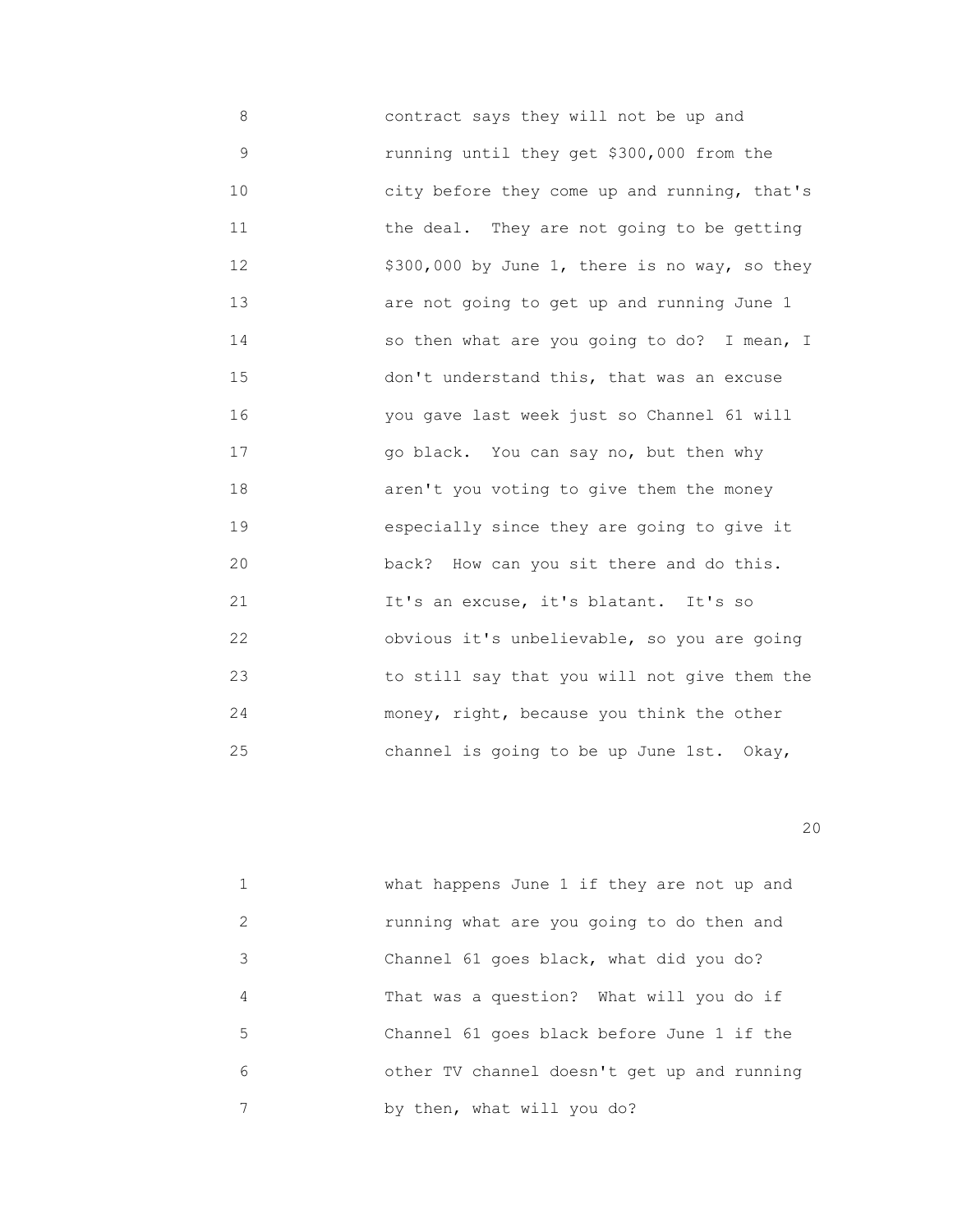8 MR. MCGOFF: Are you asking me? 9 MS. FRANUS: Yes. 10 MR. MCGOFF: I don't know that I'll 11 do anything. 12 MS. FRANUS: That's exactly what my

 13 point is. You don't want to do anything so 14 **Why wouldn't you want to give them the money**  15 so it won't happen? How could you possibly 16 sit there and say you won't give them the 17 money. I know why, because you don't want 18 the people to see what's going on in this 19 city. That's exactly why. Look at you 20 making faces. Well, then why don't you give 21 them the money so it will stay running. I 22 have a lot of other things to say but this 23 is too important. I can't even comprehend 24 this.

25 And last week, Mrs. Gatelli, you

|               | voted for a \$60,000 loan, you said you would |
|---------------|-----------------------------------------------|
| $\mathcal{L}$ | never -- no more borrowing for me, but yet    |
| 3             | you voted for it and, Billy, what you have    |
| 4             | ever did is beyond me. You are going with     |
| 5             | these three, unbelievable. \$60,000 loan and  |
| 6             | Judy Gatelli says, "No more borrowing for     |
|               | me, I'm not voting for anymore borrowing,     |
| 8             | well                                          |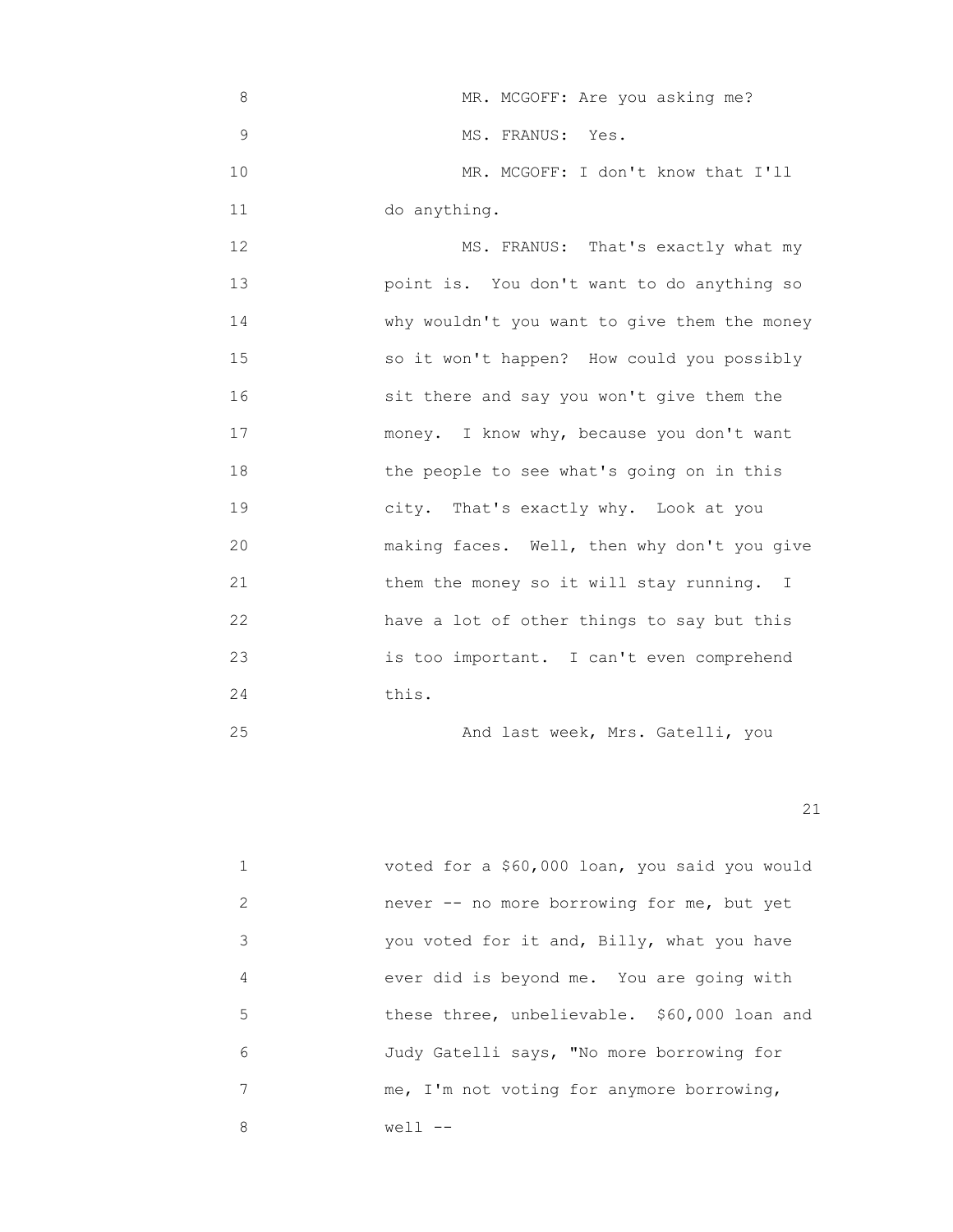| 9  | MS. GATELLI: That wasn't borrowing,          |
|----|----------------------------------------------|
| 10 | it was still a loan.                         |
| 11 | MS. FRANUS: It's still money that's          |
| 12 | not going to be --                           |
| 13 | MS. GATELLI: Well, I'm going to stop         |
| 14 | giving to businesses in our community so you |
| 15 | must have misinterpreted what I said.        |
| 16 | MS. FRANUS: You shouldn't have --            |
| 17 | MS. GATELLI: I will not stop giving          |
| 18 | money to start small businesses --           |
| 19 | MS. FRANUS: How about the people in          |
| 20 | the city.                                    |
| 21 | MS. GATELLI: -- in the City of               |
| 22 | Scranton.                                    |
| 23 | MS. FRANUS: How about the                    |
| 24 | taxpayers, the people in their homes?        |
| 25 | MS. GATELLI: The money is for                |

22 and 22 and 23 and 23 and 23 and 23 and 23 and 23 and 23 and 23 and 23 and 23 and 23 and 23 and 23 and 23 an

|               | businesses.                                |
|---------------|--------------------------------------------|
| $\mathcal{L}$ | MS. FRANUS: It's always for                |
| 3             | businesses, what about the reqular people? |
| 4             | MS. GATELLI: The federal government        |
| 5             | gives us the money to start small          |
| 6             | businesses.                                |
| 7             | MS. FRANUS: Oh, by the way, the            |
| 8             | policeman, Lieutenant Thomas, I got three  |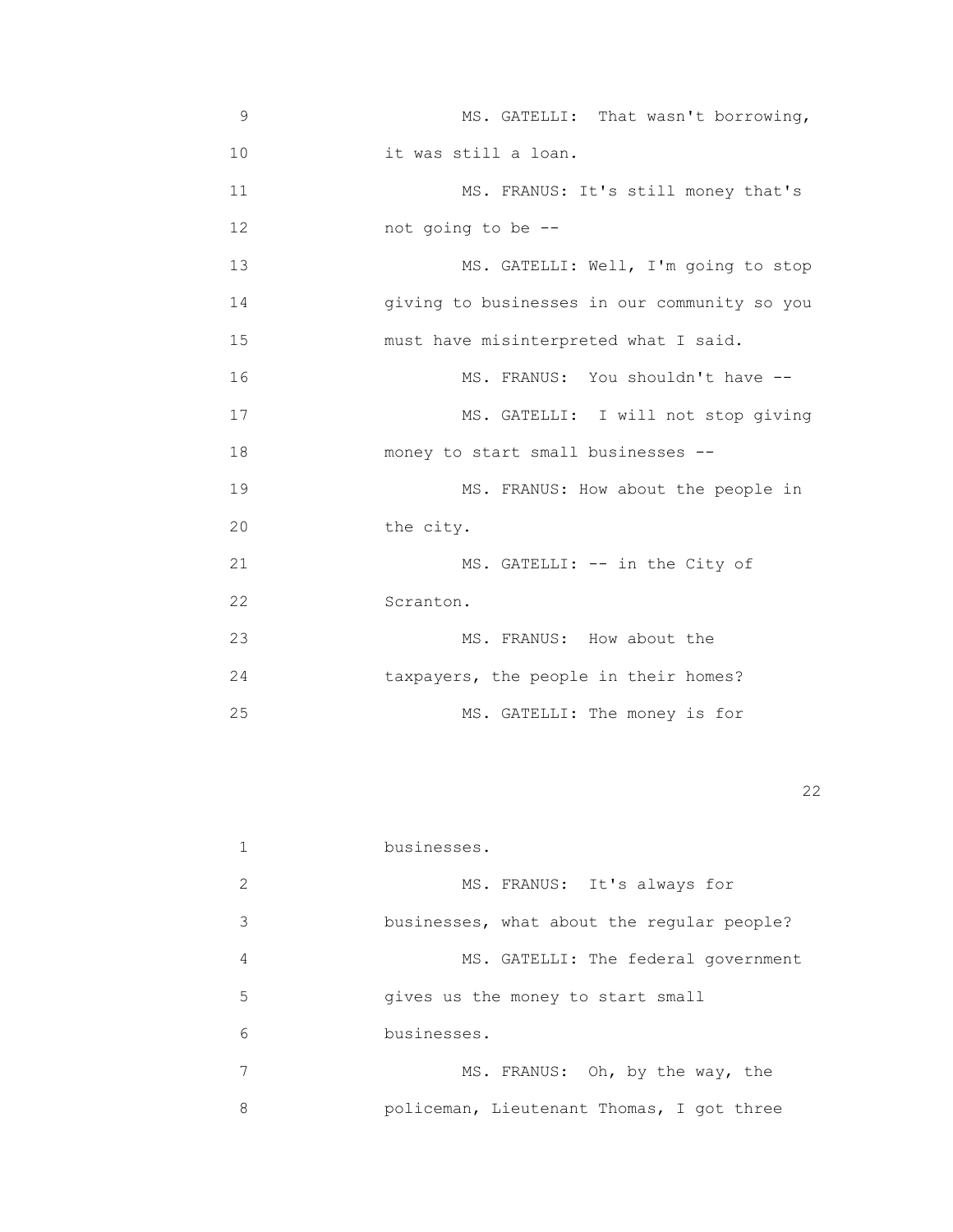9 signs on Luzerne Street. Billy, he did for 10 me in two years what you didn't do in four 11 years. Two weeks he got those signs. Two 12 Weeks. Two weeks.

 13 Now, just a couple of things that 14 you have never voted for the people. You 15 voted no to squashing the excess NCC fees. 16 You voted no to squashing the MRS fees. You 17 voted no to keeping delinquent properties 18 out of the hands of the SRA. You noted no 19 to reducing the budget. You voted no to 20 hiring qualified employees. You voted no to 21 investigating why the fire department is 22 unhappy with Chief Davis. Billy Courtright, 23 you never did an investigation when you 24 could have, but you chose not to, you didn't 25 even address it in motions two weeks in a

|   | row and you are still not. No subpoenas for  |
|---|----------------------------------------------|
| 2 | any type of documents from OECD, SRA or any  |
| 3 | other department and no pilot contributions, |
| 4 | you never went after them after you said you |
| 5 | would. No to rezoning Midtown apartments.    |
| 6 | No to any OECD loans that has come before    |
| 7 | you. Never voted for anything for the        |
| 8 | people. That's Mrs. Fanucci, Mrs. Gatelli    |
| 9 | and Mr. McGoff, those three.                 |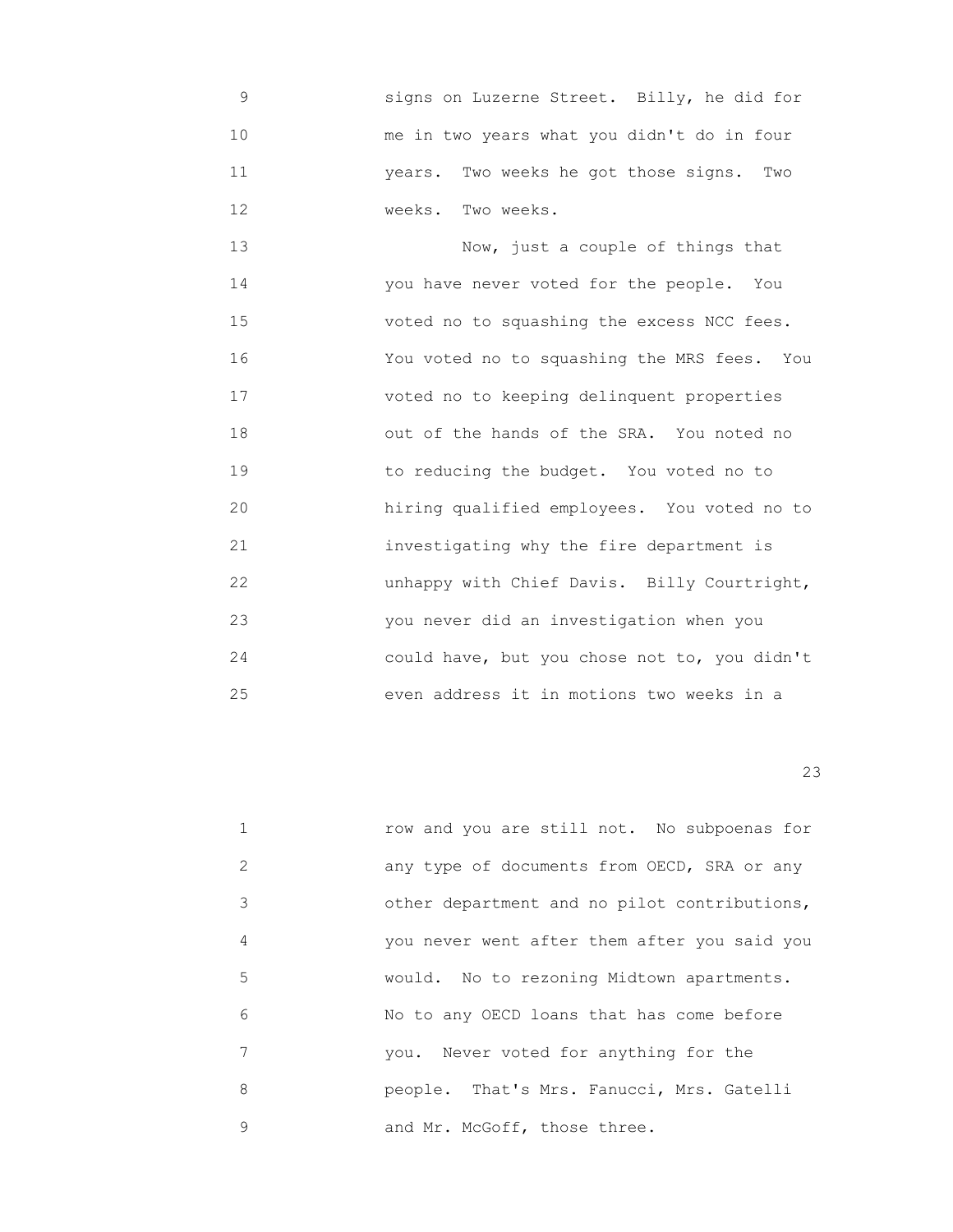10 MR. MCGOFF: Thank you, Mrs. Franus. 11 Bob Bolus.

12 MR. BOLUS: Council, Bob Bolus, 13 Scranton. On the school board and all this 14 nonsense going on with the Single Tax Office 15 and all of the money being disbursed and 16 Gilbride not being held accountable, I think 17 it's a folly that the district attorney once 18 more decides to use selective enforcement, 19 it seems to be a tactic of his. I believe a 20 civil suit should be filed and everybody 21 held accountable. The fact that he had 22 knowledge puts them in the same pot. I 23 don't think we need to keep pushing the peas 24 around the pot, let's get to the answers. 25 Twelve million bucks sitting out there, I

|   | think we should take the 1.5 million back,   |
|---|----------------------------------------------|
| 2 | put it back in the golf course fund plus the |
| 3 | interest that was taken out to give the      |
| 4 | mayor that he could squander and, Bill, I    |
| 5 | had asked you a long time ago, I sent a      |
| 6 | letter, you stood there one day and said     |
| 7 | that you would put a motion on the table to  |
| 8 | put the \$1.5 million back in if it was      |
| 9 | available, but you would take the 1.5 that's |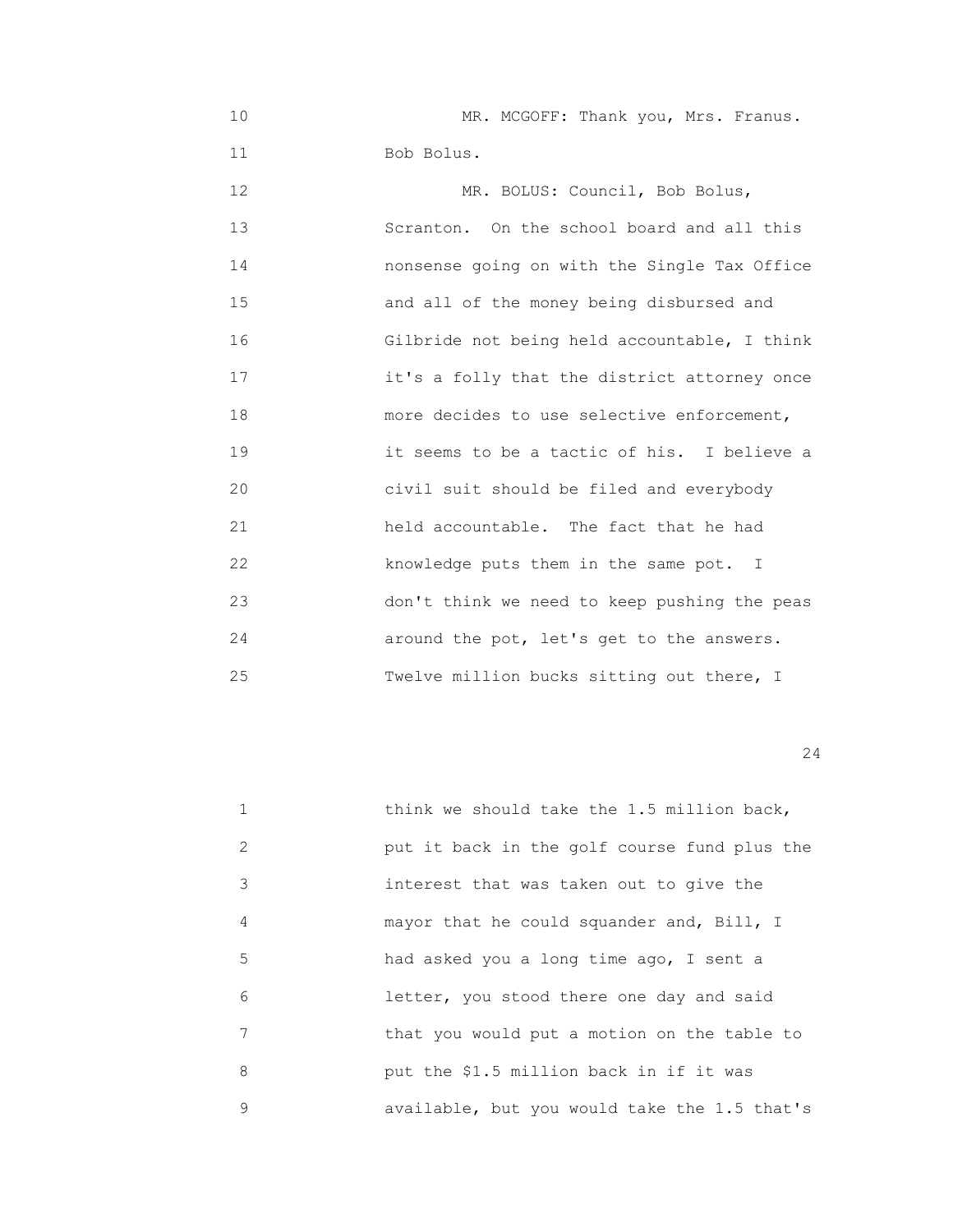10 still in escrow and put it in a trust. I 11 sent you letter, you told me you were going 12 to do it that night and you have not done 13 that and I would like you to do it tonight. 14 MR. COURTRIGHT: Where -- I will make 15 a motion to do the remaining 1.5, but where 16 would I get the other 1.5? 17 MR. BOLUS: If it's available out of

 18 anywhere else in this city and it can become 19 available out of \$12.5 million and the city 20 could find a way to get that money back that 21 you would put it back into the trust for the 22 people in this city. Countries Doherty had 23 his party up at Nay Aug Park and he 24 immediately said the money that he made 25 would go into trust for the park. We don't

<u>25</u>

| $\mathbf{1}$  | need a party in the park, the money that was |
|---------------|----------------------------------------------|
| $\mathcal{L}$ | squandered on this \$3 million that this     |
| 3             | council gave the mayor originally wanted to  |
| 4             | give him and then he gave him 1.5 it was     |
| 5             | squandered. You actually took away from the  |
| 6             | people in this city and I want to see it     |
| 7             | back and that's where it belongs, and I      |
| 8             | would like to make that motion tonight. You  |
| 9             | told me you would do it and I came here      |
| 10            | tonight to request it again in person.       |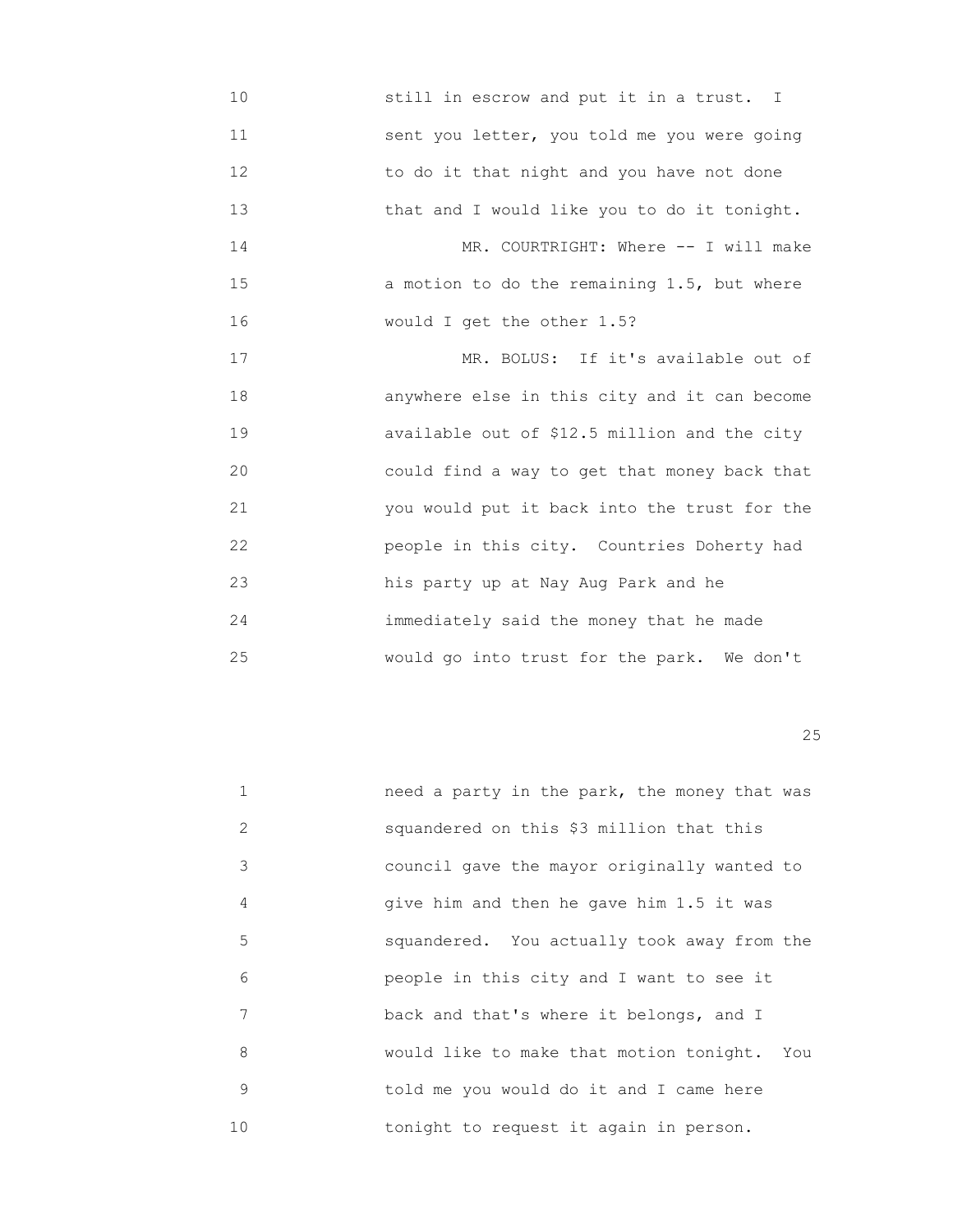11 MR COURTRIGHT: I said I will do the 12 remaining 1.5, I don't have the other 1.5. 13 MR. BOLUS: That's right, but if it's 14 available then the second part of your 15 motion, if it becomes available -- 16 MR. COURTRIGHT: No, I won't do 17 that. If it becomes available then I would 18 do it. I won't make it part of the motion. 19 MR. BOLUS: All right, then preserve 20 **the 1.5 we have.** 21 MR. COURTRIGHT: That I will do. 22 MR. BOLUS: Plus the interest. 23 MR. COURTRIGHT: I don't know if 24 they can do that. 25 MR. BOLUS: The University of

|    | Scranton gets a 10 percent increase, making  |
|----|----------------------------------------------|
| 2  | money hand over fist here and what do we do, |
| 3  | no one has gone after a fee in all of the    |
| 4  | years I have been coming here, all you want  |
| 5  | to do is tax and burden the people in this   |
| 6  | city until they can't even breathe anymore   |
| 7  | yet you let this University and these KOZ's  |
| 8  | and nonprofits run rampant and destroy our   |
| 9  | economy. They are destroying Scranton, they  |
| 10 | are destroying people can't even by gas      |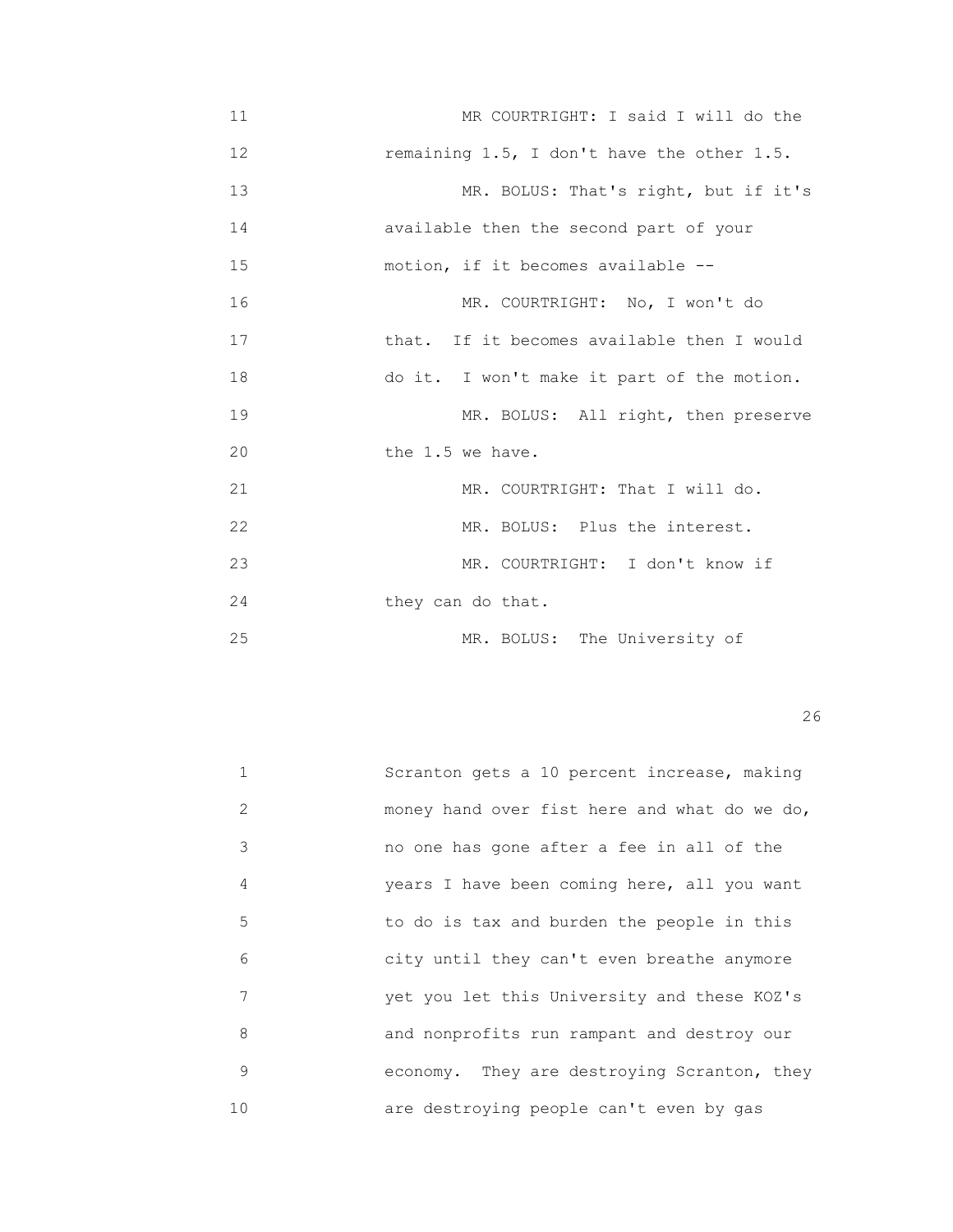11 today and we just ignore it because it's 12 politics as usual and it's got to just come 13 to a stop. You know, this council has got 14 to start acting on behalf of the people, not 15 **the KOZ's, the nonprofits, the politicians,**  16 the Rinaldis and the million of dollars 17 being squandered in this city, it's your 18 job. They should have never got that golf 19 course money unless you people gave it to 20 Chris Doherty, remember that.

21 MS. GATELLI: May I interrupt you 22 for a minute without wasting his time. I 23 agree with you on those fees and if you 24 could give something to Attorney Minora 25 where we could impose fees on the nonprofits

<u>27</u>

| $\mathbf{1}$ | I'm sure everyone up here would vote for it  |
|--------------|----------------------------------------------|
| 2            | if it's legal, so if you have any            |
| 3            | information would you give it to Attorney    |
| 4            | Minora?                                      |
| 5            | MR. BOLUS: Judy, I did that for this         |
| 6            | council, the council before that, we did our |
| 7            | own research and nothing was ever even       |
| 8            | looked into and when question were asked     |
| 9            | everybody had a blank stare on their face.   |
| 10           | MS. GATELLI: Well, we'll give it to          |
| 11           | Attorney Minora.                             |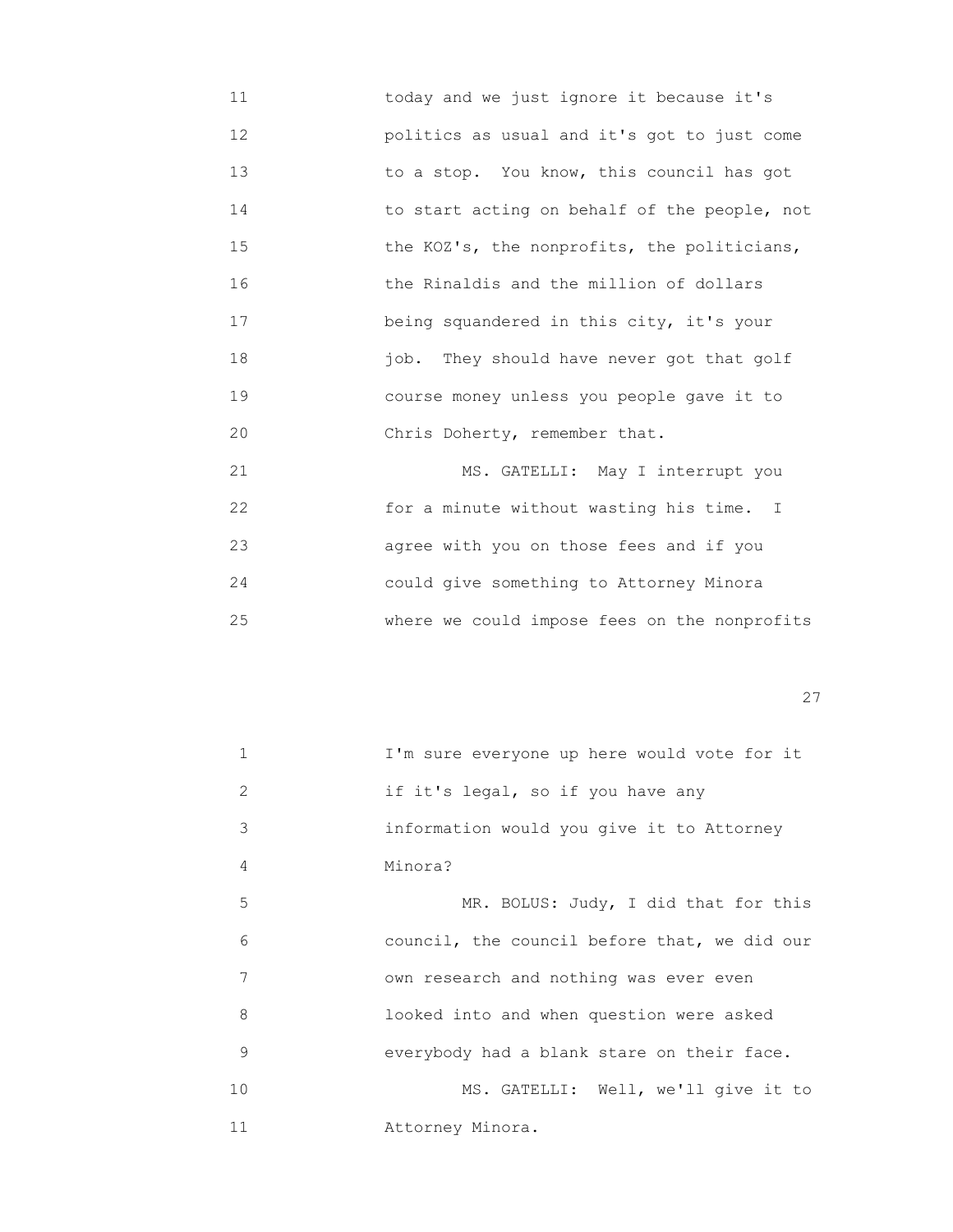- 12 MR. BOLUS: Because fees have to be 13 passed, so you understand, the fee that's 14 pasted has to be created and if a fee is 15 passed it's got to be over everybody in this 16 the city, it can't just be specific to a KOZ 17 or nonprofit, I did all of that research. I 18 have our own inhouse attorneys do it and it 19 **WARENE WAS THROW WAS THROW WAS 1918** WAS ignored because 20 nobody wants to step on the university's 21 toes. We should change Scranton to name it 22 the University --23 MS. GATELLI: Well, I think that we
- 24 would look at it.

25 MR. BOLUS: Well, I think we need to

|  | _ |
|--|---|
|--|---|

|    | act on it.                                 |
|----|--------------------------------------------|
| 2  | MS. GATELLI: If you would give it          |
| 3  | to Attorney Minora.                        |
| 4  | MR. BOLUS: I will try to find that         |
| 5  | information and give it to him.            |
| 6  | MR. MINORA: I have never seen it. I        |
| 7  | would be very interested in seeing it.     |
| 8  | MR. BOLUS: I will see if you get           |
| 9  | information and let's see if we can become |
| 10 | creative and move the city forward.        |
| 11 | MR. MINORA: Who is the counsel?            |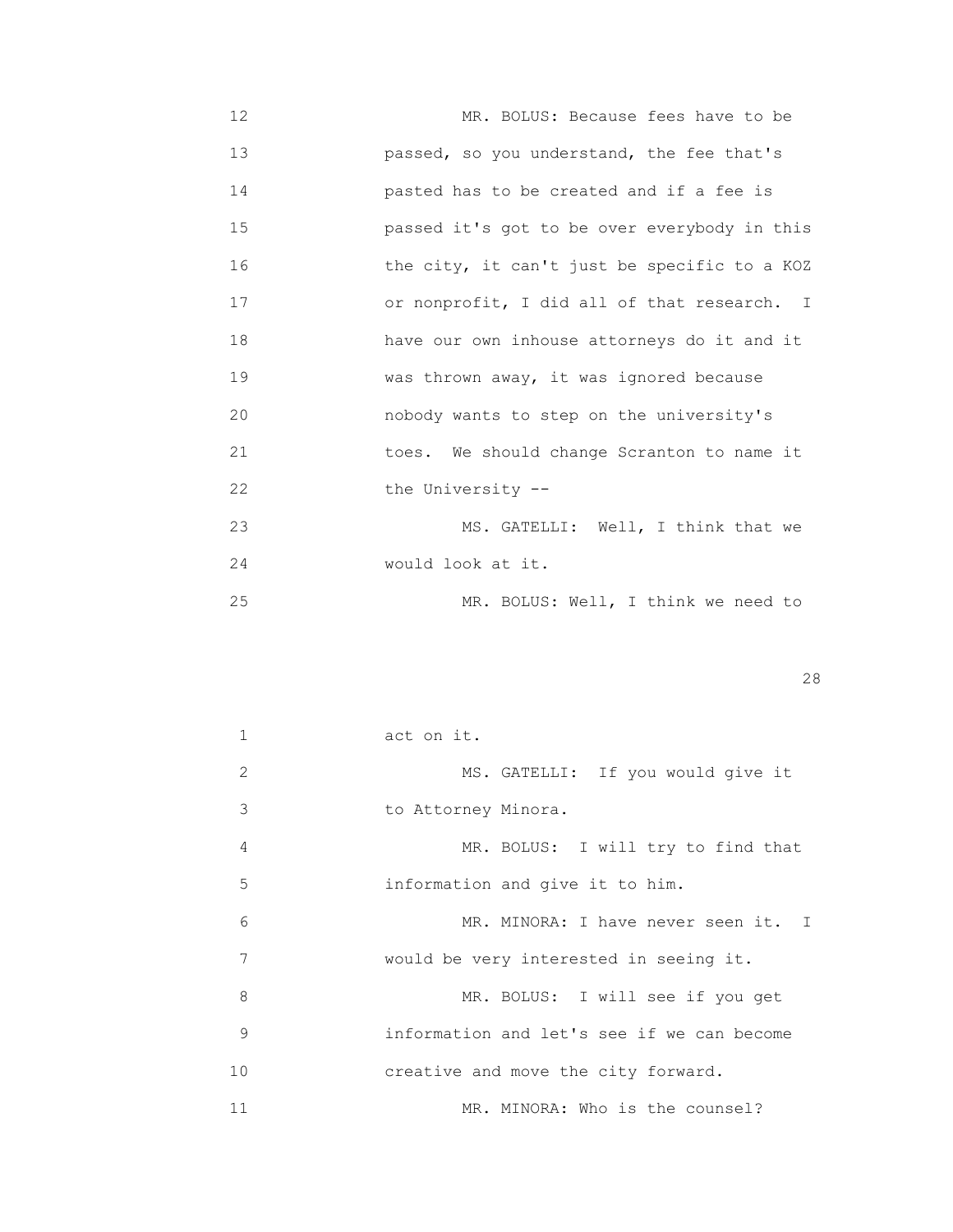12 MS. EVANS: The information was given 13 to Attorney Walsh when he was the council 14 solicitor and he did review all of the 15 information and let us say the summary he 16 gave to us was what Mr. Bolus said, if we 17 wanted to enact such an impact fee it would 18 have to be across the board. It couldn't 19 simply address nonprofits, so that meant 20 **that --**

21 MR. MINORA: Well, I would just like 22 to take a look at it. I understand what it 23 is he is referring to.

24 MR. BOLUS: I'll give you that, 25 because it can't be called an impact fee,

| $\mathbf 1$ | impact fees are for road or something else   |
|-------------|----------------------------------------------|
| 2           | creates an issue, that has to be a fee       |
| 3           | that's created simply like you have the      |
| 4           | garbage fee in the City of Scranton. Our     |
| 5           | taxes are to pay taxes, and pick up garbage. |
| 6           | We pay a fee to go to the landfill, that's   |
| 7           | the creativity that has to be done and it's  |
| 8           | possible and it can be done because there is |
| 9           | a bottom line here in the city, increase the |
| 10          | tax base you will decrease the tax rate and  |
| 11          | right now everybody in America is hurting    |
| 12          | and we have our hands, millions of dollars.  |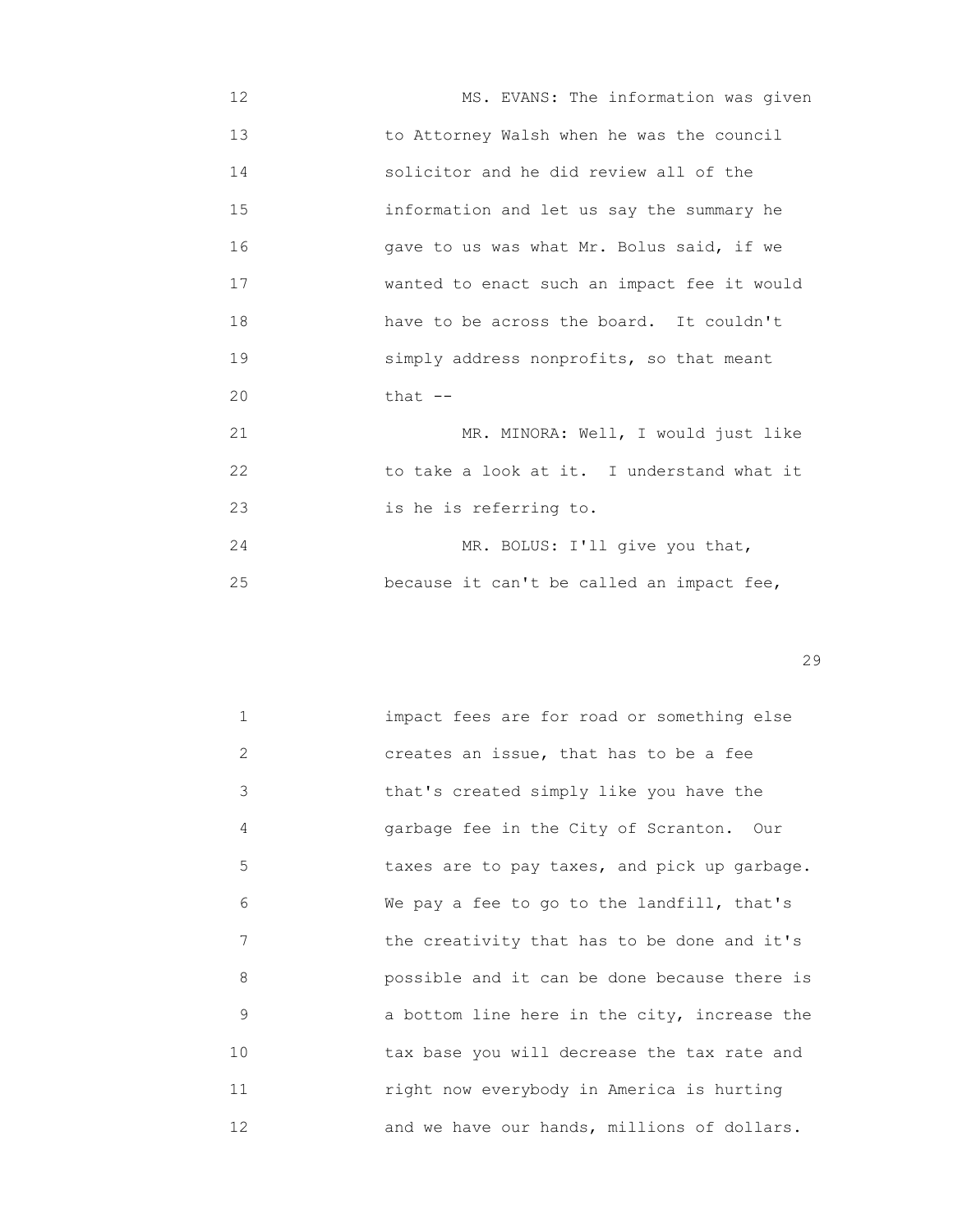| 13 | You are going to blow a million dollars      |
|----|----------------------------------------------|
| 14 | bucks on a TV station coming in here that    |
| 15 | can't even get up and running. You wasted    |
| 16 | all this money on the Rinaldi development,   |
| 17 | and it's a private development, nobody is    |
| 18 | looking out for the kids, the future of this |
| 19 | city and the people of the city, the elderly |
| 20 | that have been made Scranton what it is      |
| 21 | today by worrying about what Chris Doherty   |
| 22 | does. He is the worst mayor we have ever     |
| 23 | had in this city and I'm not the only one    |
| 24 | saying this is the worst council we have     |
| 25 | had. And, Bill, if you could do that         |

| $\mathbf{1}$  | tonight I would greatly appreciate it and I |
|---------------|---------------------------------------------|
| $\mathcal{L}$ | would like to council to stand behind it.   |
| 3             | It's time to move Scranton forward. Thank   |
| 4             | you.                                        |
| 5             | MR. MCGOFF: Thank you, Mr. Bolus.           |
| 6             | Sam Patilla.                                |
| 7             | MR. PATILLA: Good evening, Ms.              |
| 8             | Evans and Mr. Courtright. There are two     |
| 9             | items that I want to address tonight, the   |
| 10            | first is in regards to the Single Taxpayer  |
| 11            | Office. In an article dated October 4,      |
| 12            | 2006, written by Stacy Brown, staff writer  |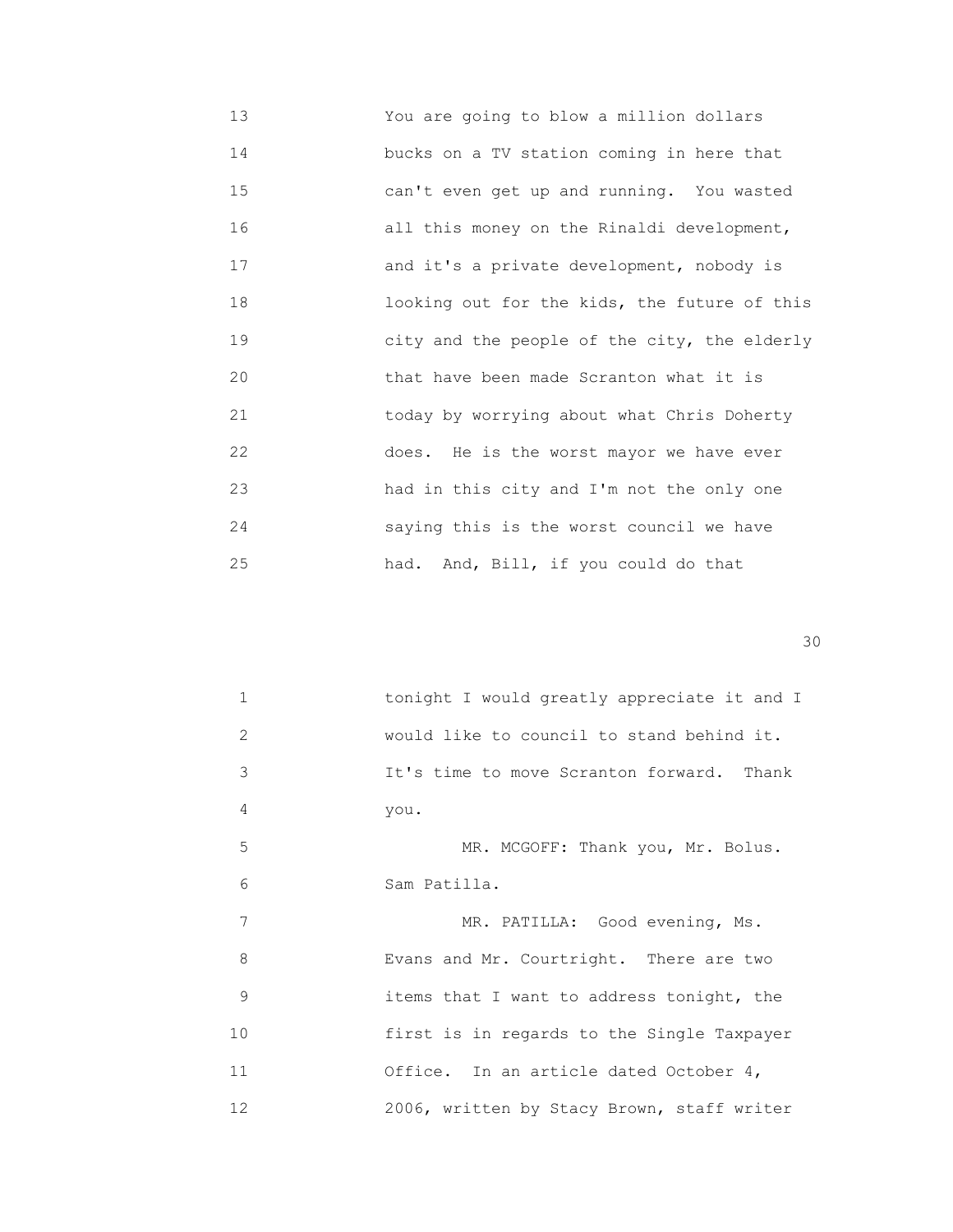- 13 for the Times-Tribune, it's in regards to 14 **14 the auditor at that time, I don't know if he**  15 still is, Mr. Robert Rossi, bringing to 16 light that the interest income had jumped 17 more than \$130,000 in less than a year. It 18 also stated that the delinquent real estate 19 taxes changed from \$10,377.53 to \$82,268.50 20 since the year 2005. 21 Now, he also went onto show that
- 22 there was disparity in the figures of 23 \$135,015.66 from \$3,742.19 in interest 24 income. Now, later on in the article 25 Mr. McDowell was quoted as stating that he

| $\mathbf{1}$ | didn't know if Mr. Rossi's figures were      |
|--------------|----------------------------------------------|
| 2            | accurate. Now, my point, my problem with     |
| 3            | this is that, you know, this tells me that   |
| 4            | somebody in this administration knew that    |
| 5            | there were problems in that tax office back  |
| 6            | in 2006, and the first action taken was to   |
| 7            | reduce the budget of the controller's office |
| 8            | so that they could perform those audits, so  |
| 9            | I think that council should do some serious  |
| 10           | consideration into looking at who within     |
| 11           | this administration is guilty of collusion   |
| 12           | because there is no way in the world         |
| 13           | \$12,000,000 could pop out of the clear blue |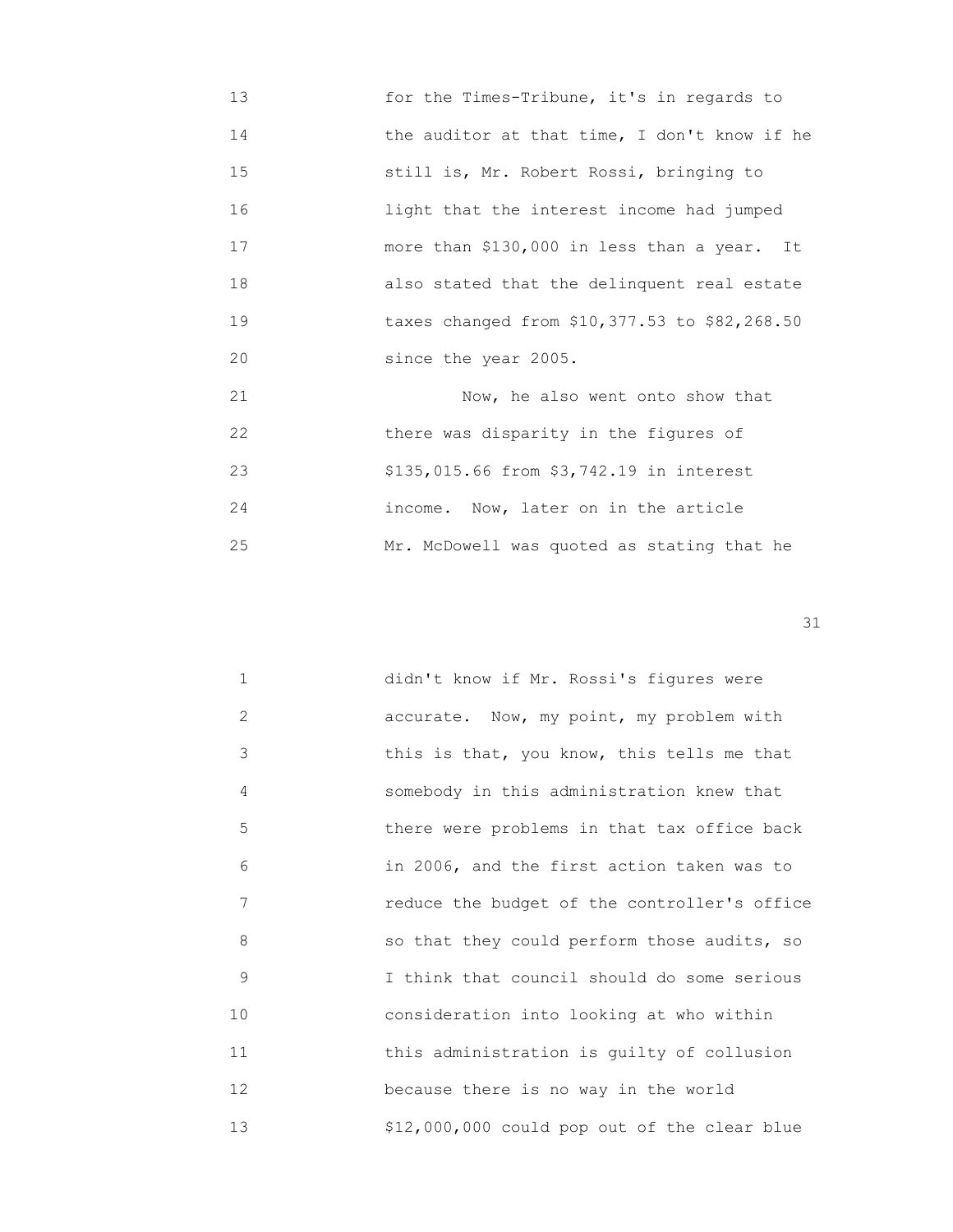- 14 and nobody else knew about it but Mr. 15 McDowell. Somebody had to know what was 16 going on in this office besides
- 17 Mr. McDowell.

 18 The second thing I would like to 19 address is ECTV. Now, it really bothers me 20 that council has so many problems with 21 giving Scranton Today \$20,000, it really 22 does. I have glanced over the budget that 23 proposal that ECTV submitted and in part of 24 that budget it tells \$13,200 for a health 25 plan for two of ECTV's employees,

| $\mathbf 1$     | specifically, Melissa Marks and I believe     |
|-----------------|-----------------------------------------------|
| 2               | it's Mark McGore in addition to the \$42,000  |
| 3               | that Melissa will receive and the \$36,000    |
| 4               | annual salary that Mark would receive.        |
| 5               | I also go onto see that they have             |
| 6               | \$3,600 for utility payment of gas, \$4,800   |
| 7               | for electric, \$3,000 for telephone, \$2,400  |
| 8               | for gasoline, \$1,200 for parking, \$3,000 to |
| 9               | lease vehicles and here we are, we want to    |
| 10              | give \$11 million in taxpayer money to an     |
| 11              | organization that has just about as much      |
| 12 <sup>°</sup> | electronic equipment to broadcast these       |
| 13              | events and the other events throughout the    |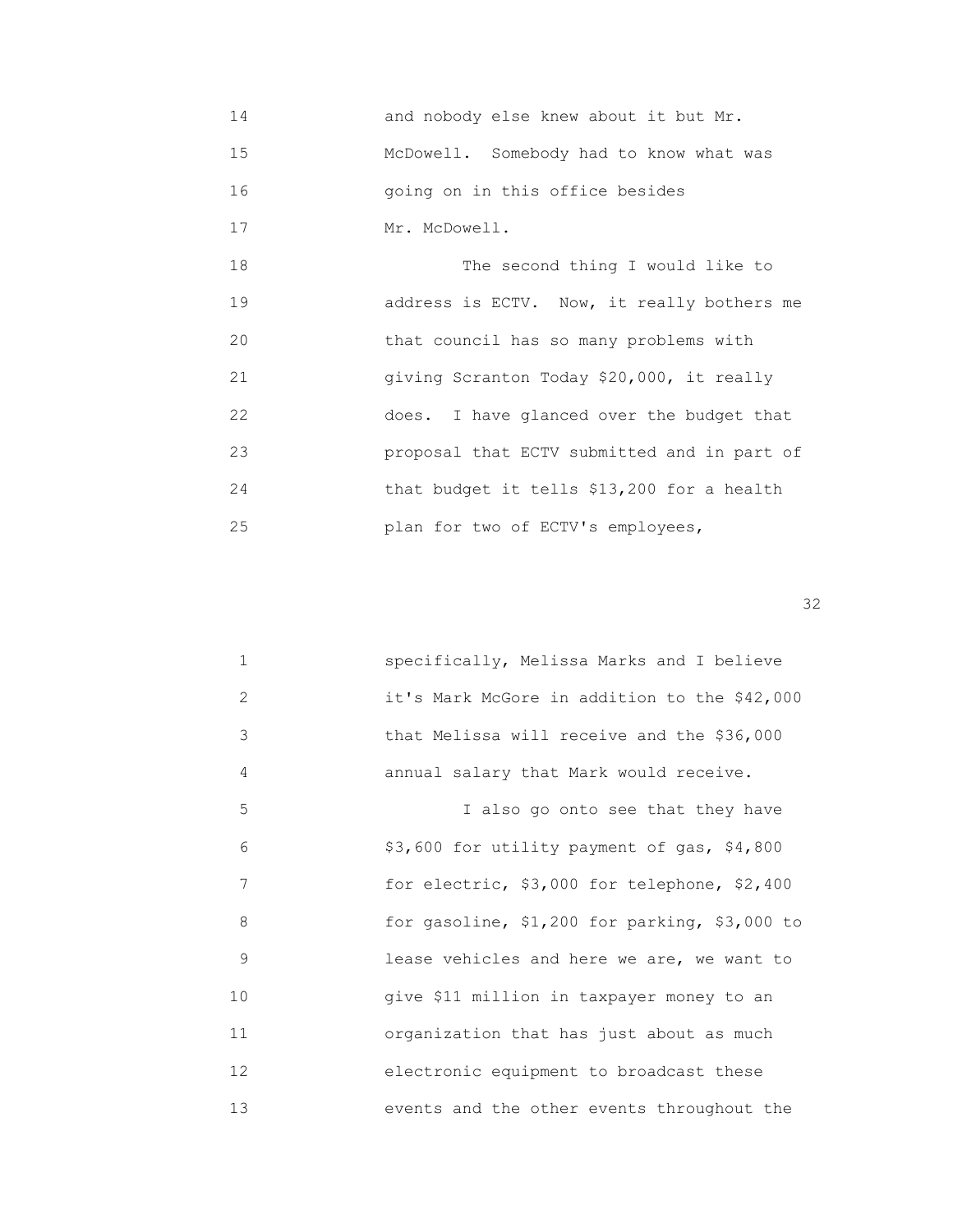| 14 | city in this town that I have, you know, and |
|----|----------------------------------------------|
| 15 | it's not right that we give a million        |
| 16 | dollars of our money to somebody that's not  |
| 17 | prepared to do the job that we require or we |
| 18 | request and the organization that has been   |
| 19 | doing it for years can't even get \$20,000   |
| 20 | out of this council, you know, that          |
| 21 | backtracking, it's got to stop, you know.    |
| 22 | I'm for one -- I don't want to give ECTV a   |
| 23 | dime of my money, a dime of taxpayers'       |
| 24 | money, because I'm used to submitting the    |
| 25 | budget. You come to the door, you come to    |

| $\mathbf 1$ | the table with something to offer. They are   |
|-------------|-----------------------------------------------|
| 2           | not bringing anything but an open hand. You   |
| 3           | know, everybody talks about \$300,000, that   |
| 4           | contract is for a million dollars of our      |
| 5           | money. It's not for \$300,000, it's for a     |
| 6           | million dollars of our money and Scranton     |
| 7           | Today goes through hell and high water for a  |
| 8           | measly \$20,000 and that's what it is, it's a |
| 9           | measly \$20,000 when you consider or take     |
| 10          | into consideration all of the money that      |
| 11          | this council has allowed that mayor to        |
| 12          | squander over the course of his tender here,  |
| 13          | you know, and it's not right. It's not fair   |
| 14          | to the taxpayers, it's not fair to Scranton   |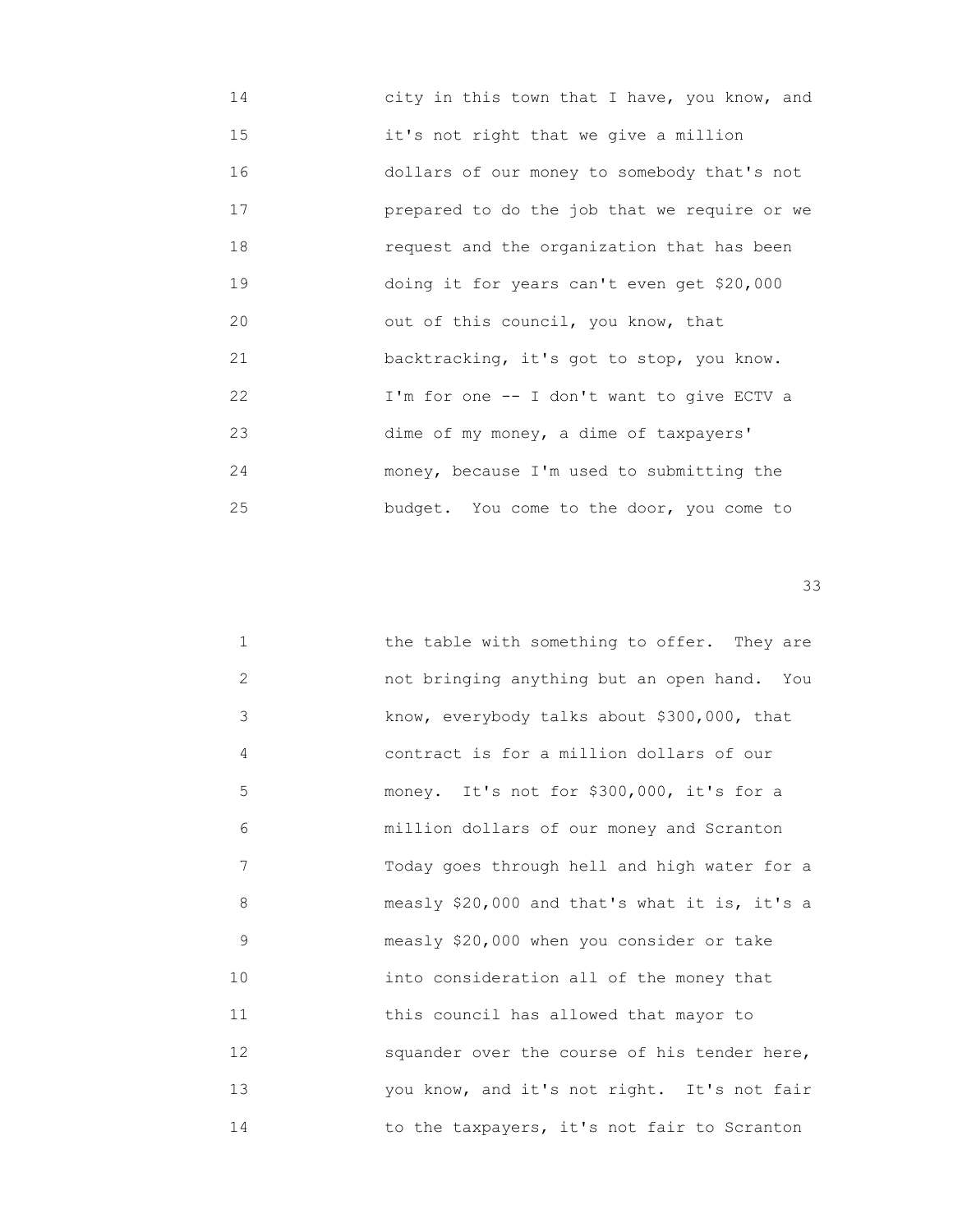15 TV, it's not fair to anyone but those 16 receiving or reaping the benefits of these 17 outlandish grants given to these 18 organizations. Thank you. 19 MR. MCGOFF: Thank you, Mr. Patilla. 20 Lee Morgan. 21 MR. MORGAN: Good evening, Council. 22 The first thing I have here today is off of 23 page one in the Scranton Times newspaper on 24 the bottom half and it speaks about the 25 League of Women Voters who have gone into

| 1  | Federal Court because from what I take from  |
|----|----------------------------------------------|
| 2  | this article was shady dealings by the Chief |
| 3  | Justice, okay, of the Pennsylvania Courts,   |
| 4  | which is Ralph Crapy or Cappy who made a     |
| 5  | deal for a legislative judicial pay raises   |
| 6  | in order to legalize gambling, so when I     |
| 7  | come here and I talk about two local judges  |
| 8  | like Harhut and Corbett --                   |
| 9  | MR. MCGOFF: Mr. Morgan --                    |
| 10 | MR. MORGAN: Now, wait a minute --            |
| 11 | MR. MCGOFF: -- once again, this is           |
| 12 | not city business.                           |
| 13 | MR. MORGAN: It most certainly is             |
| 14 | city business.                               |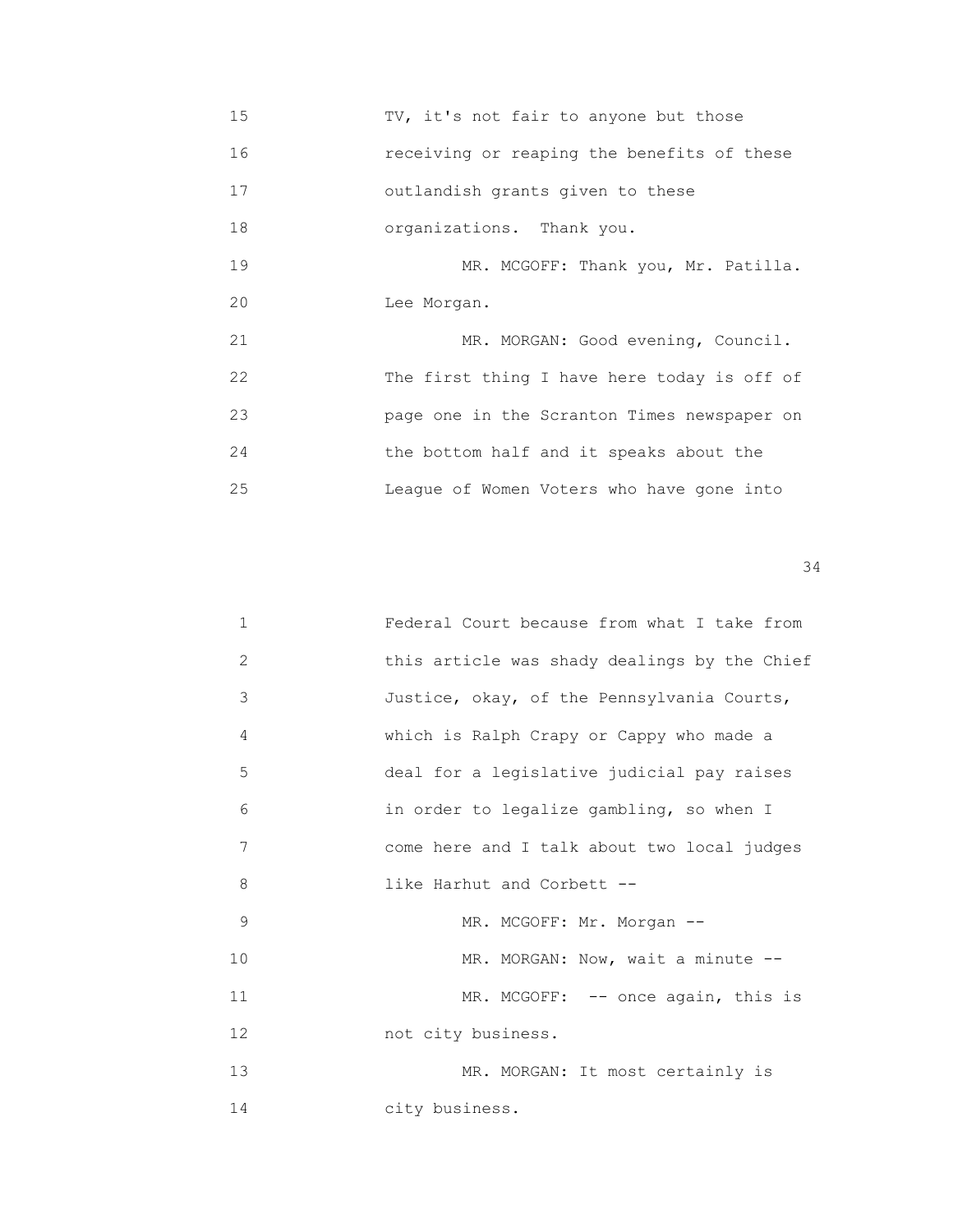| 15 |                                         | MR. MCGOFF: No, it isn't.                 |
|----|-----------------------------------------|-------------------------------------------|
| 16 |                                         | MR. MORGAN: Can I say this, I'm not       |
| 17 | going to stand here and argue with you. |                                           |
| 18 |                                         | MR. MCGOFF: You're taking out a           |
| 19 | personal vendetta and --                |                                           |
| 20 |                                         | MR. MORGAN: I'm not going to stand        |
| 21 | here and argue with you.                |                                           |
| 22 |                                         | MR. MCGOFF: You are using this venue      |
| 23 | as $a$ $-$                              |                                           |
| 24 |                                         | MR. MORGAN: I am not going to stand       |
| 25 |                                         | here and argue with you, I can talk about |

| 1            | the issues of my concern at this podium. I |
|--------------|--------------------------------------------|
| $\mathbf{2}$ | am not going to argue with you from this   |
| 3            | podium.                                    |
| 4            | MS. GATELLI: It's supposed to be           |
| 5            | city business, Mr. Morgan.                 |
| 6            | MR. MORGAN: Not necessarily.               |
| 7            | MS. GATELLI: Yes, it is.                   |
| 8            | MR. MINORA: Yes, it is.                    |
| 9            | MR. MORGAN: That may be your               |
| 10           | opinion.                                   |
| 11           | MS. GATELLI: Attorney Minora, is it        |
| 12           | supposed to be city business?              |
| 13           | MR. MINORA: Yes.                           |
| 14           | MR. MORGAN: Can I say this, Mr.            |
| 15           | Minora may be a lawyer, but he is not a    |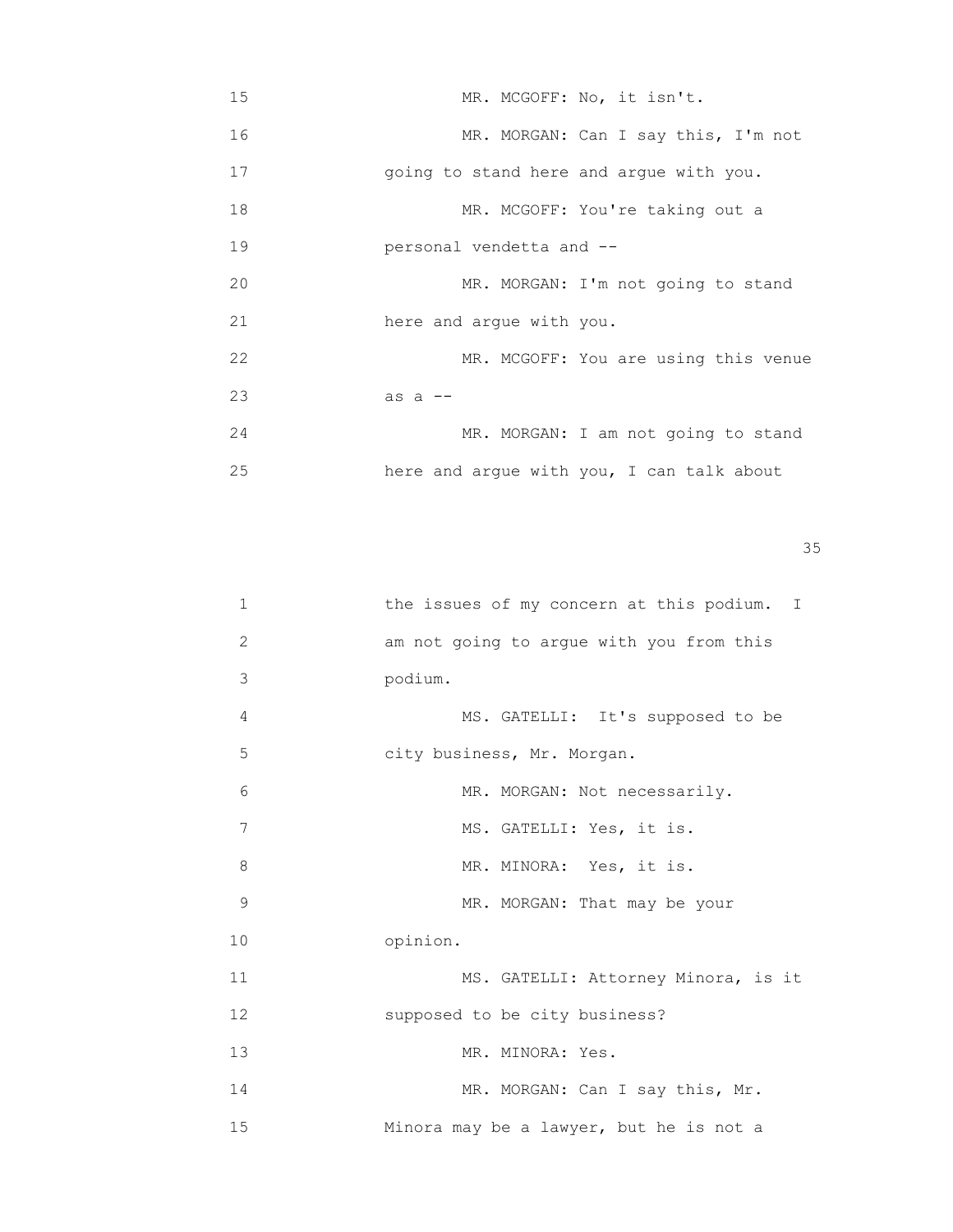16 judge, okay? He is a lawyer, not a judge 17 and the only one who can make that 18 determination is a judge. We listened to 19 **What he said about the smoking ban.** 20 MR. MINORA: The president of city 21 council -- 22 MR. MORGAN: Now what I'd like to do 23 is I'd like to carry on. Now, so that just 24 highlights where the judicial system in 25 America is.

| $\mathbf 1$    | Now, going to ECTV, ECTV is a very           |
|----------------|----------------------------------------------|
| $\overline{2}$ | big issue in this community, very big, okay? |
| 3              | Now, there is \$25,000 the Lackawanna County |
| 4              | Commissioners have it in their budget for    |
| 5              | Channel 61 run by Scranton Today. I talked   |
| 6              | to Mr. Munchak today, there is \$25,000      |
| 7              | there, Karen Bazzarri has to come before the |
| 8              | county commissioners and request those funds |
| 9              | and I talked to Mr. Munchak today.           |
| 10             | Now, the reason Channel 61 is so             |
| 11             | vital to destroy is because in my opinion    |
| 12             | this mayor has squandered all of this city's |
| 13             | assets for decades to come. We have made     |
| 14             | back room shady deals with everybody, the    |
| 15             | PEL has looked the other way, they have met  |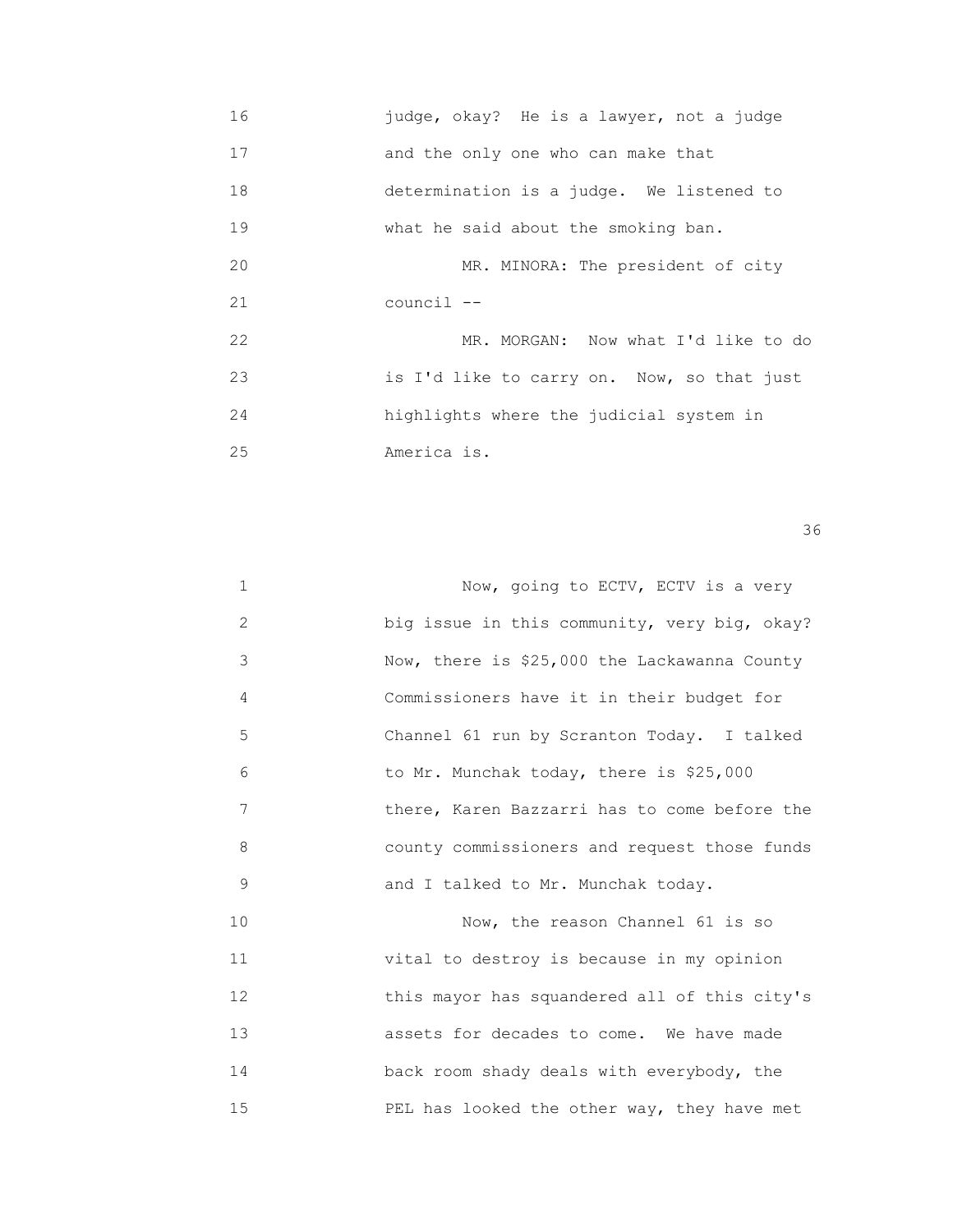16 with individual council people for years in 17 numbers so they can skirt the Sunshine Laws, 18 they have acknowledged it, councilmen who 19 sat here acknowledged that. The residents 20 of this city has very little to look forward 21 to, drive through the city, there is a lot 22 of homes with high grass. Why? Because 23 there is a lot of people not living in those 24 homes. Go down a block and see two or three 25 houses on a block for sale, and nothing

<u>37</u>

| 1  | personal, Mrs. Gatelli, but you are talking  |
|----|----------------------------------------------|
| 2  | about granting money for business            |
| 3  | development, well, it really hasn't worked   |
| 4  | very well and to be honest with you we have  |
| 5  | been doing that for a very long time, but    |
| 6  | too many people haven't been worried about   |
| 7  | the average taxpayer in this city, I'm not   |
| 8  | singling this comment out just to you.       |
| 9  | Everybody is worried about the quick fix.    |
| 10 | There is no quick fix. Bankruptcy is the     |
| 11 | answer.                                      |
| 12 | Now, when 61 fades and is no more            |
| 13 | and ECTV TV takes over, what are we going to |
| 14 | have? Well, we are going to have them        |

16 going to listen to what's going on in other

15 replay the meetings once and then we are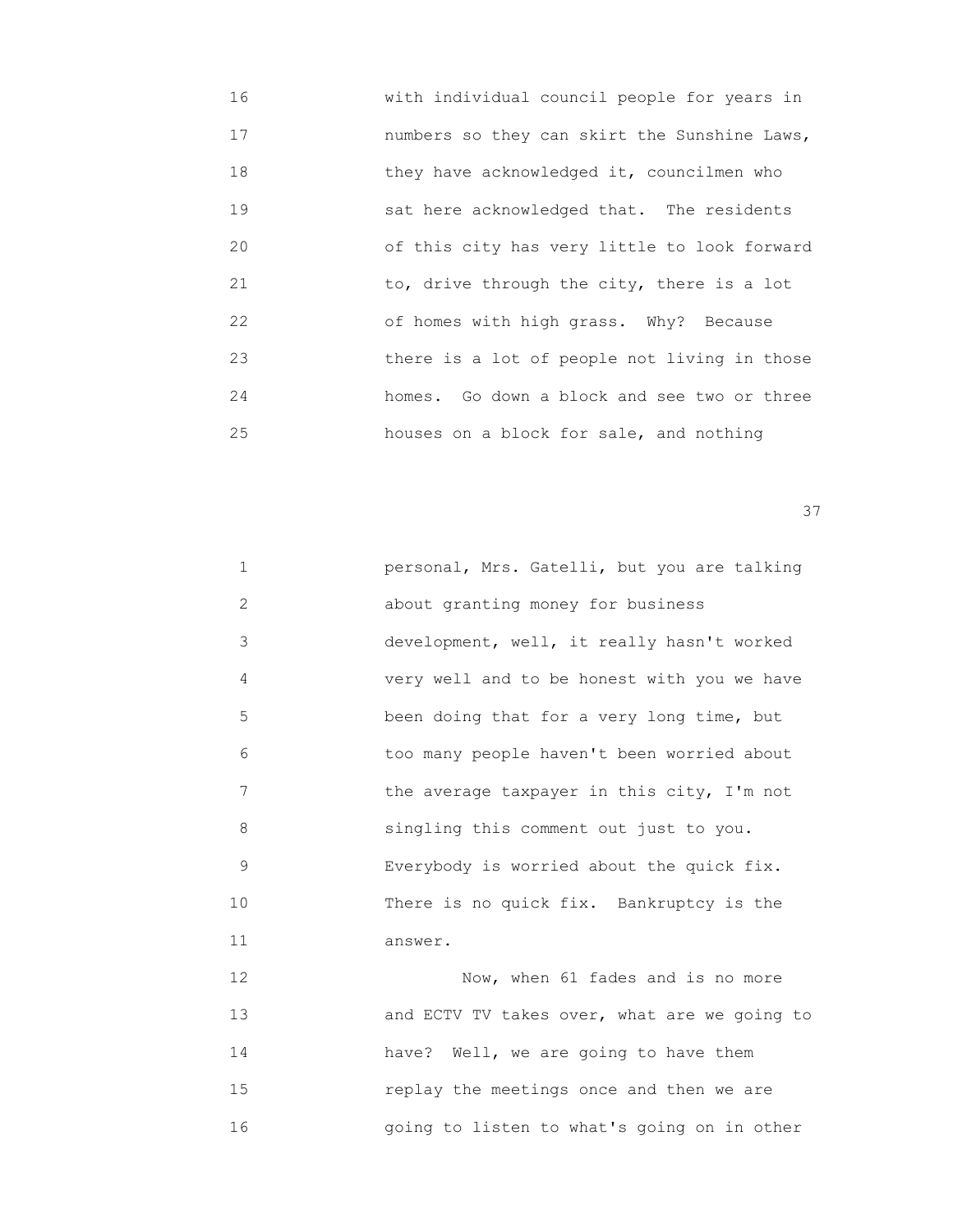17 communities. You know something, I do have 18 some interest in other communities, but you 19 know I would like to see our community fixed 20 and it's not happening, okay? The mayor 21 used to get on and do a spiel, his 22 propaganda show he had and talk about all of 23 the great things going on. We ripped down a 24 \$300,000 county paid for building up at Nay 25 Aug Park for the arts I would assume, gone,

<u>38 and 2001 and 2002 and 2003 and 2003 and 2003 and 2003 and 2003 and 2003 and 2003</u>

 1 \$300,000 like this, no big deal, it's only 2 our money, it's only the taxpayers' money. 3 All of the money from American Anglican with 4 the Sewer Authority, gone. Rates increase. 5 Council standing here as if they have no 6 right to even try to defend the people in 7 this city and saying you can't raise the 8 rates without us.

 9 Now, 61, it's my contention that the 10 mayor couldn't do this contract with ECTV 11 without council being involved, but when 12 council doesn't use it's powers under the 13 Home Rule Charter the same thing happens 14 **that happened at the Scranton Sewer**  15 Authority and all of the other places where 16 you haven't done your job and that's where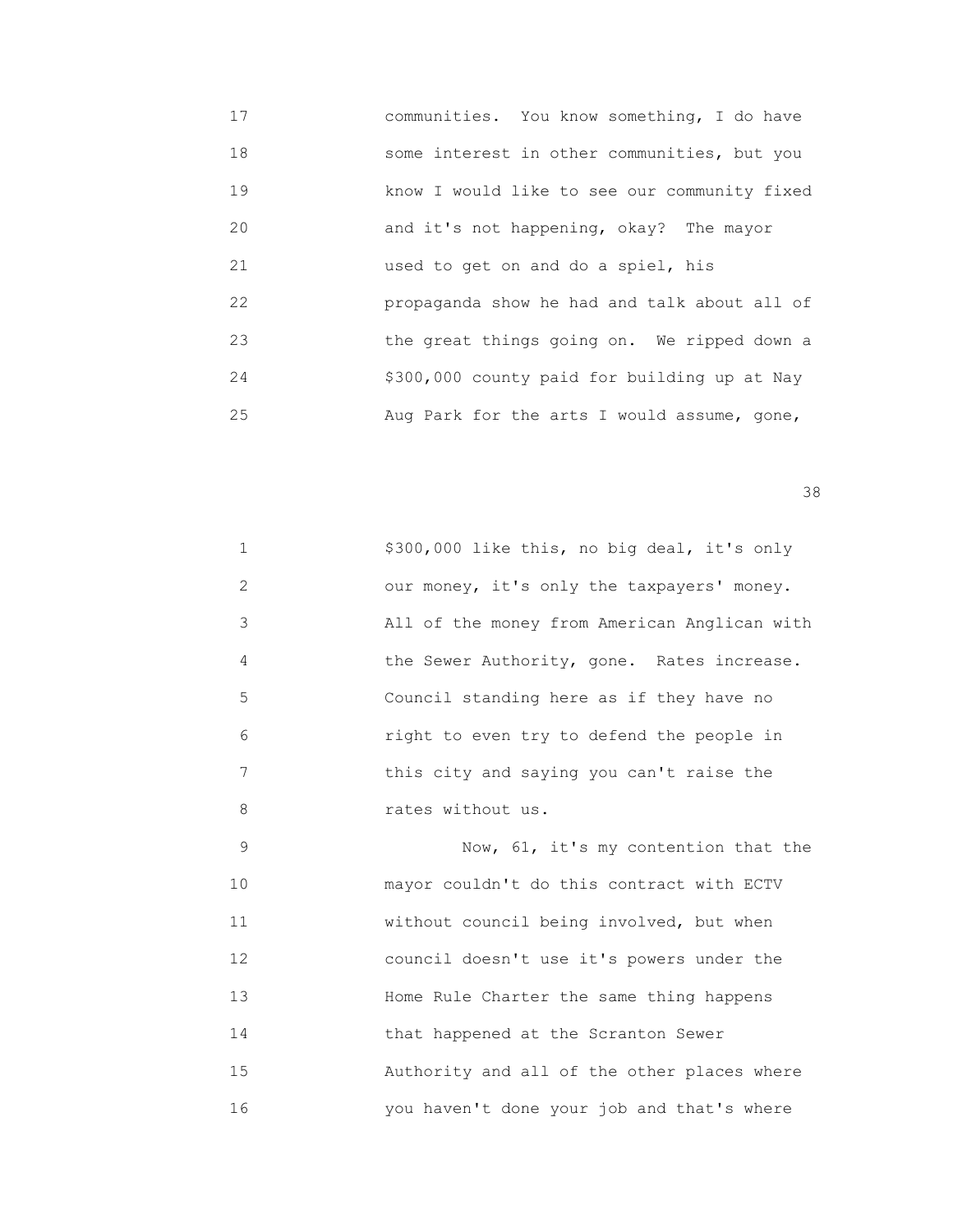17 this city's problem is. This city is right 18 here in the council in front of us. 19 Now, Mr. McGoff, you were asked, 20 well, what happens if 61 goes dark? You 21 know what, you should be very concerned 22 because your job and this whole council's 23 job in my opinion is to have an informed 24 electorate and we don't have that. You want 25 everybody to know nothing and when it came

| $\mathbf{1}$ | time to go get subpoenas off of all of the   |
|--------------|----------------------------------------------|
| 2            | authorities it wasn't important, we don't    |
| 3            | want to know, we don't want to sent out      |
| 4            | subpoenas in groups and find out anything,   |
| 5            | we just want to be ignorant.                 |
| 6            | When you bring legislation to the            |
| 7            | table and don't have the answers to the      |
| 8            | questions like Mr. Courtright who says after |
| 9            | the vote, Well, maybe we should look into    |
| 10           | that, after the vote is too late. You look   |
| 11           | in there before. Thank you.                  |
| 12           | MR. MCGOFF: Thank you, Mr. Morgan.           |
| 13           | Ron Ellman.                                  |
| 14           | MR. ELLMAN: Ronnie Ellman, homeowner         |
| 15           | and -- used to be a homeowner, nothing has   |
| 16           | been done with it yet and member of the      |
| 17           | Taxpayers' Association. I see Mr. McGoff     |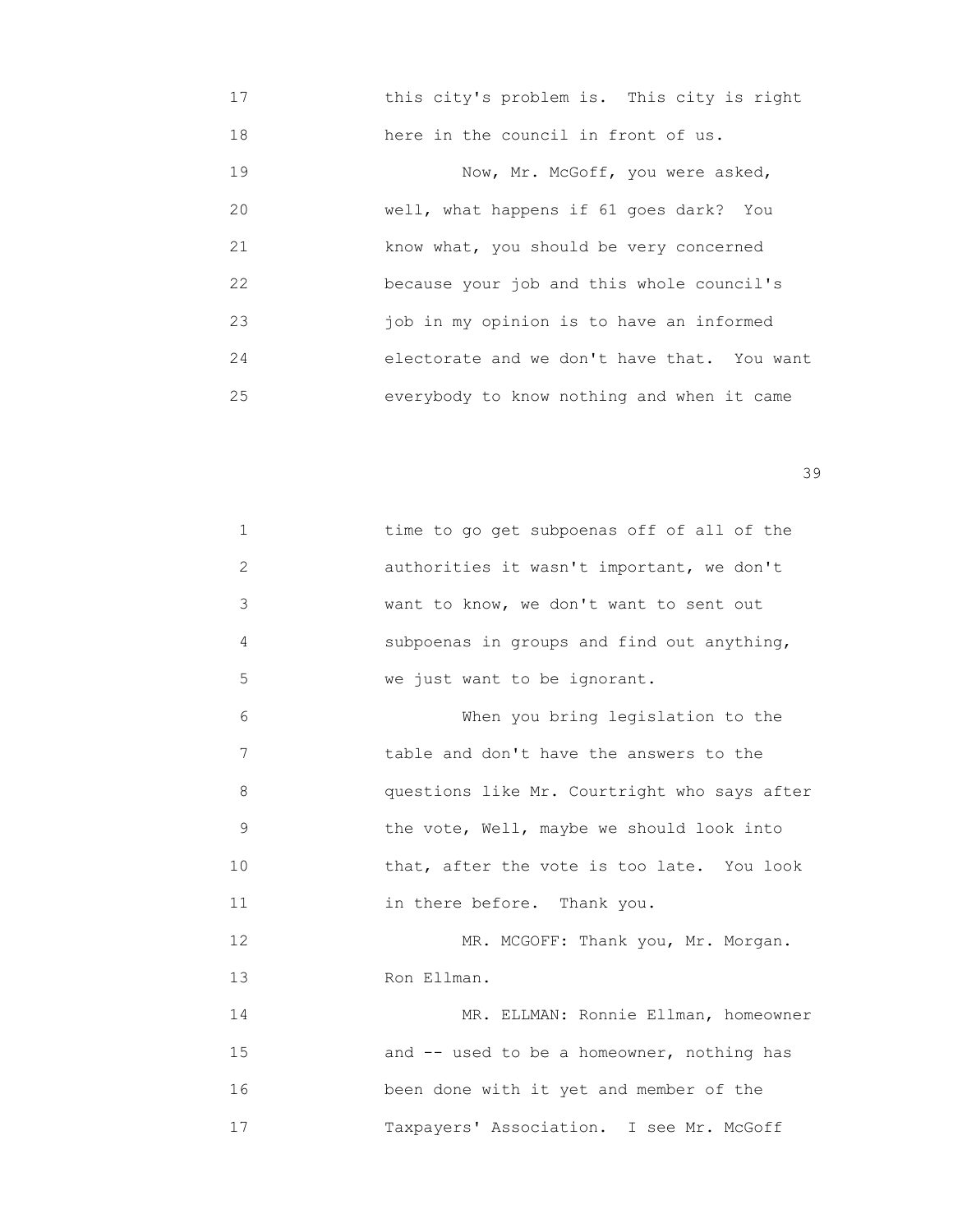18 looking at me, he is wondering what kind of 19 misinformation this bubbling fool will give 20 you tonight, a big bag of hot air up here 21 and said I have to listen to him for five 22 minutes, I just have a little bit. 23 Miss Rosie took me over to St. Lucy's 24 this week for a little flea market and I 25 parked the car and as I got out this

| $\mathbf{1}$          | beautiful tree, there is a big red mark       |
|-----------------------|-----------------------------------------------|
| $\mathbf{2}^{\prime}$ | that's going to cut it down. This is so       |
| 3                     | senseless. This man is running around town    |
| 4                     | marking hundreds and hundreds of trees which  |
| 5                     | is hundreds of thousands of dollars for       |
| 6                     | three or 400 trees, but when I went by my     |
| 7                     | house to get mail down Washington all of      |
| 8                     | those big trees there is not a one being cut  |
| $\mathsf 9$           | down, not a one. It's the same thing. I       |
| 10                    | had six or eight people tell me healthy       |
| 11                    | trees have been cut down just to keep this    |
| 12                    | Triad Tree Company going I imagine.           |
| 13                    | Well, you know, my car is not good            |
| 14                    | on gas, it's at the gas station twice this    |
| 15                    | week because it's so expensive it seems like  |
| 16                    | if you just spend \$25 instead of 50 or 75 it |
| 17                    | doesn't hurt as much, and another fellow was  |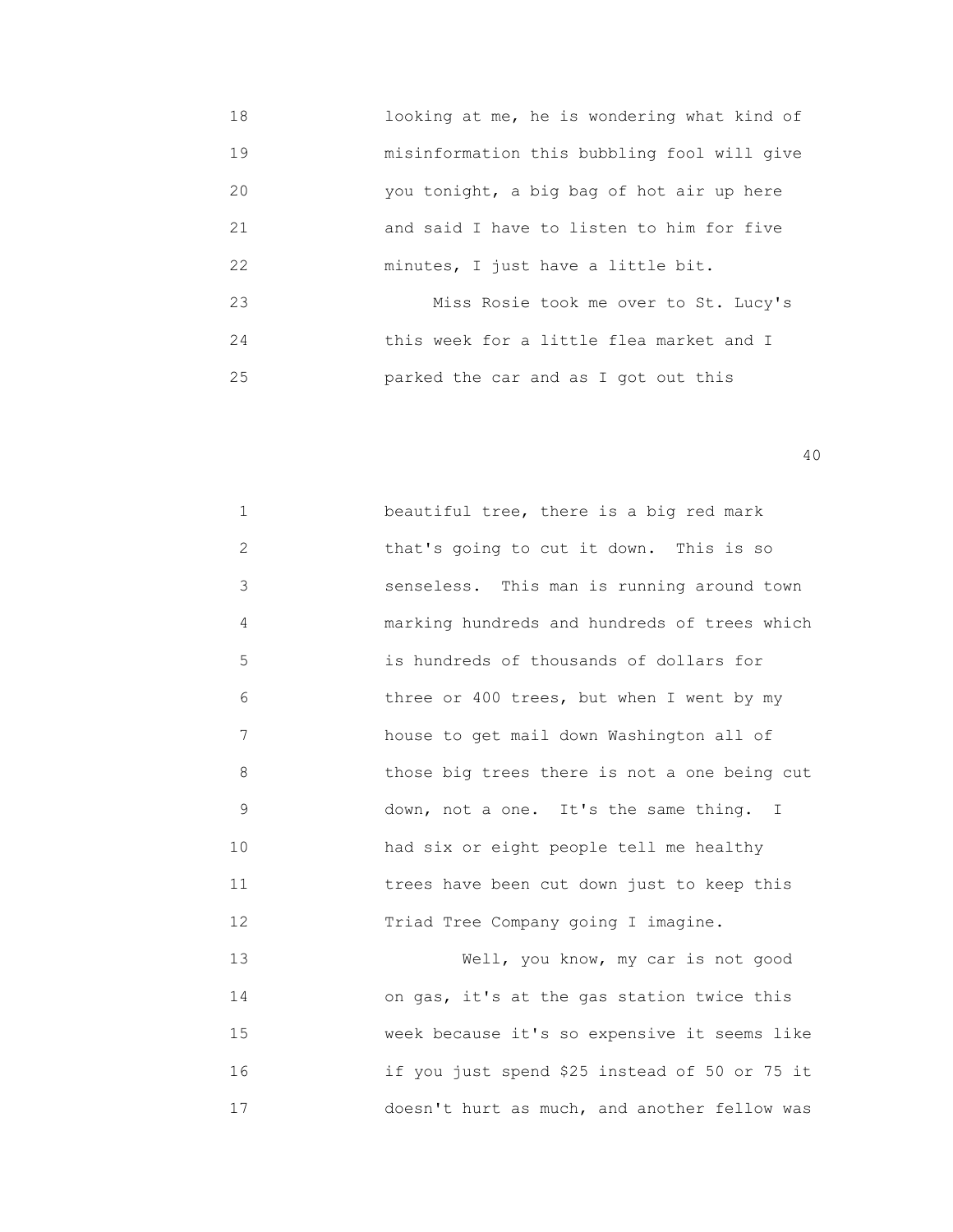| 18 | talking to me about while we were pumping    |
|----|----------------------------------------------|
| 19 | gas, people got the opinion that they can't  |
| 20 | make it no more, you know, they are choosing |
| 21 | -- we all hear how they are choosing between |
| 22 | heat and food and in my case I got to choose |
| 23 | mean between hair day and a gallon of        |
| 24 | gasoline, you know, it just don't stop, but  |
| 25 | it's terrible. You know, I told you last     |

| 1              | week \$25 takes me about 75 miles, you know. |
|----------------|----------------------------------------------|
| 2              | Well, I thought about getting -- I bought    |
| 3              | two motor scooters, I just hope people don't |
| 4              | make a target out of me, some of             |
| 5              | Mr. Doherty's supporters. I got a little     |
| 6              | red one for me and a blue one for Miss       |
| $\overline{7}$ | Rosie, but she said she won't ride it.       |
| 8              | MS. GATELLI: How about Miss Judy,            |
| 9              | I'll ride it with you, Ronnie.               |
| 10             | MR. ELLMAN: I got two little --              |
| 11             | MS. GATELLI: That's a great idea,            |
| 12             | they have them all over Europe because the   |
| 13             | gas is \$8 a gallon over there.              |
| 14             | MR. ELLMAN: And somebody said if I           |
| 15             | bought her a pink one, but if I ever had to  |
| 16             | borrow it, you know, it wouldn't look good.  |
| 17             | They would say, "Look at fat Ronnie on a     |
| 18             | pink motor scooter."                         |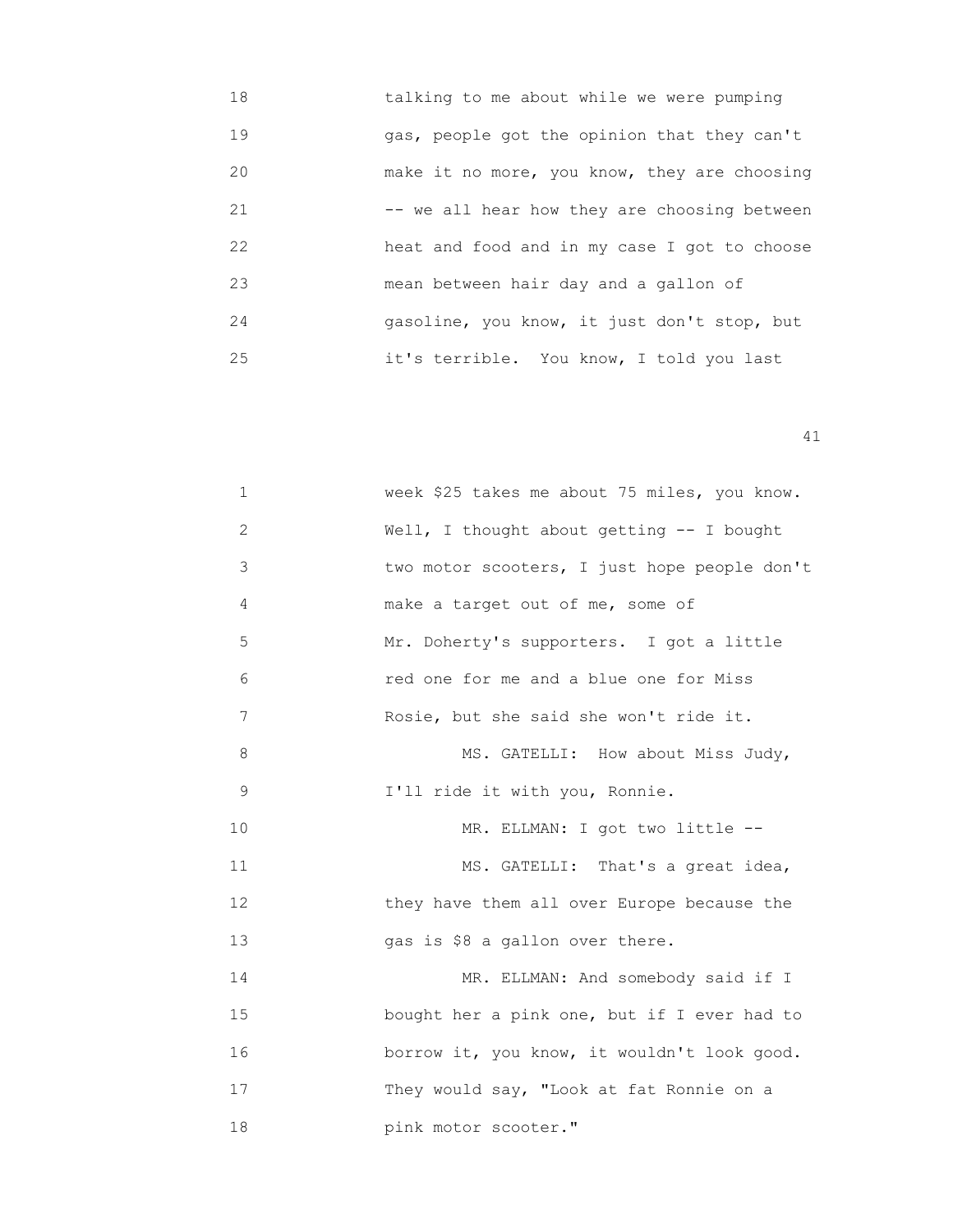19 You know, I was listening to 20 Mr. Bolus, I was glad to see him, he is an 21 intelligent man. He has so many good things 22 to contribute to the city, his ideas. I 23 don't need mean to keep beating on 24 Mr. Doherty because he does a lot of things 25 I have agreed with, but he just seems like a

| $\mathbf 1$    | king. He is the closest thing this country   |
|----------------|----------------------------------------------|
| 2              | has ever had to a king if you ask me. His    |
| 3              | aloofness and the way he just keeps away     |
| 4              | from his constituents, in fact, he is like a |
| 5              | dictator. You know, we tell -- he just gets  |
| 6              | a message not to do something from the       |
| $\overline{7}$ | people and it's done anyway, just like the   |
| 8              | South Side complex, the golf course, of      |
| 9              | course, people are working two jobs they     |
| 10             | don't need to play golf they can't afford it |
| 11             | anymore. Wherever you turn he has just done  |
| 12             | what he has wanted with the money in the     |
| 13             | city, and Mr. Bolus is right, it's           |
| 14             | squandered, just millions and millions of    |
| 15             | dollars have been just squandered away       |
| 16             | needlessly, it's ashame. You know, the       |
| 17             | streets are just deplorable everywhere you   |
| 18             | go except Washington Avenue on the 1700      |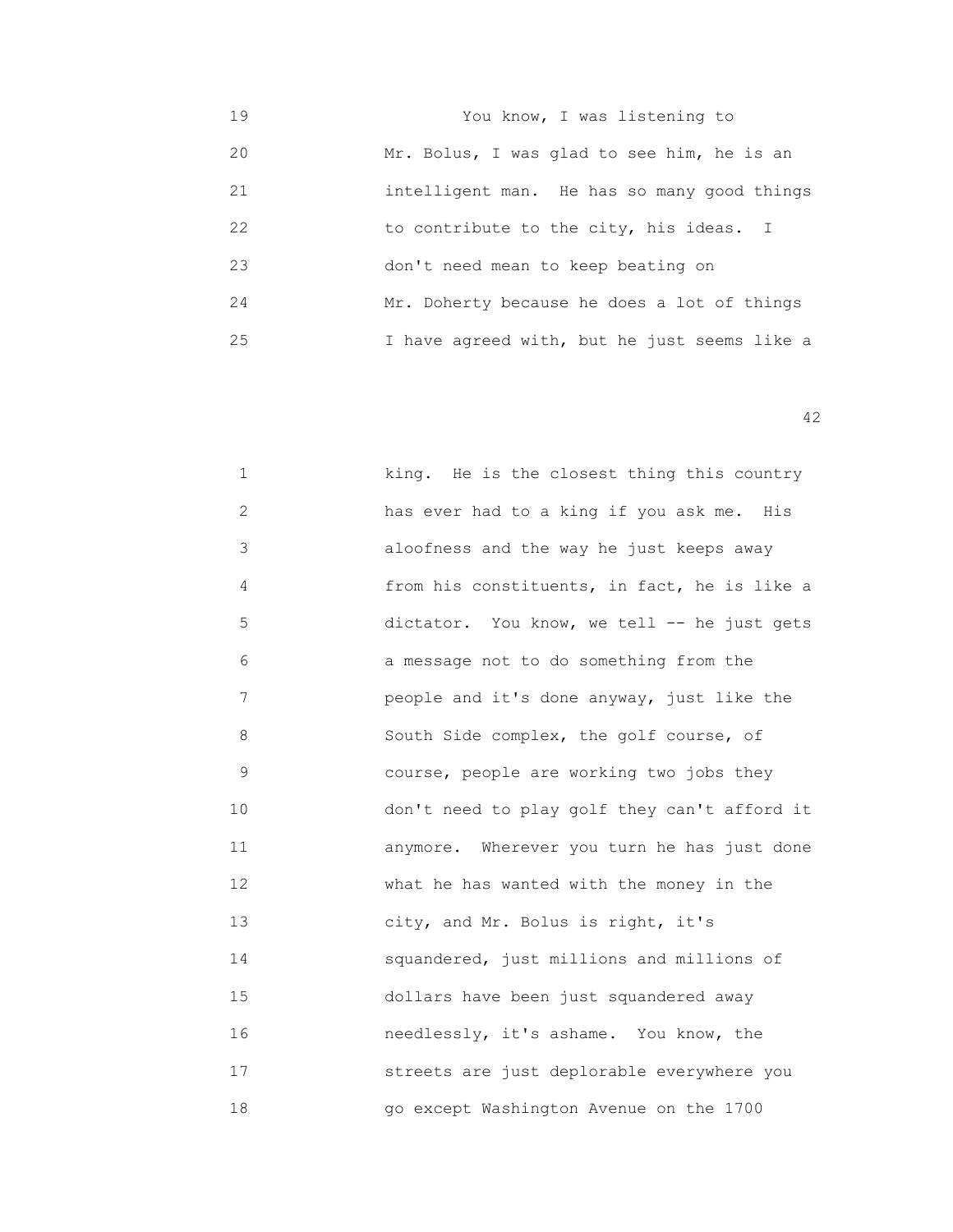| 19 | block and a couple of houses down there.     |
|----|----------------------------------------------|
| 20 | The city is not doing well.                  |
| 21 | I told you if I ran for mayor I              |
| 22 | would go into the bars and drag these people |
| 23 | out to make them vote. Every place I go      |
| 24 | people are just crying about how bad things  |
| 25 | are and he has this state of the city        |

43

| 1  | meeting with pink glasses, you know, he      |
|----|----------------------------------------------|
| 2  | doesn't see things. Like I said last week,   |
| 3  | he is not a realist. He is a dreamer and     |
| 4  | this town cannot be a utopia, it's just too  |
| 5  | far gone to be a utopia that he wishes it to |
| 6  | be. This just isn't the Scranton it used to  |
| 7  | be, you know, it will never be the same like |
| 8  | when I got here 30 years ago this was such a |
| 9  | nice town. I remember when he was mayor you  |
| 10 | could walk into the office and he had an     |
| 11 | open door and Jim Klee had an open door and  |
| 12 | Mr. Murphy. Now, you know, you can't see     |
| 13 | people. You can't even see them if you make  |
| 14 | an appointment. Thank you, all.              |
| 15 | MR. MCGOFF: Thank you, Mr. Ellman.           |
| 16 | Marie Schumacher.                            |
| 17 | MS. SCHUMACHER: Good evening, Marie          |
| 18 | Schumacher, resident and member of the       |

19 Taxpayers' Association. I would like to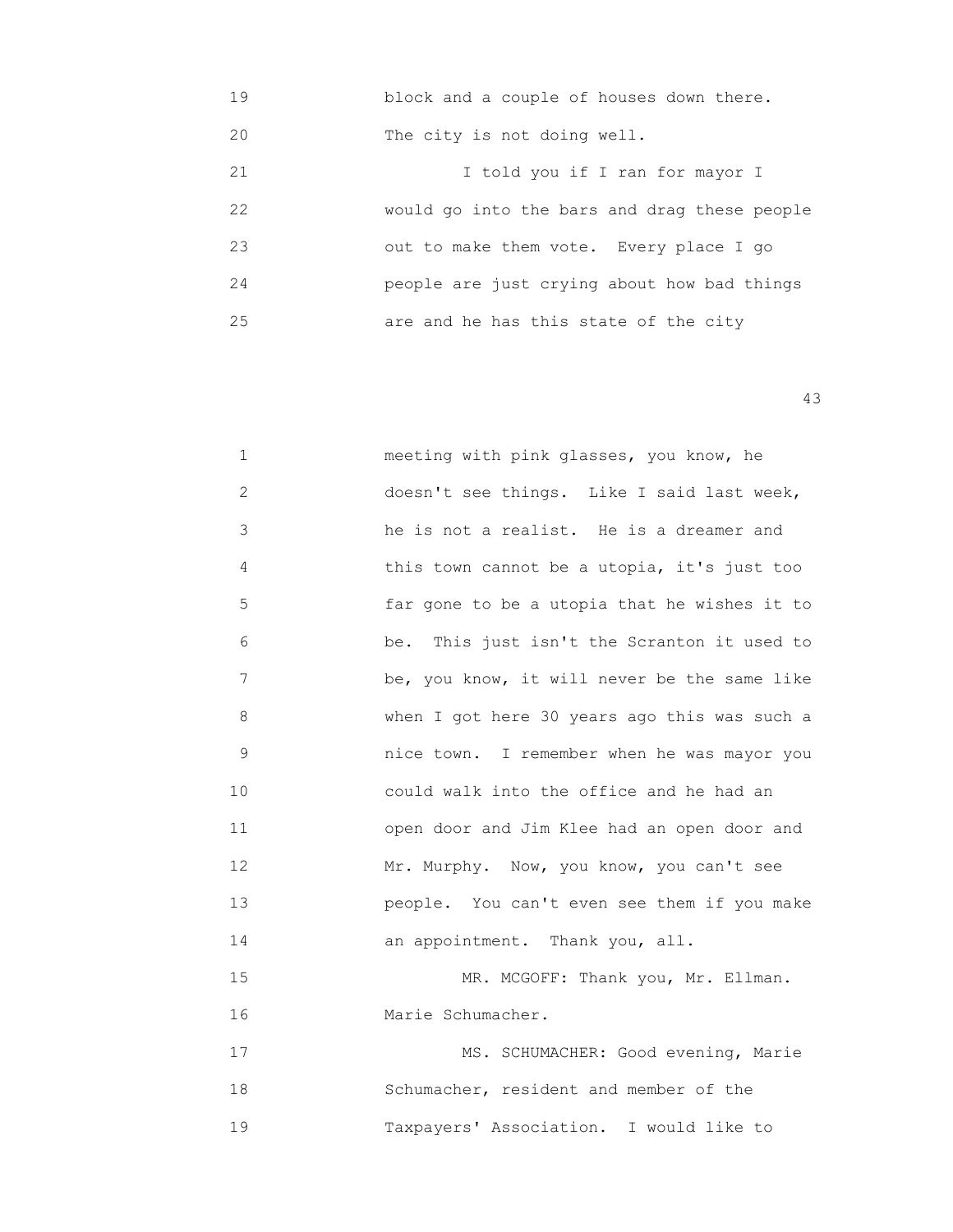20 start again this week -- well, first I would 21 like to say since we are sandwiched between 22 Armed Services Day and Memorial Day I would 23 like it thank all of our veteran's and 24 families of those who gave their all so that 25 we could be free and come here and speak at

| 1  | this podium and even free to argue with us.  |
|----|----------------------------------------------|
| 2  | Again, the preamble of the Home Rule         |
| 3  | Charter, "We, the people, of the City of     |
| 4  | Scranton, in adopting this Home Rule Charter |
| 5  | recognize that government is competent only  |
| 6  | when those who compose it work as trustees   |
| 7  | of the people. As a servant of the people,   |
| 8  | good government must be responsive to their  |
| 9  | basic human needs."                          |
| 10 | I think I may start reading that             |
| 11 | weekly maybe at some point it will sink in.  |
| 12 | The last week I ran out of time and I wanted |
| 13 | to comment again, the chamber is talking     |
| 14 | about taking land from which condemned       |
| 15 | properties have been demolished and building |
| 16 | new homes for low and moderate income        |
| 17 | residents. According to their plan as I      |
| 18 | understand it the land would be leased to    |
| 19 | the residents and taxes, of course, would be |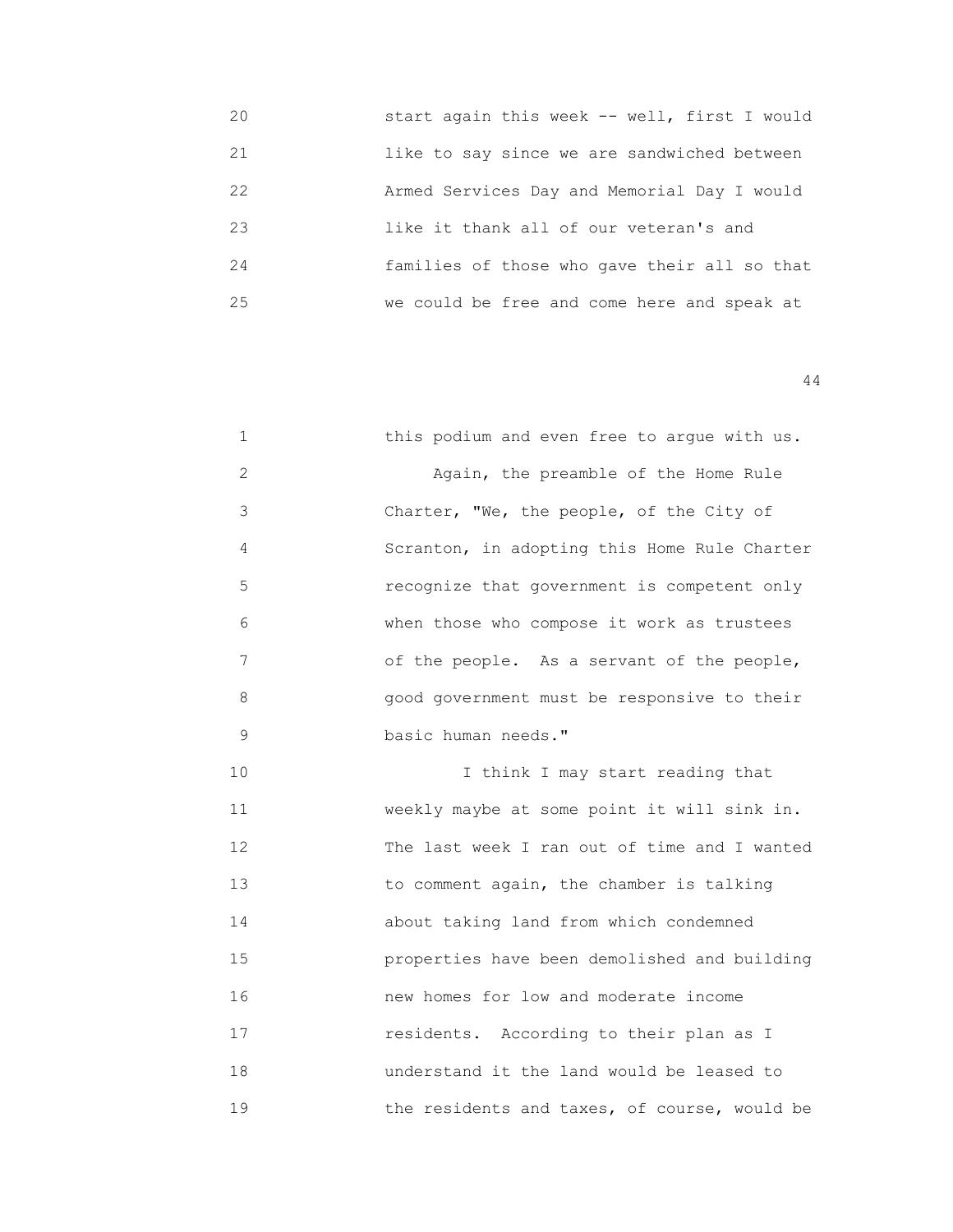| 20 | paid, but wouldn't it be infinitely better  |
|----|---------------------------------------------|
| 21 | to invest in fixing up existing properties  |
| 22 | before they reach the point where they have |
| 23 | to be demolished? Is demolishing the only   |
| 24 | option? I can't help but wonder if the goal |
| 25 | of this whole program is to reduce the      |

| 1              | housing to match the shrinking Scranton       |
|----------------|-----------------------------------------------|
| $\overline{2}$ | population. There are currently over 600      |
| $\mathfrak{Z}$ | homes on the multiple listings that are       |
| 4              | available for sale and believe me, they are   |
| 5              | not moving very fast.                         |
| 6              | Next, for Mr. Courtright, I still             |
| 7              | it's been over six weeks and I still do not   |
| 8              | have a response on why the Home Rule Charter  |
| 9              | Section 312 does not mean what it says.<br>If |
| 10             | it's so easy to understand I don't think I'm  |
| 11             | -- I could submit my IQ to you, if you would  |
| 12             | like, I think I'm capable of understanding.   |
| 13             | I don't know why it's so difficult for        |
| 14             | this to be explained to me.                   |
| 15             | MR. COURTRIGHT: Mr. Minora has to             |
| 16             | answer that for you.                          |
| 17             | MS. SCHUMACHER: I know, but that's            |
| 18             | been the answer for over six weeks now. On    |
| 19             | the 15th of April Mrs. Evans asked if, I      |
| 20             | think it was Mrs. Garvey, to obtain the       |
|                |                                               |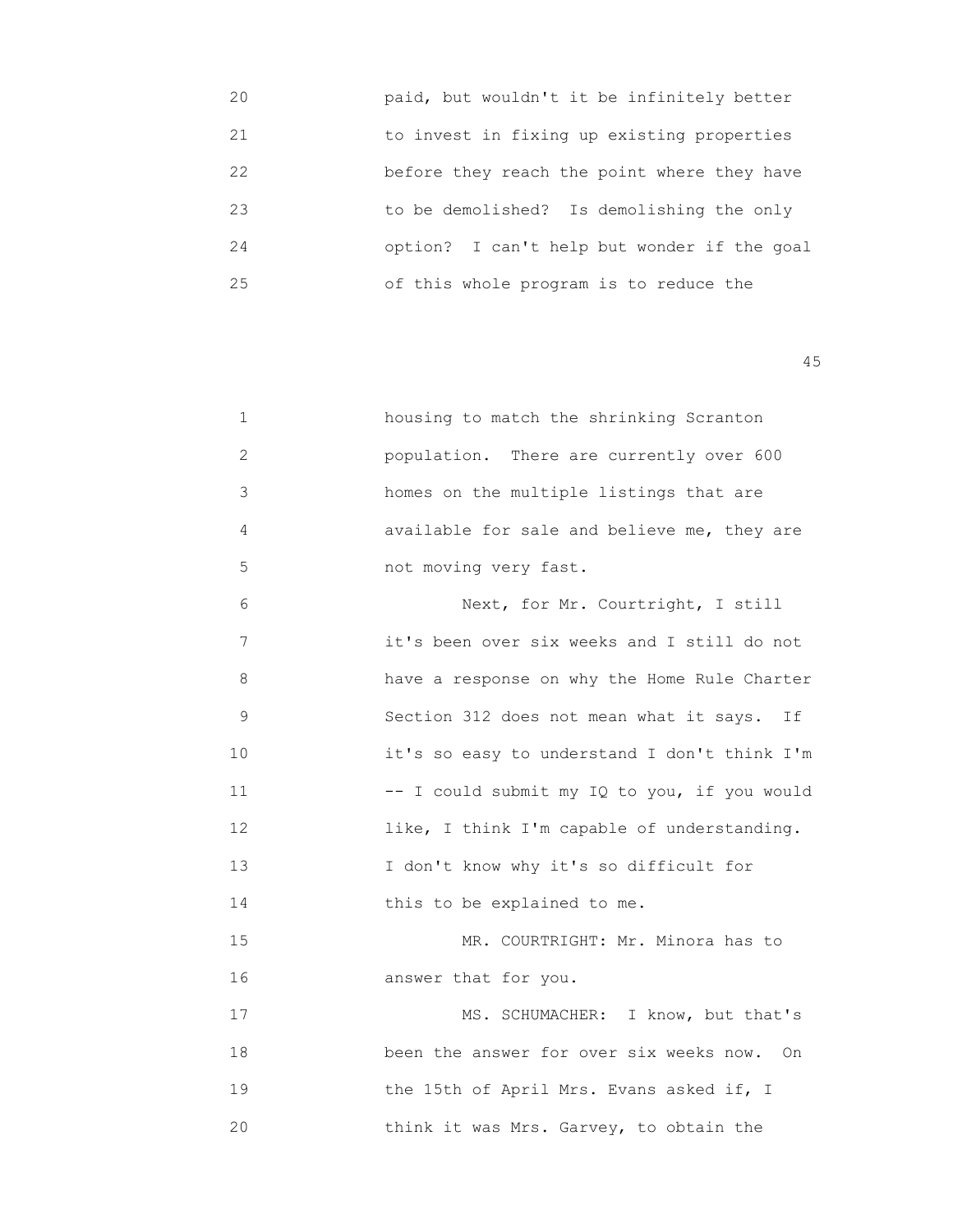21 policy on advising homeowners when citations 22 are made on what their rights are and what 23 recourse is available to them. I would like 24 to know if that's been received and if I 25 could get a copy.

| $\mathbf 1$ | MS. EVANS: I'd certainly be happy to         |
|-------------|----------------------------------------------|
| 2           | provide you with a copy, but I don't believe |
| 3           | we received any answer.                      |
| 4           | MS. SCHUMACHER: Thank you. What              |
| 5           | about the list of pavings?                   |
| 6           | MS. GATELLI: We have not.                    |
| 7           | MS. EVANS: We have not received a            |
| 8           | paving list.                                 |
| 9           | MS. SCHUMACHER: Status of the 2007           |
| 10          | audit? I guess that's Mrs. Gatelli since     |
| 11          | you are the finance chair, does that come    |
| 12          | under your auspices? Was that not due on     |
| 13          | the middle --                                |
| 14          | MS. GATELLI: I'm only the finance            |
| 15          | chair by default, not by choice.             |
| 16          | MS. SCHUMACHER: Well, but you are,           |
| 17          | but you are in it and I think it was due the |
| 18          | middle of April.                             |
| 19          | MS. GATELLI: No, we haven't received         |
| 20          | it.                                          |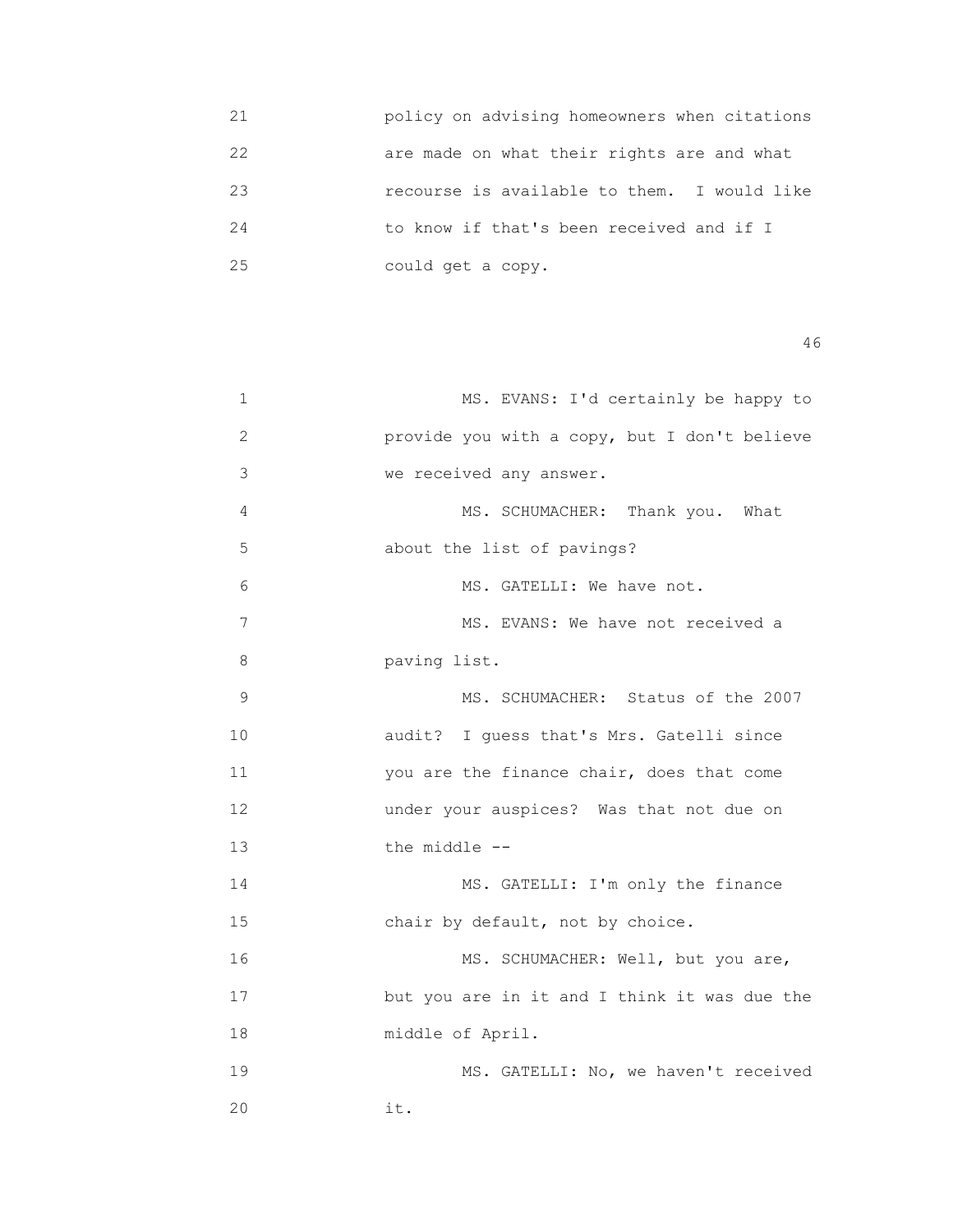| 21 | MS. SCHUMACHER: When do you expect |
|----|------------------------------------|
| 22 | to receive it?                     |
| 23 | MS. GATELLI: I don't know. We can  |
| 24 | send a letter and ask.             |
| 25 | MS. SCHUMACHER: Thank you.         |

| 1  | MS. GATELLI: Can you do that for me,           |
|----|------------------------------------------------|
| 2  | Kay?                                           |
| 3  | MS. EVANS: Mrs. Schumacher, normally           |
| 4  | I believe, according to the Home Rule          |
| 5  | Charter it would be due by May 31, but in      |
| 6  | the nearly five years in which I have sat on   |
| 7  | city council it has never arrived at that      |
| 8  | time. At the earliest, the very earliest       |
| 9  | one year it arrived I believe in August and    |
| 10 | then most often in September.                  |
| 11 | MS. SCHUMACHER: I hope, as I recall            |
| 12 | the last time the excuse was there was no      |
| 13 | contract and the contract was late, but        |
| 14 | since you plead a multiple year contract the   |
| 15 | last time not to assume so they could manage   |
| 16 | to be on time this year and I hope that's      |
| 17 | the case.                                      |
| 18 | MS. EVANS: And it was begun on time.           |
| 19 | MS. SCHUMACHER: Now I would like to            |
| 20 | move to ECTV because I am really upset about   |
| 21 | Electronic City TV and their integrity.<br>The |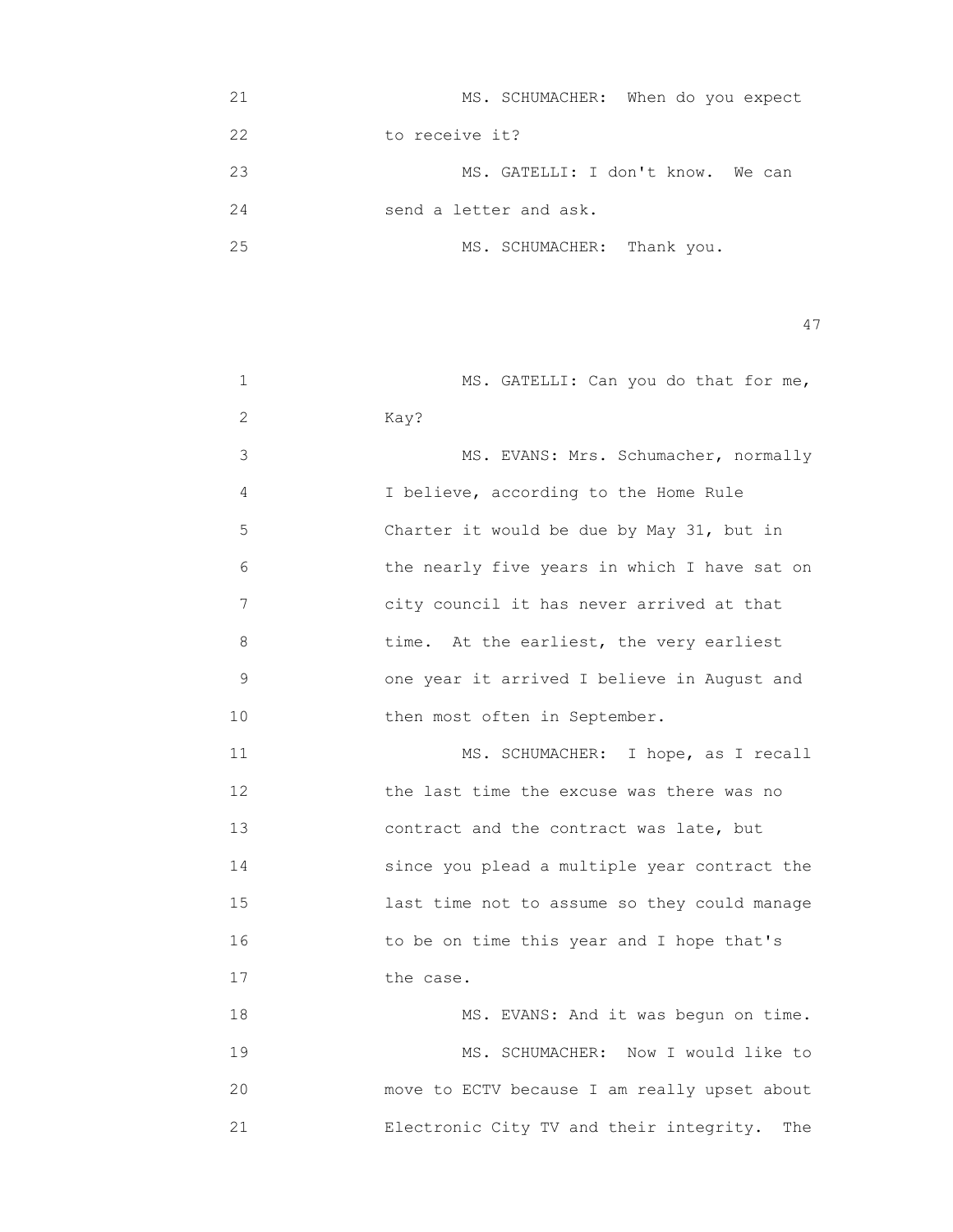22 article in the paper this morning really got 23 me steamed and I don't know if it's 24 Mr. Brown's inaccuracy or if things are 25 changing, but we have a hard copy of ECTV's

48

 1 proposal and so many things don't add up. 2 First of all, I spoke with the 3 solicitor today, there is no contract 4 between the city and Electric City TV. This 5 article says that ECTV has asked for 25 6 cents per subscriber or about \$66,000 7 annually. Their proposal says they want 8 25 percent of the franchise fee each year. 9 Big difference. It says, "We never asked 10 for \$300,000 and the city hasn't promised us 11 anything," Mr. Balken said. Well, I guess 12 that's technically true because what they 13 asked for was \$313,000 some odd dollars, I 14 have it here, but I won't bother, but I 15 quess I'll be back with the rest next week. 16 Thank you. 17 MR. MCGOFF: Thank you, Mrs. 18 Schumacher. Mr. Dobson. 19 MR. DOBSON: Dave Dobson, resident of 20 Scranton, Taxpayers' Association associate. 21 Once again I'm confused, in this packet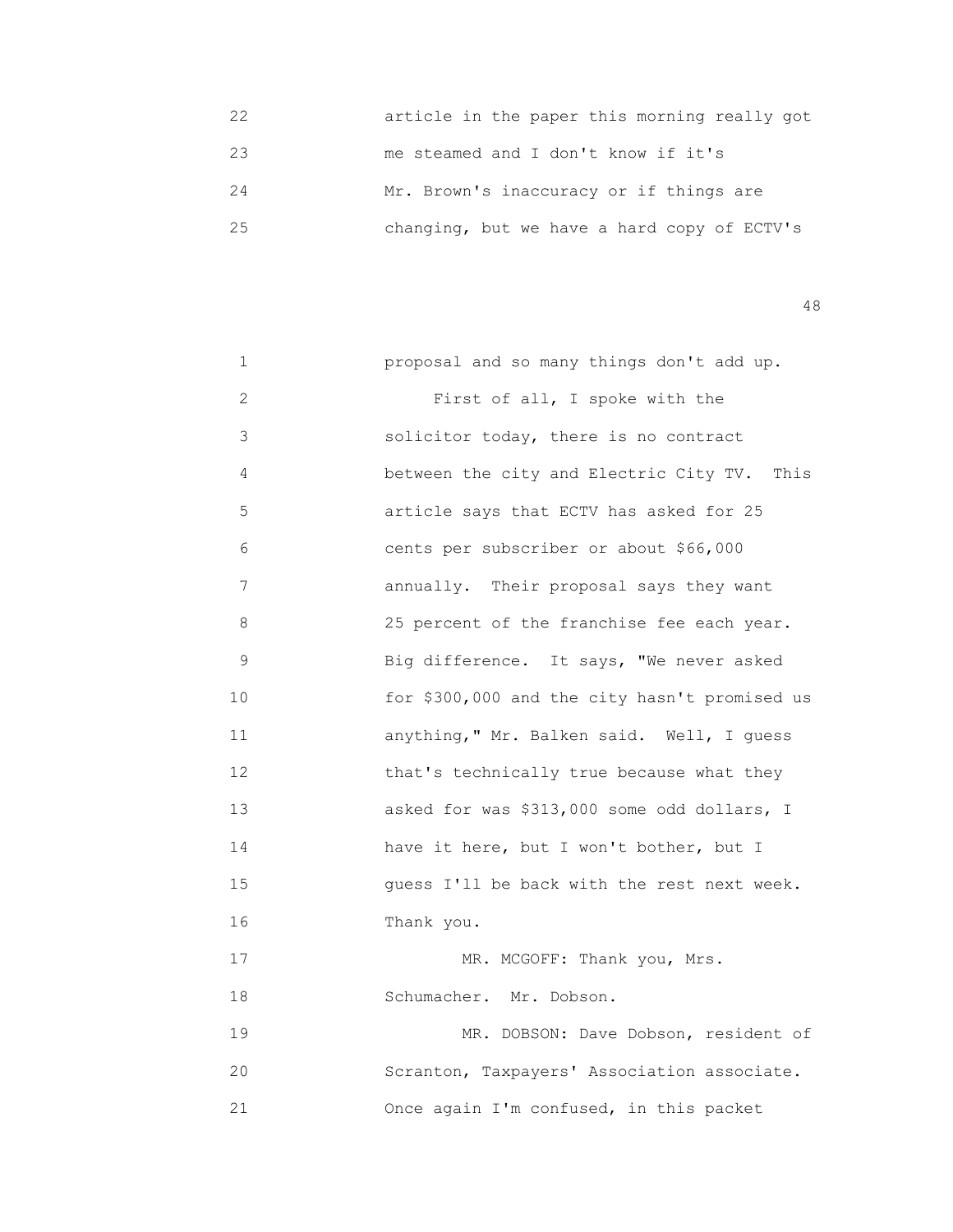| 22 | there is a proposal submitted to the city |
|----|-------------------------------------------|
| 23 | that stands in sharp contrast to the      |
| 24 | Scranton Times statements made in the     |
| 25 | Scranton Times on page A-4. Within the    |

| $\mathbf 1$ | original proposal of ECTV, phase one,        |
|-------------|----------------------------------------------|
| 2           | \$313,276, phase two, \$222,559.81, phase 3, |
| 3           | \$211,058.90, that's phase 3, 25 percent of  |
| 4           | annual cable fees and on page six states     |
| 5           | that start up is to resume three months      |
| 6           | after a contract is signed.                  |
| 7           | Now, either ECTV has changed the             |
| 8           | proposal or only the convenient facts are    |
| 9           | being mentioned in this article.             |
| 10          | Furthermore, a \$90,000 grant from OECD      |
| 11          | is not chicken feed and it disturbs my sense |
| 12          | of reasoning that nothing has been asked for |
| 13          | and please, please consider this when        |
| 14          | reporting such issues in the future. Of      |
| 15          | course, it was reported so I won't bother to |
| 16          | pick on Mr. Brown he actually told us what   |
| 17          | was being asked and my fear is strictly that |
| 18          | this is an expensive approach to reporting   |
| 19          | thought and convenient news. I find in many  |
| 20          | cases news agencies are guilty of this.      |
| 21          | There is a simple example, it involves our   |
| 22          | city somewhat because it's the same practice |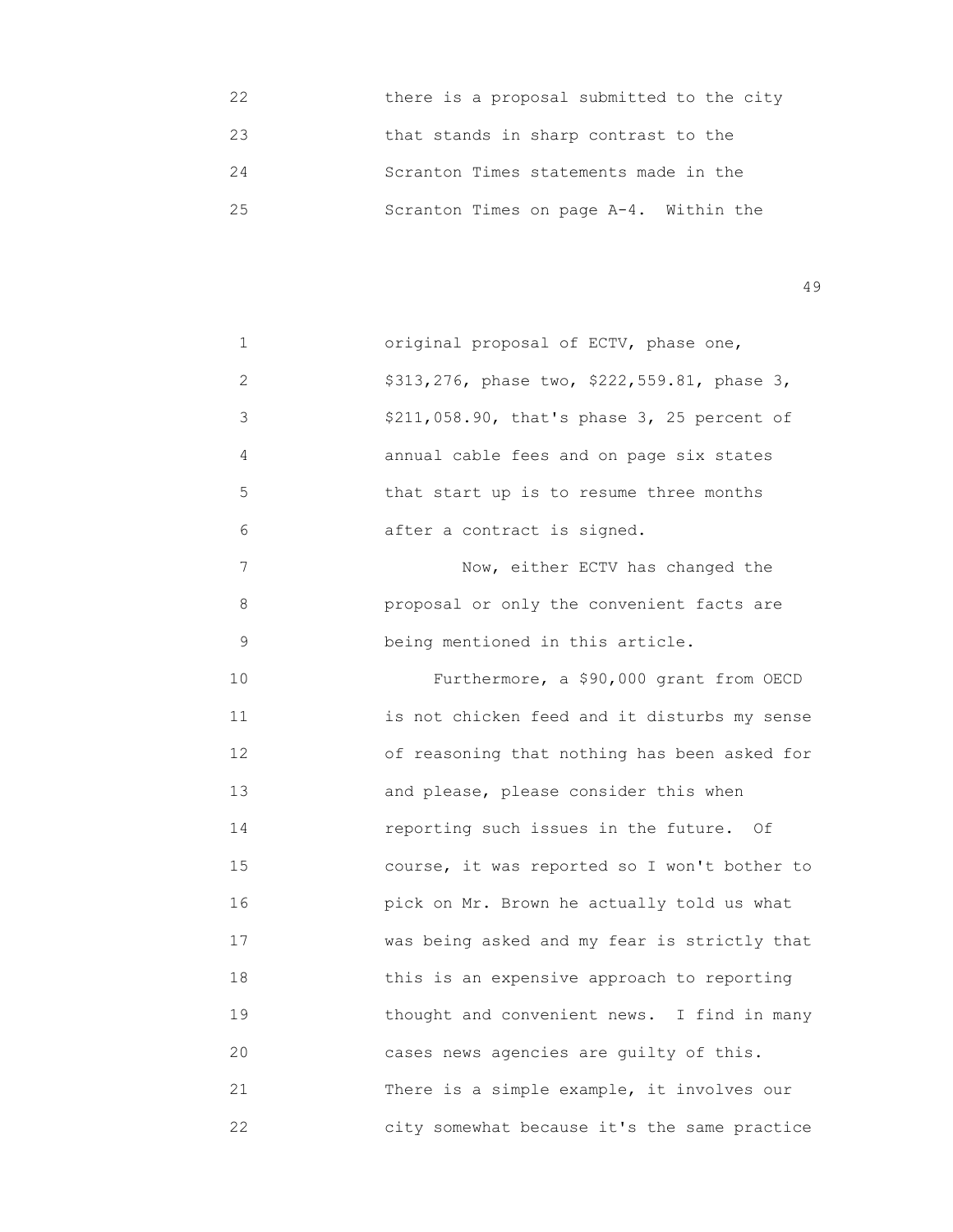23 in our state. In Florida, Fox News team 24 reported on Bovine growth hormone being used 25 to boost milk productions to make cheaper

 $50<sub>50</sub>$ 

 1 dairy products and the suspicion off 2 scientists that it can cause development 3 problems in younger children and cancer. 4 Now, Monsanto did a really extensive 5 test on 300 rats for 30 days or 90 days or 6 something like that to test the safety of 7 this product and when they found that this 8 **WAS being aired on Fox News they threatened**  9 to sue. Well, the reporters were asked to, 10 **I** think it was 67 revisions, and when they 11 **11 11 11 11 finally decided no more they were fired.**  12 Supreme Court decision: News agencies are 13 not responsible to report the truth, and the 14 **managers, the bottom line is the reporters**  15 were told by managers of Fox News the news 16 is what we say it is. Good one. 17 I have not always agreed with all of 18 the radical opinions at this podium. I feel 19 that in many instances local government is 20 more accessible and so, therefore, you 21 people get stuck tolerating more, have more 22 contact with the public and sometimes I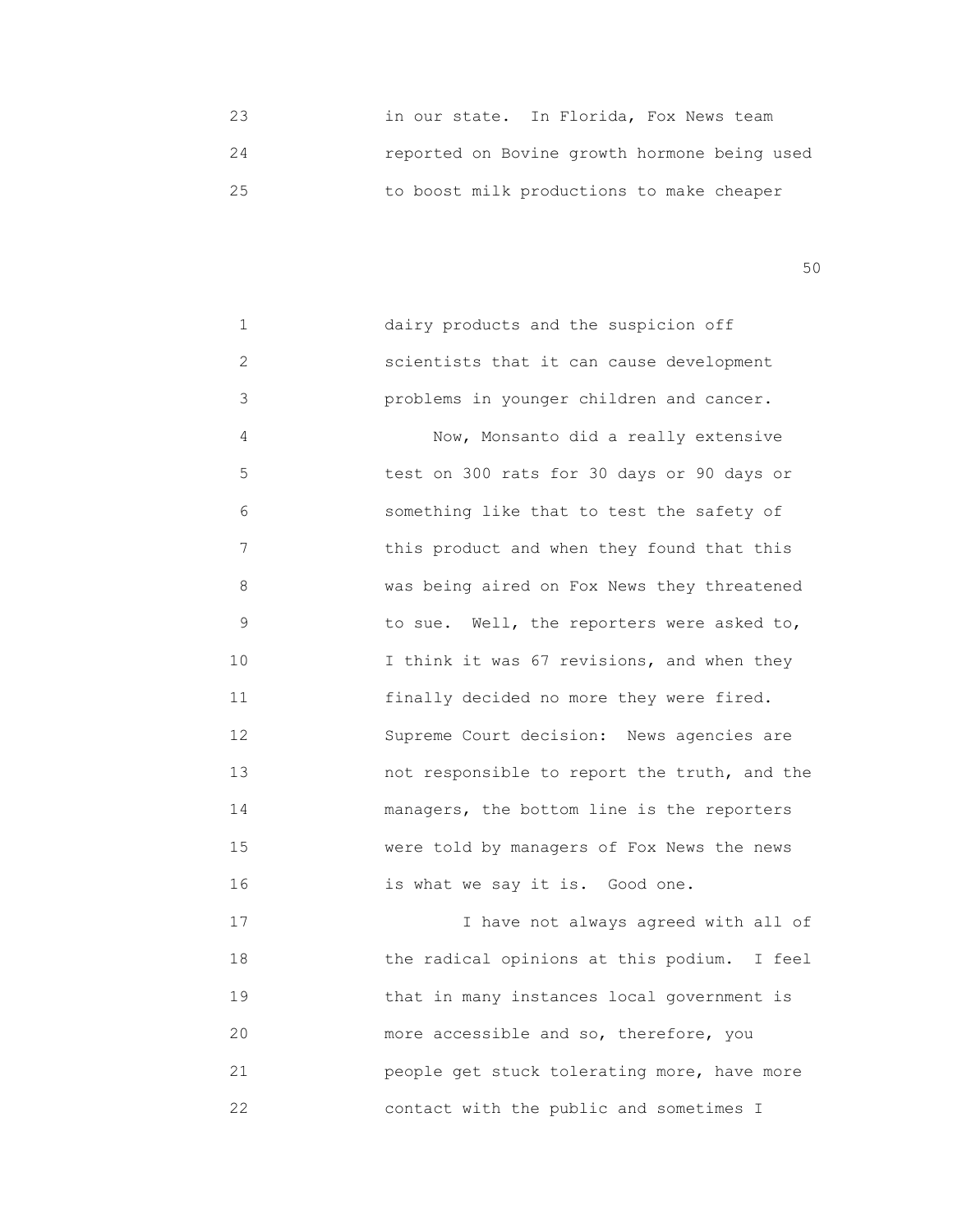23 disagree with less radical opinions and in 24 many occasions Channel 61 actually has been 25 a help to you whether you realize it or not

51

1 **because if people see that someone is**  2 excessively radical they usually form an 3 opinion on it and if it's censored they are 4 not going to do that. However, news in 5 editorial reporting must be accurate and 6 considerate of all parties or it may be 7 become a waste of time to read or view it. 8 I feel that our entire government needs an 9 epiphany, the constitutional rights need 10 reassertion, Supreme Court judges should be 11 retired after a ten-year term, voting 12 patterns should be accessible to all voters 13 of all public officials, whistle blowers 14 need protection and taxes and programs 15 should address the needy and sustainable 16 growth and education and not just enter the 17 hands of our wealthy. 18 One little second just consider if 19 the CIA reports on weapons of mass

 20 destruction, no significant weapons of mass 21 destruction were prevalent in let's say like 22 2002. A few of our troops might be better 23 off and we would be a trillion dollars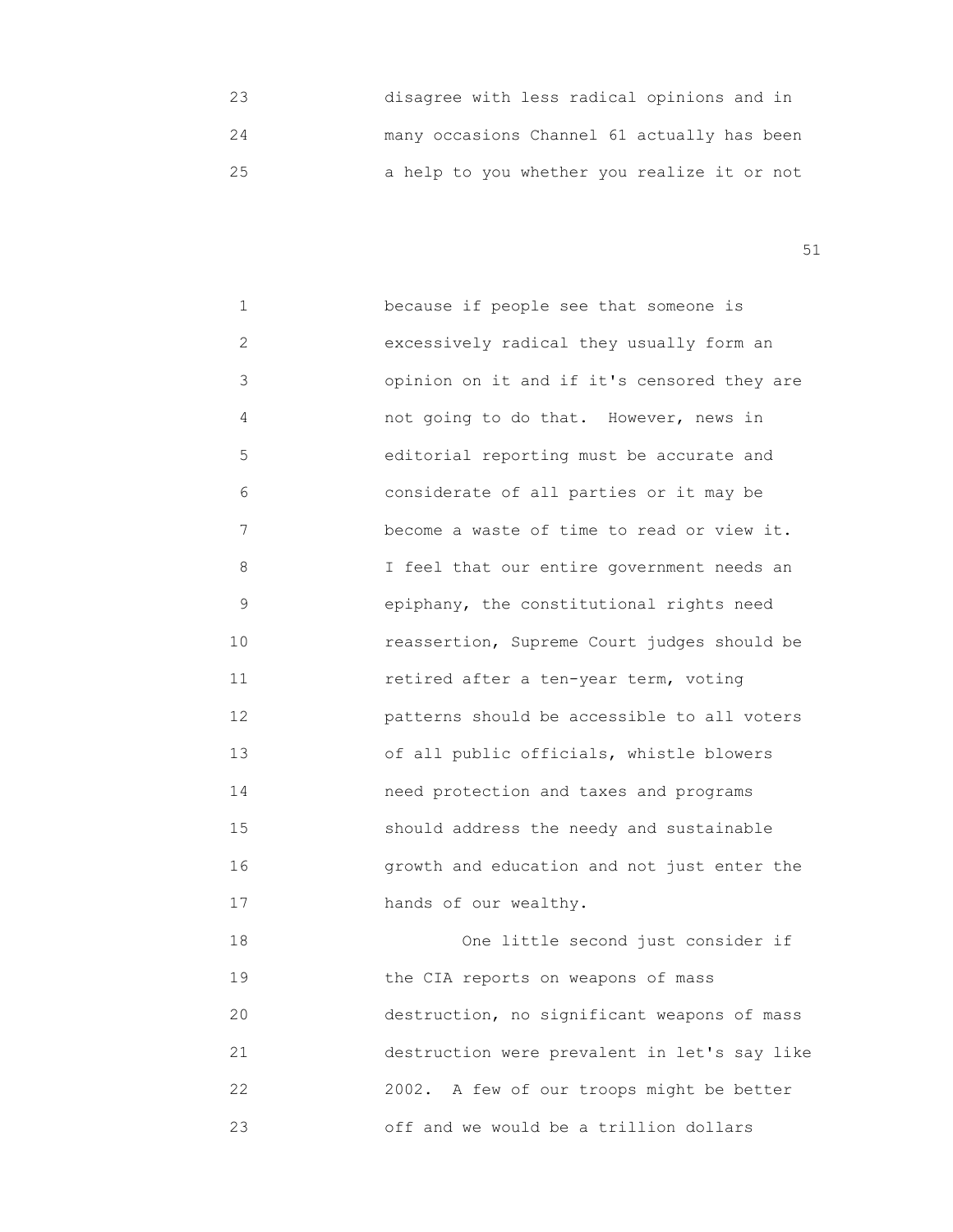24 richer, so please consider this when you are 25 authorizing money for ECTV. Thank you.

| $\mathbf 1$ | MR. MCGOFF: Thank you, Mr. Dobson.           |
|-------------|----------------------------------------------|
| 2           | Any other speakers.                          |
| 3           | MR. ANCHERANI: Good evening. Nelson          |
| 4           | Ancherani, First Amendment rights. Just to   |
| 5           | respond to Mrs. Gatelli's concerning over    |
| 6           | the beat, COM beat police patrol, police     |
| 7           | officers or the lack of those officers, I'm  |
| 8           | sure Mrs. Gatelli knows that it's been seven |
| 9           | years now since the police have gotten a     |
| 10          | raise in pay. In those seven years most      |
| 11          | departments have passed the city police      |
| 12          | department in wages. Scranton police         |
| 13          | officers are now one of the lowest paid      |
| 14          | police departments in the area. City police  |
| 15          | officers are leaving Scranton for better     |
| 16          | paying jobs and also for better working      |
| 17          | conditions.                                  |
| 18          | I have been with the police                  |
| 19          | department for 33 years and I can only       |
| 20          | remember two police officers leaving         |
| 21          | voluntarily for better jobs and that was     |
| 22          | before this administration took over, so     |
| 23          | that's a good 25 years and there is more     |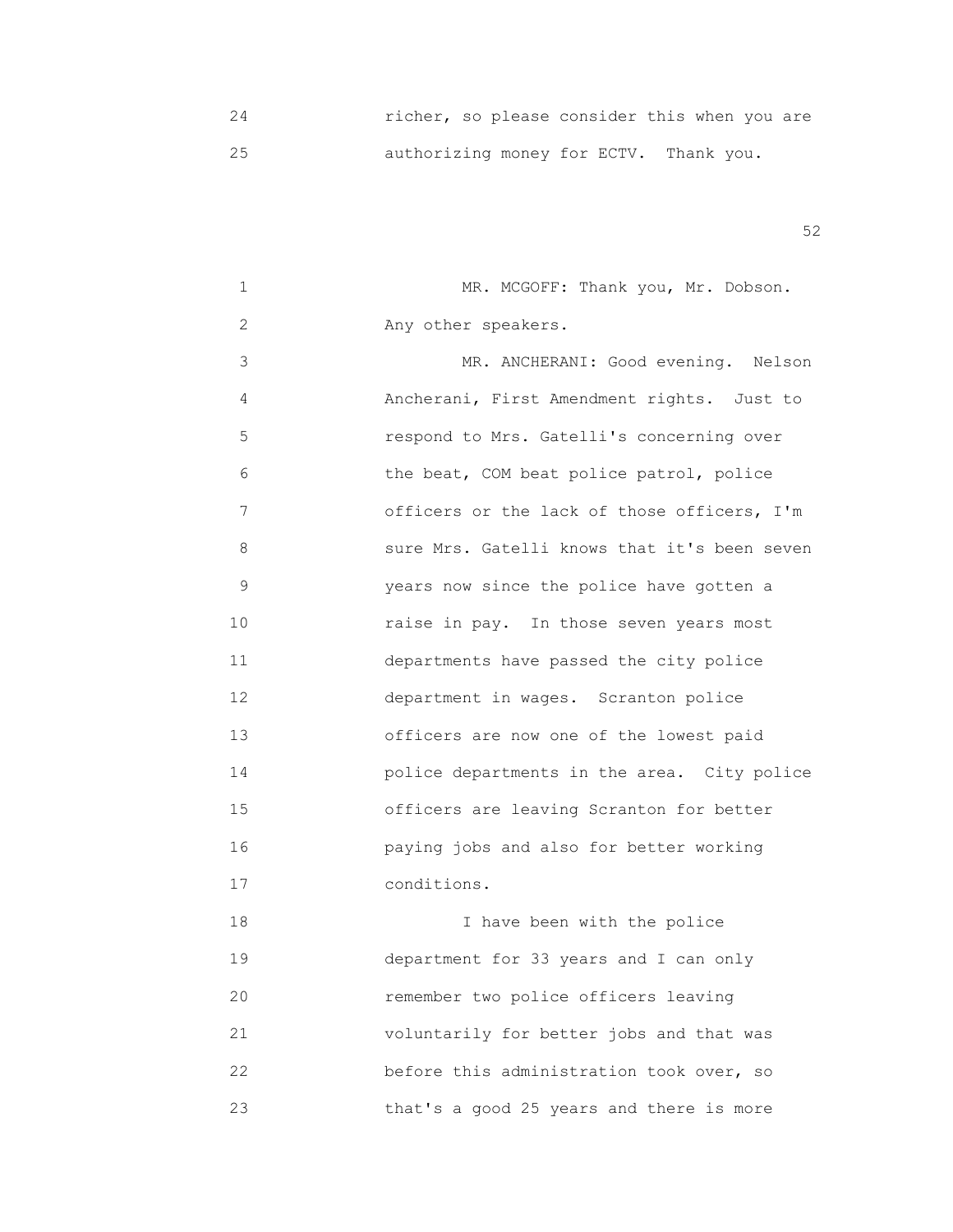24 Scranton police officers getting ready to 25 leave, and why would new applicants come to

| $\mathbf 1$    | Scranton to test when they can go to other  |
|----------------|---------------------------------------------|
| 2              | departments for better treatment?           |
| 3              | Mrs. Gatelli, it's going to get worse. I    |
| 4              | said so before we voted in 2002 against the |
| 5              | -- and I voted for the Recovery Plan, I'm   |
| 6              | sorry, against the Recovery Plan.           |
| $\overline{7}$ | MS. GATELLI: So did I.                      |
| 8              | MR. ANCHERANI: And it's now coming          |
| 9              | back to haunt us. We went from              |
| 10             | approximately 170 police officers to        |
| 11             | approximately 145, and I'm going to clarify |
| 12             | that again, I voted against the Recovery    |
| 13             | Plan.                                       |
| 14             | Now, back to the Jerry Springer show        |
| 15             | where the MC is the giggler. Folks, Channel |
| 16             | 61 is going to be replaced by ECTV and if   |
| 17             | they aren't ready in time June 1 there will |
| 18             | be no broadcasting of the council meeting   |
| 19             | and even if they are there will only be one |
| 20             | rebroadcast. This will be an effective way  |
| 21             | to shut the council speakers up, especially |
| 22             | in light of next year's city elections.     |
| 23             | Folks, if you are dissatisfied that council |
| 24             | broadcasts will be curtailed please feel    |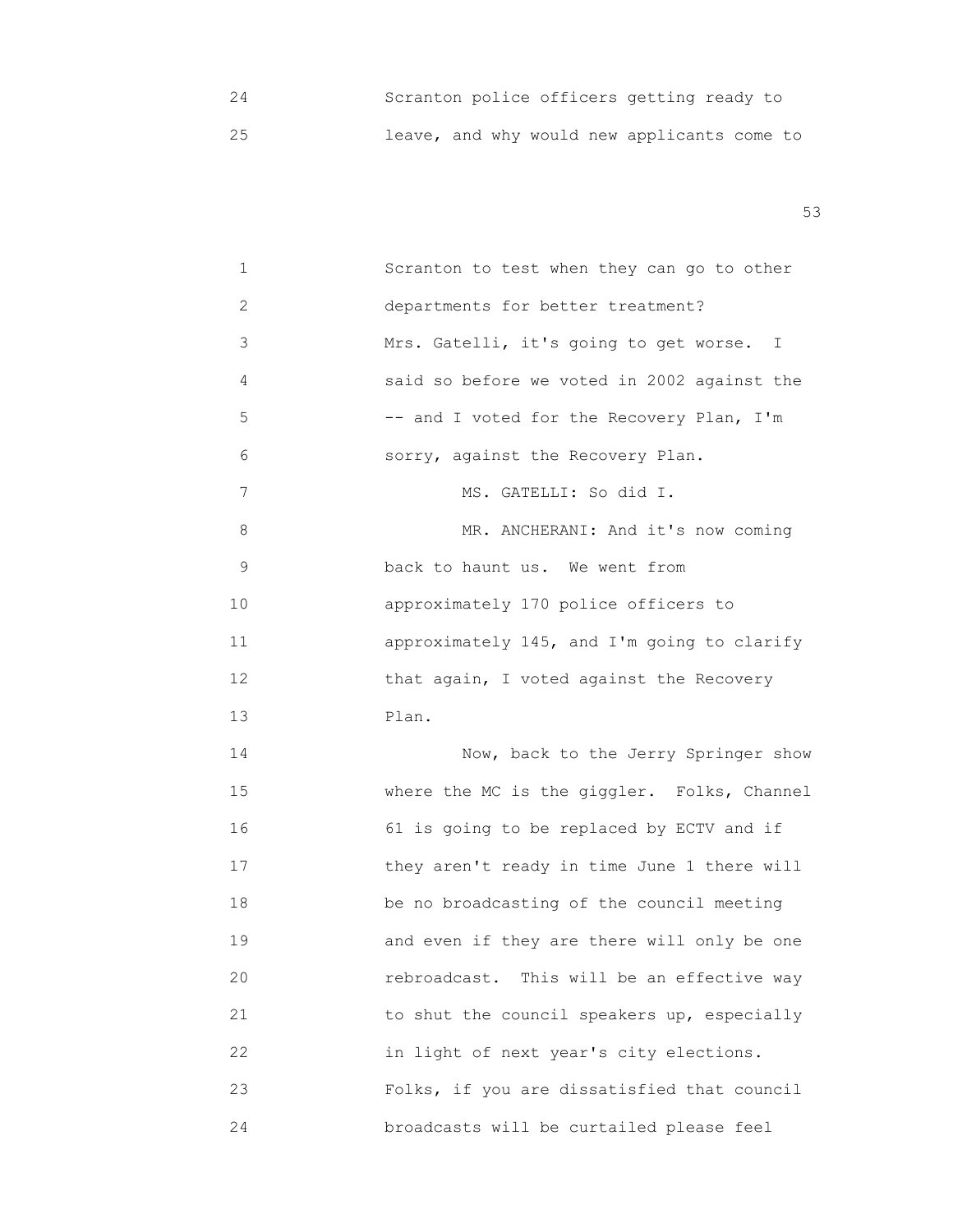25 free to attend council meetings. I also

| 1  | believe like Mrs. Franus does that you       |
|----|----------------------------------------------|
| 2  | three, well, Mrs. Fanucci isn't here, don't  |
| 3  | want the people to know what is going on.    |
| 4  | Now, why is that? But everyone can make up   |
| 5  | their own minds and don't forget the city    |
| 6  | elections are next year and record budgets   |
| 7  | are coming in November and I echo            |
| 8  | Mrs. Franus' question, Mr. McGoff, what are  |
| 9  | you going to do if the cameras go dark?      |
| 10 | Now, we going back to the issues,            |
| 11 | \$27,123 spent on Nay Aug water bills due to |
| 12 | the leak. Spent 1.7 million more on DPW      |
| 13 | complex when three million was allocated,    |
| 14 | that totaled \$4.7 million. The police       |
| 15 | department parking lot paving is not         |
| 16 | finished. Raw sewage flowing from the zoo    |
| 17 | onto the Davis trail. Glass used as cinders  |
| 18 | on city streets during snow storms. Hand     |
| 19 | scanners in city hall damaged, perps never   |
| 20 | found. Consultants. The golf course was      |
| 21 | sold against, when Connors was mayor they    |
| 22 | were against the sale. Permitted the zoo to  |
| 23 | open even though there was raw sewage        |
| 24 | emptying and flowing over the Davis trail    |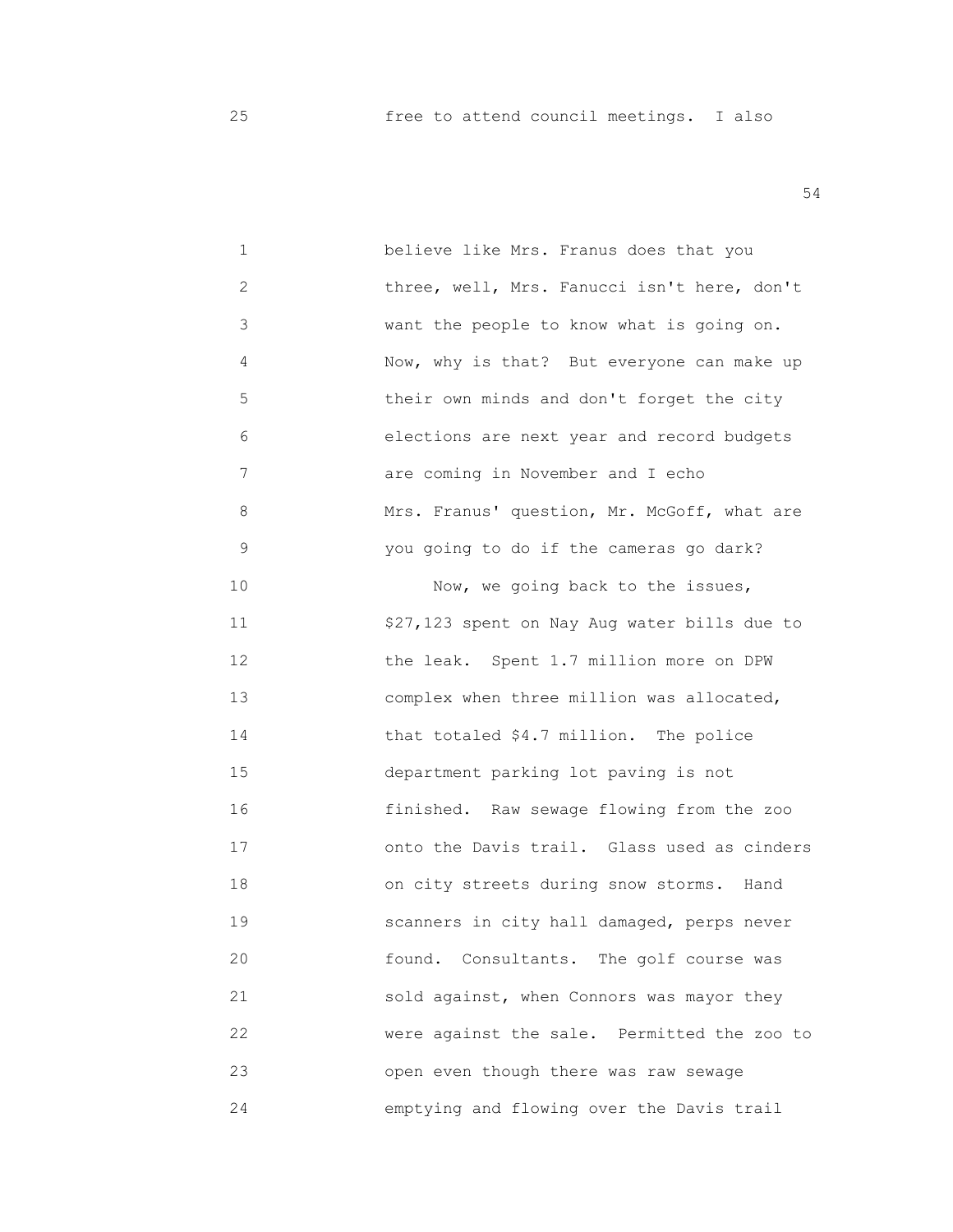25 where people walk and no one was told.

| 1  | Demolished buildings in the city but no lien   |
|----|------------------------------------------------|
| 2  | placed on the properties. Over \$600 million   |
| 3  | in revenue and three billion surplus was       |
| 4  | blown and that three million surplus was       |
| 5  | from the Connors' administration.              |
| 6  | \$15 million in new raises and new hires.      |
| 7  | Thirty clerical positions lost, 59 new hires   |
| 8  | put on. Potholes. 5.5 million American         |
| 9  | Anglican arbitration loss paid by the Sewer    |
| 10 | Authority and that caused a 56 percent raise   |
| 11 | in our sewer bills. 12.2 million found in      |
| 12 | the tax office account. Index cards with       |
| 13 | employees, that's the city employees, and      |
| 14 | retired employees information. Social          |
| 15 | security numbers were thrown in a dumpster     |
| 16 | behind city hall blowing around the court.     |
| 17 | The person who retrieved them was threatened   |
| 18 | with arrest instead of trying to find out      |
| 19 | the reason and who threw them out.<br>There is |
| 20 | an undersized bathhouse at Nay Aug.            |
| 21 | 25 percent real estate tax levied on city      |
| 22 | taxpayers while 12.2 million dollars is        |
| 23 | hidden and that's in my opinion. Channel 61    |
| 24 | being forced off the air. Seven years of       |
| 25 | laborer strive. Numerous arbitration losses    |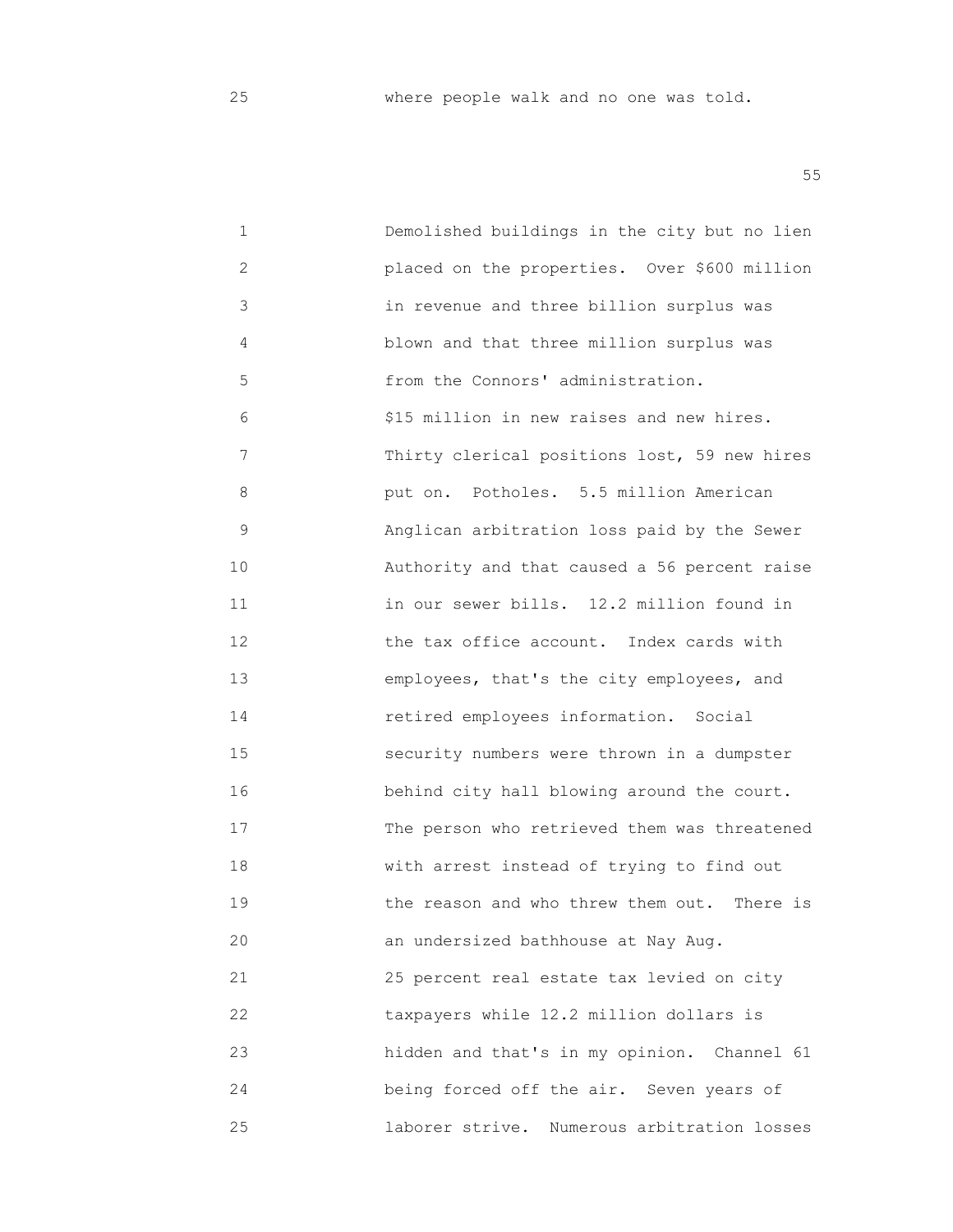| 1  | by the city after the mayor vowed not to     |
|----|----------------------------------------------|
| 2  | have any arbitrations in light of the amount |
| 3  | of losses by the Connors' administration.    |
| 4  | To be continued. Thank you.                  |
| 5  | MR. MCGOFF:<br>Thank you,                    |
| 6  | Mr. Ancherani. Chris?                        |
| 7  | MR. SLEDENZSKI: Robert. Well, Judy,          |
| 8  | we did it again. I'm proud of the kids,      |
| 9  | Jude, I'm proud of them all.                 |
| 10 | MS. GATELLI: I am, too, Chrissy.             |
| 11 | MR. SLEDENZSKI: So I am. Billy, you          |
| 12 | are the best. It is only you, remember       |
| 13 | that, Billy.                                 |
| 14 | MR. COURTRIGHT: Thank you, Chris.            |
| 15 | MR. MCGOFF: Is there anyone else?            |
| 16 | If not, Fifth Order. Mrs. Evans.             |
| 17 | MS. EVANS: Good evening. I have              |
| 18 | three topics I wish to examine briefly.      |
| 19 | First, ECTV's operation of Channel 61 and    |
| 20 | 62. ECTV's proposal included over \$313,207  |
| 21 | in salaries and operational costs and over   |
| 22 | \$155,152 for phase one alone. When I spoke  |
| 23 | to the executive director at the open house  |
| 24 | at 933 Prescott Avenue, the former church    |
| 25 | owned by Paul Mansure, he stated that        |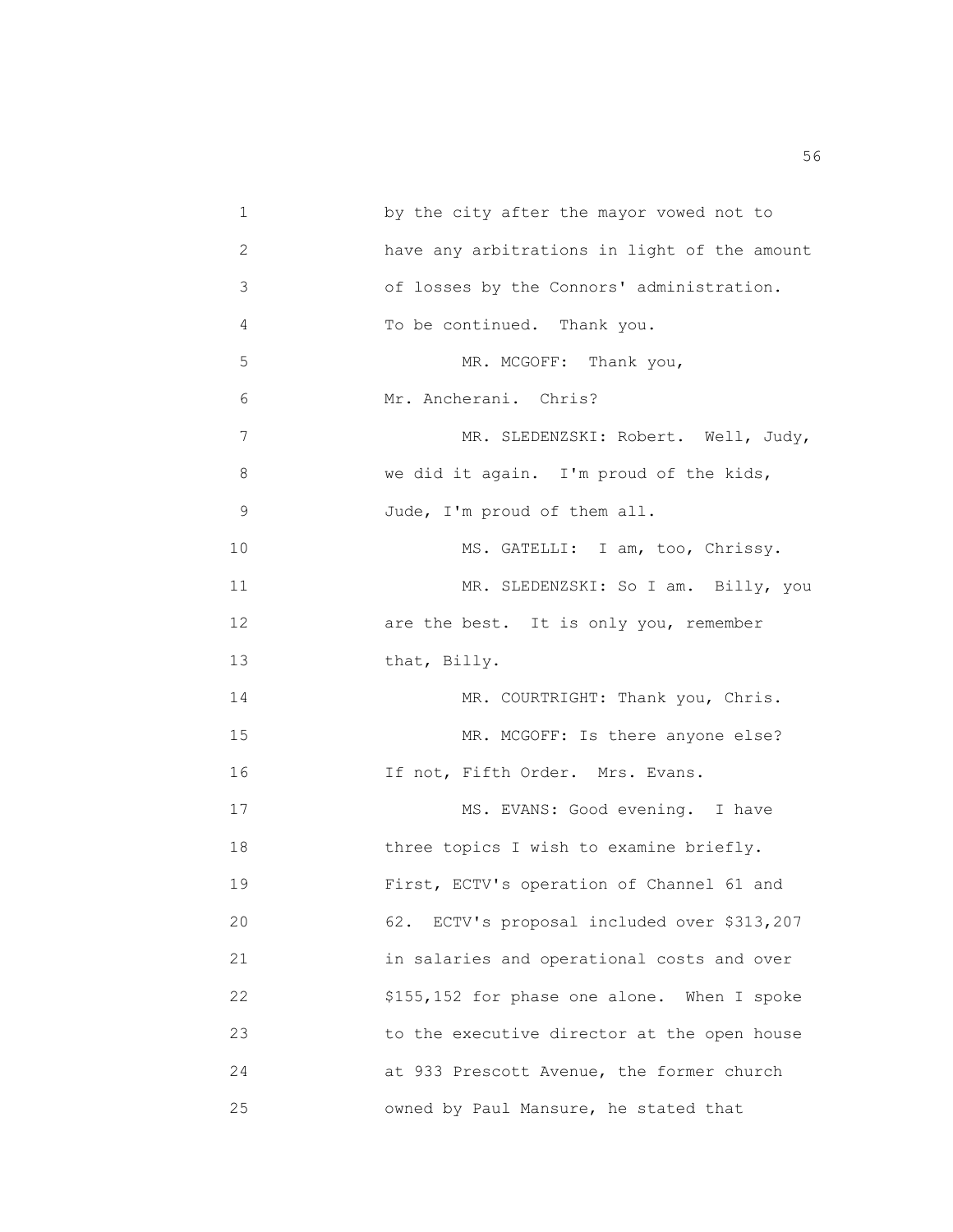1 Mr. Mansure would pay for all renovations to 2 the studio and offices of ECTV, but I do 3 notice in his proposal that he is requesting 4 \$28,000 for the renovations of the studio to 5 include painting, electrical, walls, carpet, 6 soundproofing, security, alarm installation, 7 **WARE WARE WARE WARE WARE WARE CONTENT CONTENT CONTENT CONTENT CONTENT CONTENT CONTENT CONTENT CONTENT CONTENT CONTENT CONTENT CONTENT CONTENT CONTENT CONTENT CONTENT CONTENT**  8 course, that just doesn't seem to balance 9 out. 10 **10 10 11 IL** was also stated that equipment 11 moneys would be forthcoming from OECD and I 12 **am very pleased to learn that private**  13 sponsors will underwrite certain programs, 14 **but our city through OECD appears to intend**  15 to contribute \$90,000 to ECTV. I fully 16 expect that this legislation will arrive 17 before council very soon as it requires more 18 than one reading and June 1 is only 11 days 19 away. 20 Also, to my knowledge there is no, 21 as was stated before, there is no five-year 22 contract with ECTV, rather it is a letter of 23 agreement. If this information has also

25 of city council. A \$90,000 grant or gift

24 changed, I suggest that the mayor update all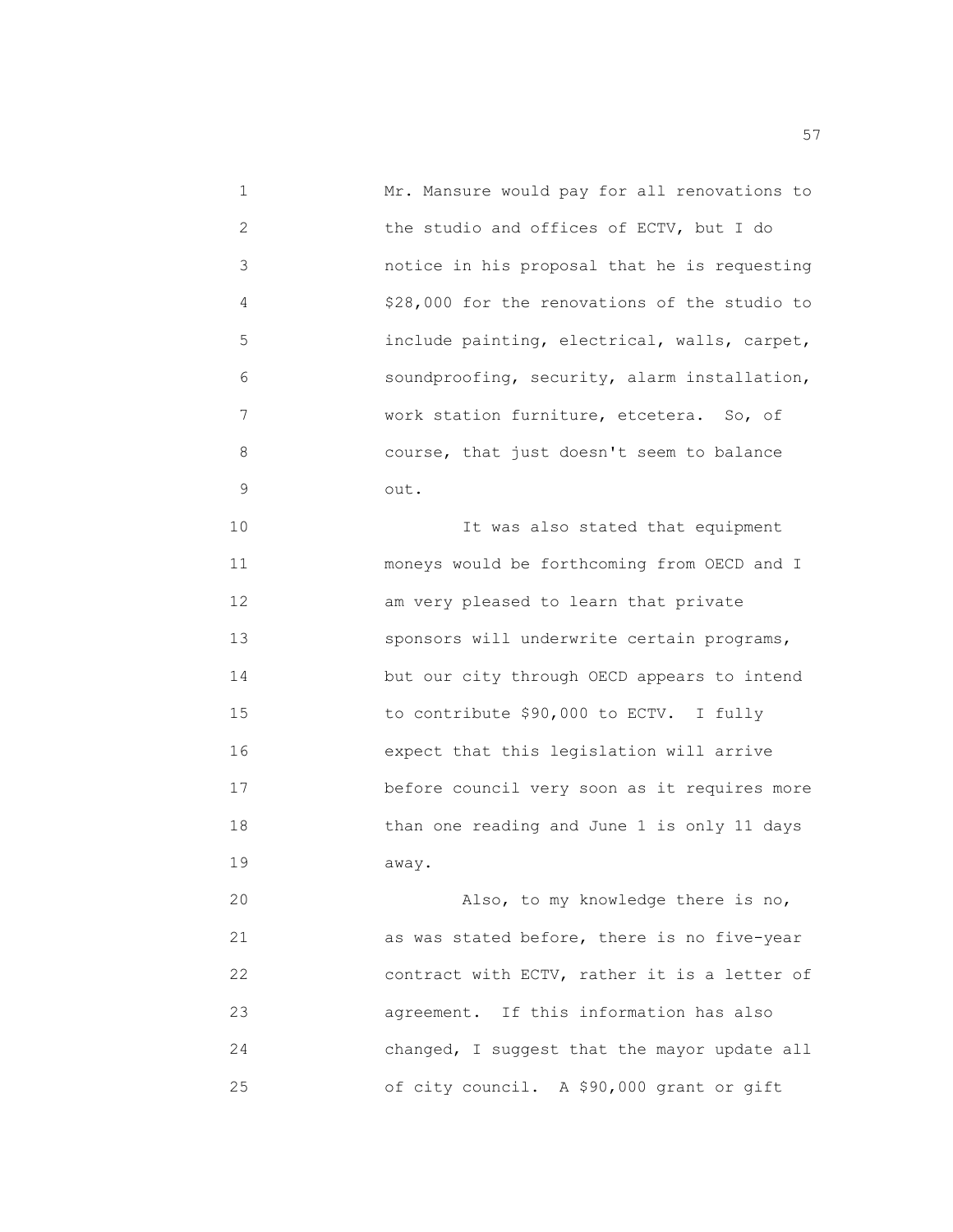1 from the taxpayers seems like startup cash 2 to me particularly since no such monies were 3 ever granted to Scranton Today. I suppose 4 some may see OECD monies as Monopoly money, 5 but in truth it is taxpayer money that 6 should be allocated to projects which 7 directly benefit city residents, not only 8 wealthy developers and private individuals, 9 and so I would like to know from what 10 sources OECD can find \$90,000 so quickly. 11 Apparently, money grows on trees in Scranton 12 since some are always too happy to select 13 the most expensive course of action. 14 Second, I had questions regarding the 15 500 block of Lackawanna Avenue legislation 16 at last week's meeting. I wish to know the 17 dollar amount invested by the developer, 18 particularly in light of the \$28 million 19 committed through local state and federal

 20 funds. I did not receive that answer 21 incidentally.

 22 I also requested the dollar amount 23 of UDAG and CDBG funds awarded by the city 24 for this project and I did not receive that 25 response.

the state of the state of the state of the state of the state of the state of the state of the state of the state of the state of the state of the state of the state of the state of the state of the state of the state of t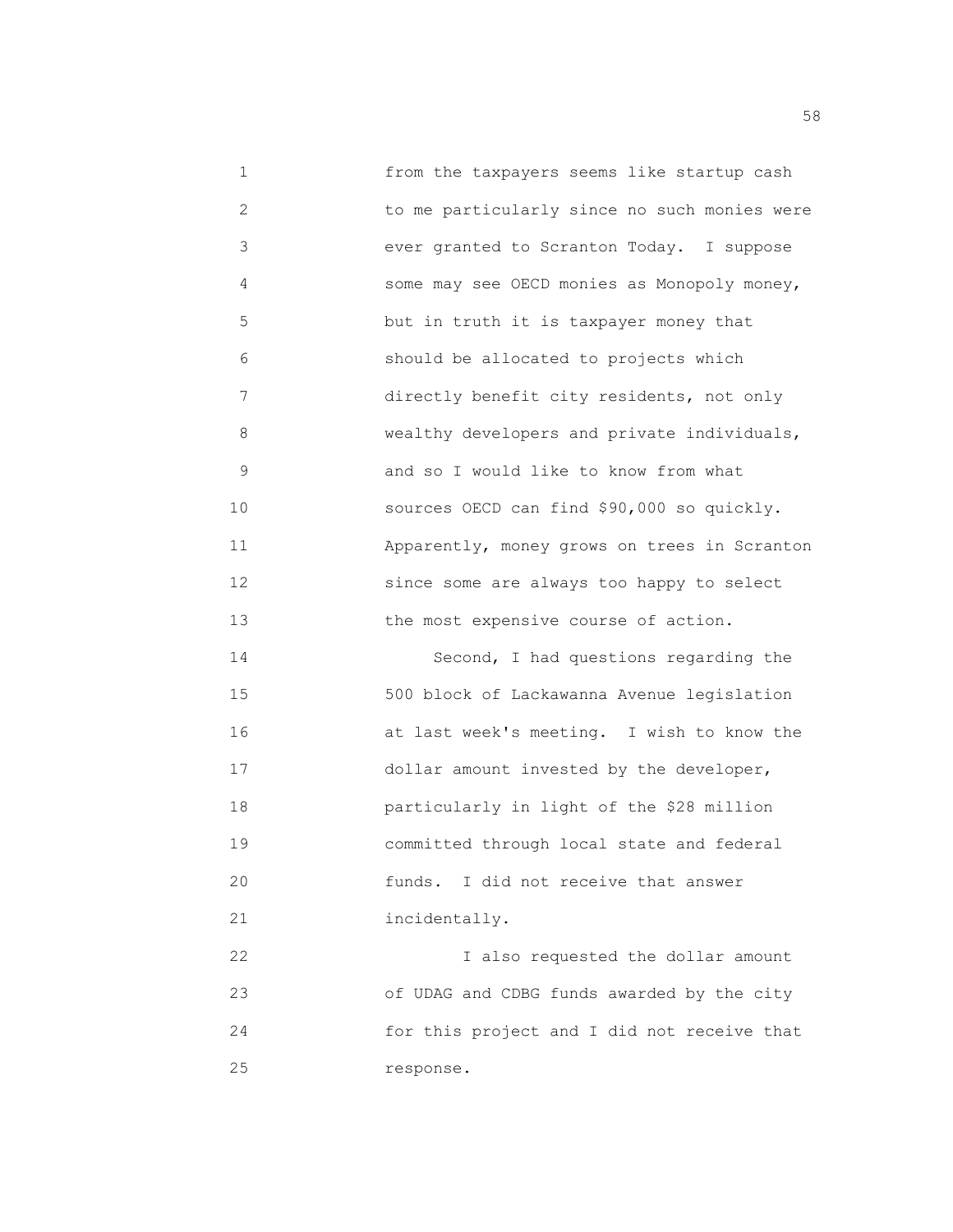1 In addition, I wish to know what 2 projects, if any, these allocations have 3 been transferred from or is this another 4 type of use it or lose it money or does the 5 money sit in an accounts for years awaiting 6 downtown projects for disbursement.

7 Third, discussion of KOZ and KOEZ 8 extensions have been proposed in the state 9 legislature. I would strongly suggest that 10 the legislature pass House Bill 2018 to fund 11 municipalities whose tax basis have been 12 eroded by tax exempt properties before they 13 consider new legislation which allows our 14 **tax base to further shrink.** 

 15 And I also have citizens' requests 16 for the week, 895 Providence Road, it's the 17 old Atlas Glass building, neighbors report 18 that the property is overgrown with brush 19 and high grass. Please ask an inspector to 20 contact the property owner to address these 21 problems. Each spring and summer these same 22 problems occur and it seems the owner only 23 responds to a city inspector.

 24 812-814-816 Archbald Street, repair 25 curbs that were broken during the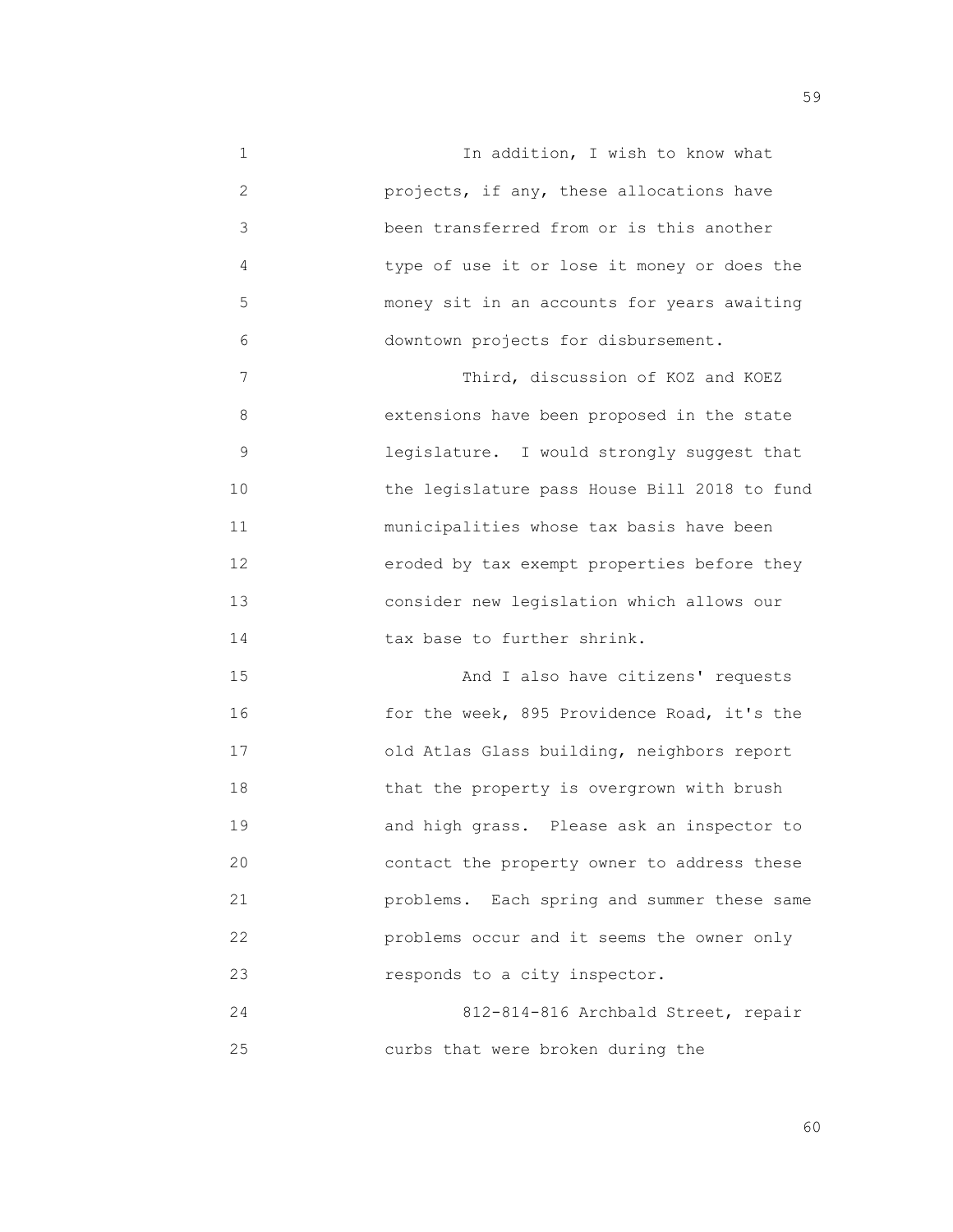1 installation of high pressure gas lines on 2 Archbald Street. One curb fortunately has 3 been repaired for which the homeowner is 4 quite pleased, however, the aforementioned 5 residents do not understand why their curbs 6 were not repaired at the same time. Please 7 address as soon as possible and that will go 8 to Mr. Hazzouri.

 9 A letter to Mr. Brazil, 1956 Myrtle 10 Street, the homeowner spoke to Mr. Mathews 11 approximately one month ago regarding a city 12 created easement and piping that caused a 13 sink hole and constant water flow. As a 14 result, his driveway is ruined. Please ask 15 Mr. Mathews to provide a written report to 16 council on or before June 2, 2008, detailing 17 what measures will be taken to solve this 18 problem for the homeowner.

 19 A letter to Chief Elliott. I 20 received complaints regarding loitering in 21 front of the Labor Ready in the 500 block of 22 Wyoming Avenue. Their clientele intimidates 23 pedestrians as well as clients of the 24 Community Intervention Center. I have 25 personally witnessed groups of 10 to 15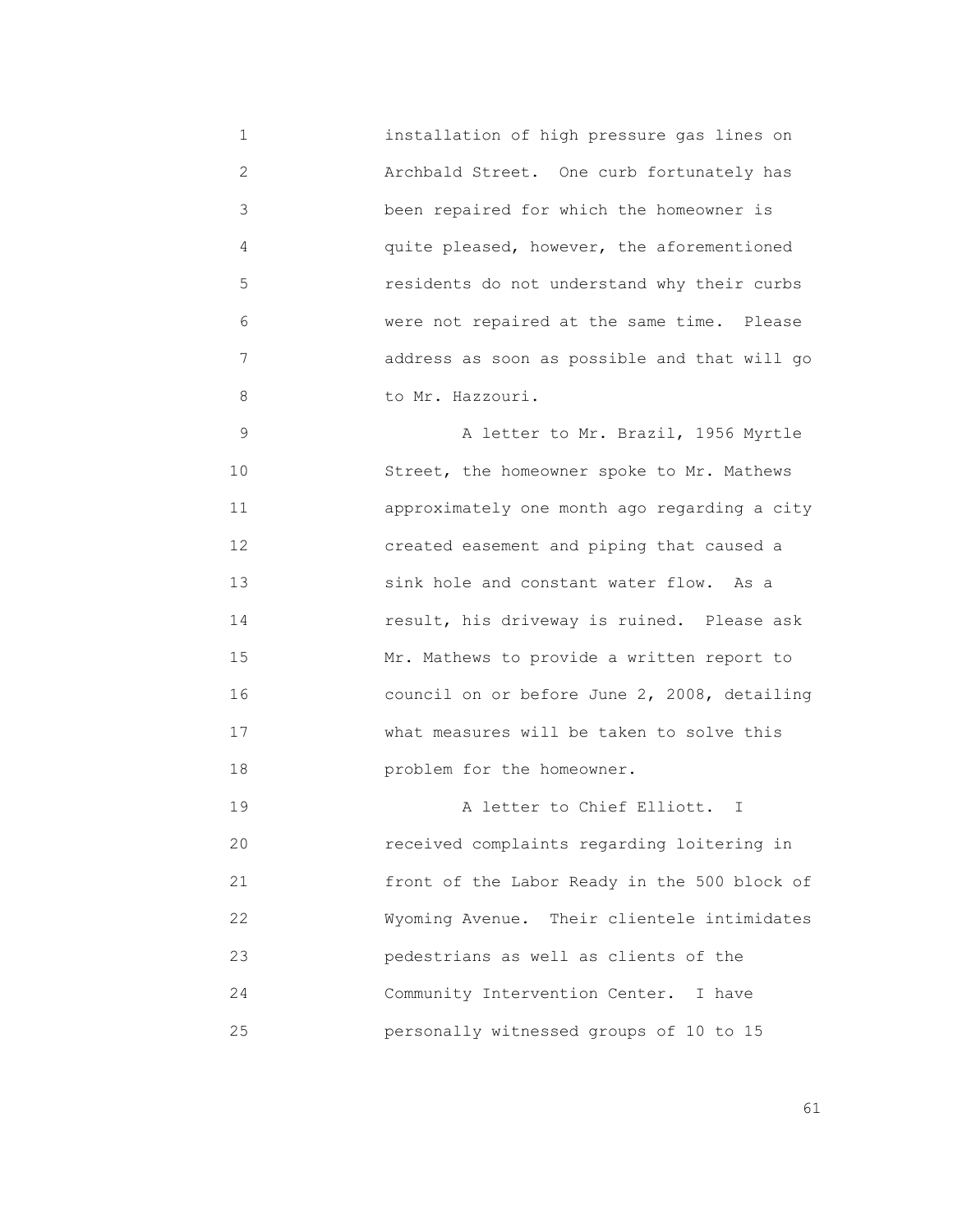1 individuals standing outside Labor Ready and 2 1 have spoken to citizens who are afraid to 3 travel in that block over the last few 4 weeks. I am aware that the director of CIC 5 has discussed this problem with Mr. Hayes 6 and his contacted the police department for 7 assistance on several occasions. Please 8 address this very visible, continuous 9 situation as soon as possible.

 10 Also, a vacant property at 1347 11 Wyoming Avenue, it's an empty lot which is 12 overgrown and overridden with rodents, 13 snakes, etcetera. Residents report it's a 14 hazard and an eyesore. 1723 Brick Avenue, 15 this house was condemned a few months ago, 16 meanwhile, the property is overgrown with 17 grass, brush, etcetera. The owner is listed 18 as residing in the homes strangely, but 19 obviously does not because of condemnation. 20 Track down the owner to clean up the 21 property.

 22 1751 Perry Avenue in front of this 23 home a storm drain has collapsed, in fact, 24 the lid has collapsed into the hole. 25 Residents of the area made repeated calls to

 $\sim$  62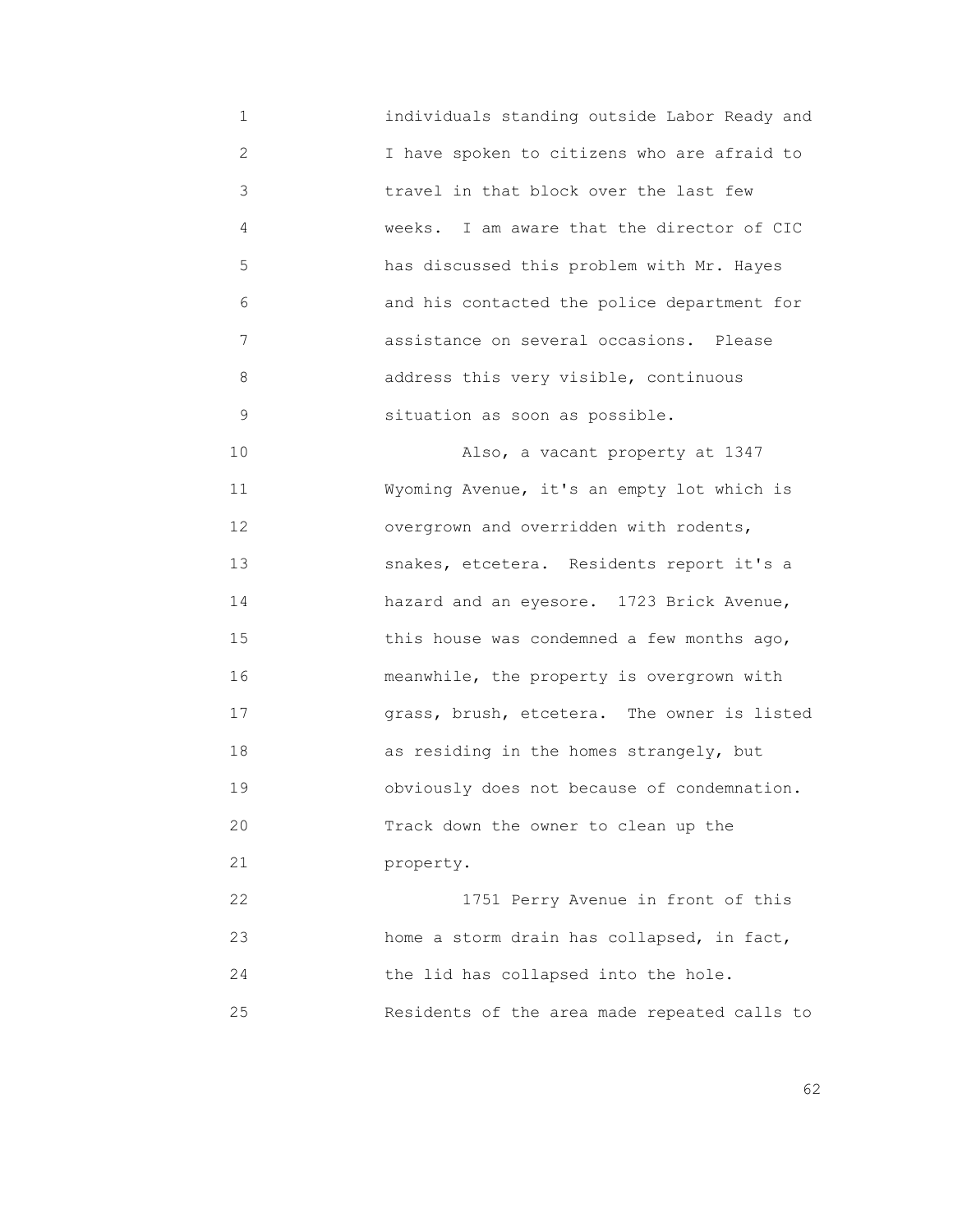1 the DPW which remain unanswered. Wooden 2 horses were placed around the hole, but the 3 real problem needs to be solved immediately. 4 A letter to Mr. Renda: Into what 5 accounts has the revenue from insurance 6 carriers been listed in the operating 7 budgets for 2007 and 2008? Where exactly 8 has the cash been deposited? It doesn't 9 appear to be included in the 2008 operating 10 budget yet insurance carriers are liable for 11 worker's compensation after a certain number 12 of years. Please provide a written response 13 only on or before June 2, 2008. 14 Residents of Dickson Avenue report 15 that noise levels from Daron Northeast 16 continue to keep them awake each night at 17 hourly intervals. Although they have called 18 the police, some officers have said that a 19 business is allowed to make noise and that 20 KOZ businesses are not held to city 21 ordinances. Now, I think we all know that 22 that is certainly not the case. The city 23 does, indeed, have a noise ordinance and KOZ 24 businesses don't pay their taxes, but they 25 are expected to abide by the law. Please

 $\sim$  63

1 address the noise problems at Daron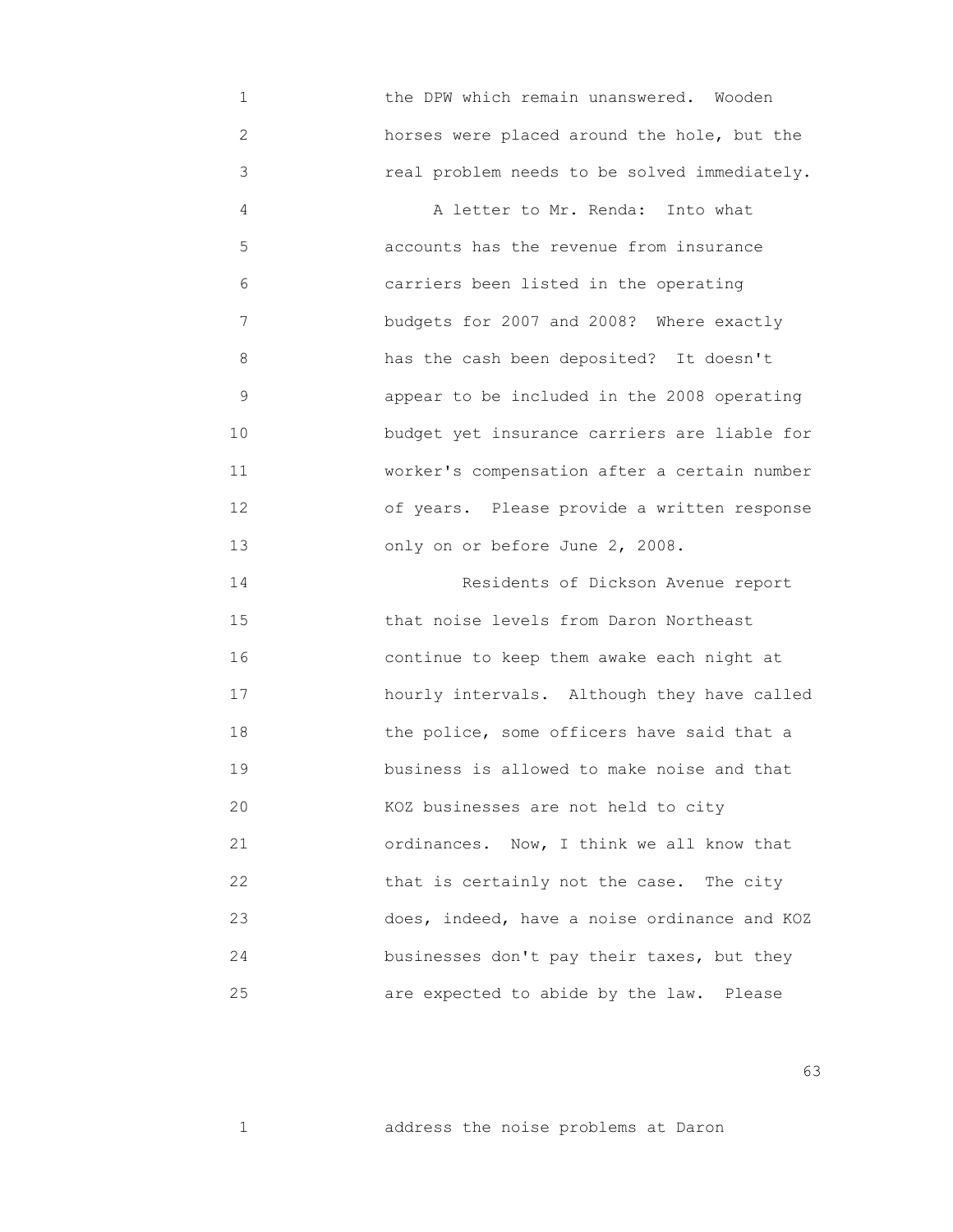2 Northeast on behalf of the neighbors who 3 have suffered for years at the hands of this 4 concrete business.

 5 And an update on the rear of 730 6 North Irving Avenue for the residents very 7 concerned about that situation, a 8 condemnation notice will once again be 9 posted on this delipidated garage and a 10 certified letter will be sent tomorrow to 11 the owner indicating that he has 30 days in 12 which to repair or raise the garage or legal 13 action will be pursued by the city.

 14 And please provide the 2008 paving 15 list to city council, that's the second 16 request. I'd like to wish everyone a very 17 save and happy Memorial Day. Please try to 18 attend Memorial Day ceremonies at 11 a.m. at 19 either Keyser Valley Community Center or Nay 20 Aug Park on the law of the Everhart Museum, 21 and that's it.

22 MR. MCGOFF: Thank you, Mrs. Evans. 23 Mrs. Gatelli.

 24 MS. GATELLI: Yes. Les Spindler is 25 not here tonight but I do have a copy of the

 $64$ 

1 ordinance from Town Preamble from the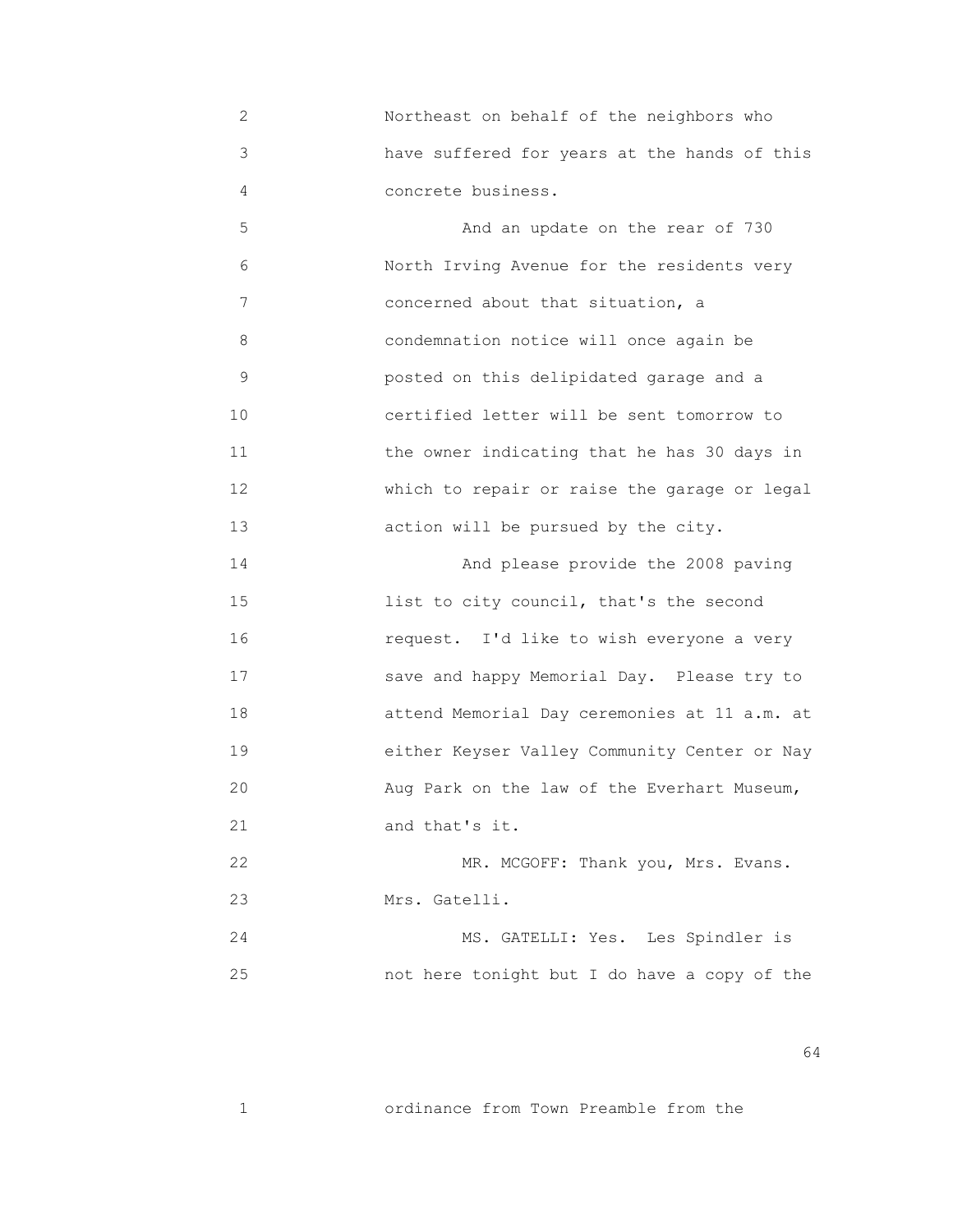2 planning commission on the dangerous dog 3 ordinance. I perused it briefly and there 4 is reference to the Allentown ordinance and 5 I know talking to a friend of mine, Beth 6 Thursby, who used to be a Scranton police 7 officer and had one of the police dogs at 8 the time, she now trains dogs and she had 9 informed me that that case went to Court and 10 **10** it was overturned, the dog ordinance in 11 Allentown, so I'm going to get this proposed 12 ordinance to Beth and ask if she will help 13 us, she is very knowledgeable about dog 14 ordinances across the country and maybe she 15 and Tom can work together on it and see if 16 we can't come up with a little stronger 17 ordinance for the City of Scranton. 18 AS far as ECTV is concerned, I do 19 believe that ECTV was selected by the 20 committee, I believe that it is the mayor's

 21 prerogative to chose who he wants, I think 22 that's what Mayor Connors did when he 23 appointed Scranton Today to that position in 24 a letter and I believe it was a five-year 25 letter. I noticed that it's always city

 $\sim$  65

| council that takes the brunt of everything   |  |  |  |  |
|----------------------------------------------|--|--|--|--|
| including Scranton Today not getting funded. |  |  |  |  |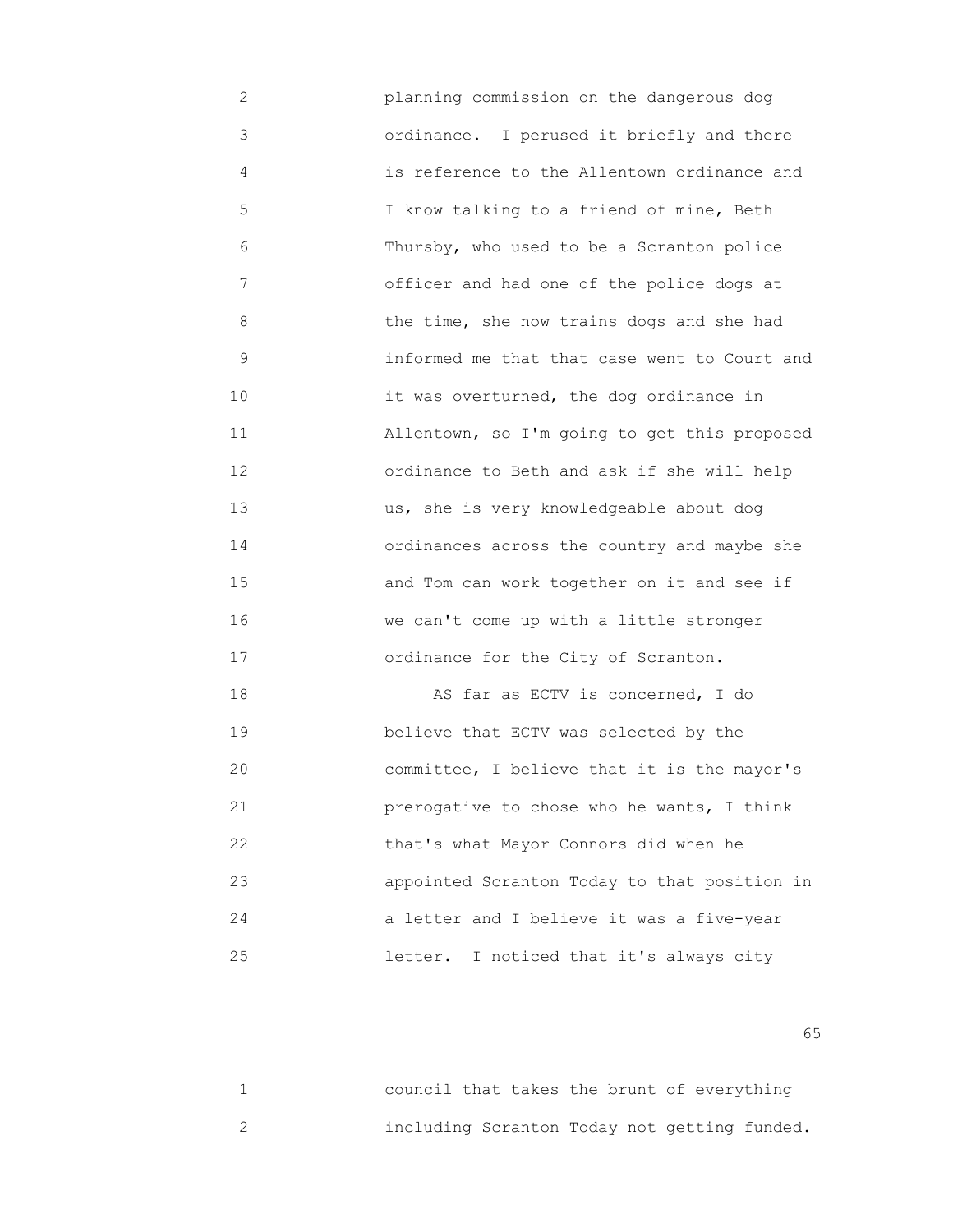3 I don't understand why they don't go to the 4 county if they say there is \$25,000 in the 5 county well then go get it if it's there. 6 The school district should contribute and 7 the city should contribute and the state 8 representatives should contribute and 9 Senator Mellow because they are on there, 10 too. I think they all should contribute and 11 not just always city council.

 12 Scranton Today was originally funded 13 by Scranton Tomorrow, I'm not sure of the 14 exact amounts they got, but they got several 15 grants from Scranton Tomorrow to buy their 16 equipment and to start up. They did not 17 start up for nothing and what will become of 18 **their equipment once they are not**  19 functioning any longer. It seems as though 20 they never became self-sufficient and I'm 21 hoping that ECTV will. They are going to be 22 getting their programs under written by 23 organizations and I think that's what sold 24 me on their proposal.

25 The Scranton Today repeats a lot of

 $\sim$  66

|  | the shows. You know, when you watch it the |  |  |  |  |
|--|--------------------------------------------|--|--|--|--|
|  | zoning meeting is on eight times, the      |  |  |  |  |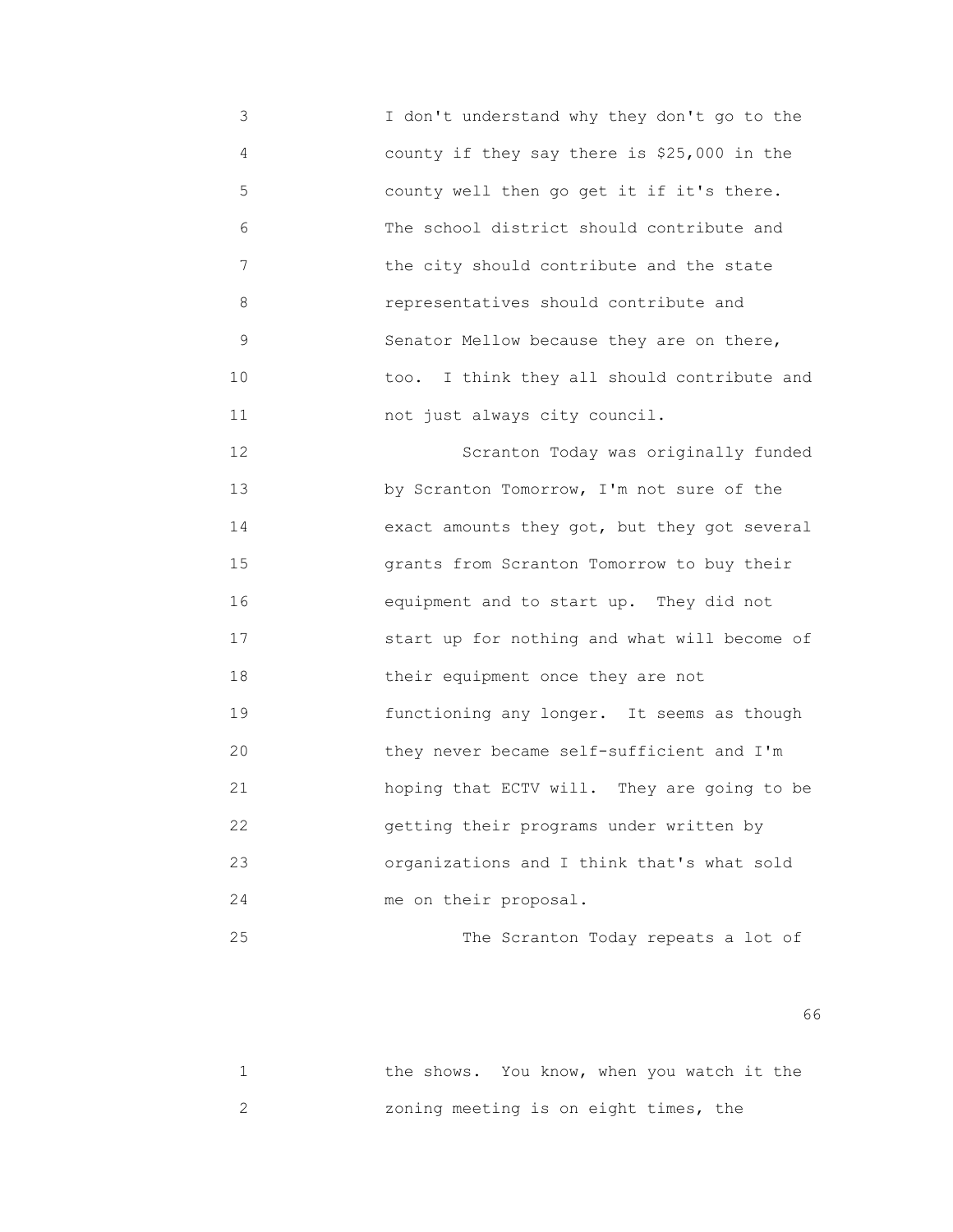3 council meeting is on eight times, 4 everything is on for a lengthy amount of 5 time and in my opinion that's a lack of 6 programming. There should be other 7 programming in there. When I go out of town 8 and I watch the government channel there is 9 always something different on there, there 10 is school projects, there is university 11 projects, and the time is taken up with 12 other activities rather than repeating the 13 same meetings over and over.

 14 Let's see what else I have here. 15 Last week after the meeting the camera was 16 on and it remained on for quite sometime 17 **and a meeting and a member of Scranton**  18 Today was heard saying that she wished she 19 could have pushed a council member down the 20 steps and people had seen this on television 21 and I don't think that was very professional 22 at all. I think that Scranton Today has 23 become very political. They are involved 24 in, you know, selecting certain people of 25 who they want to be elected and some of the

experience of the contract of the contract of the contract of the contract of the contract of the contract of the contract of the contract of the contract of the contract of the contract of the contract of the contract of

| people come up and promote those people and |  |
|---------------------------------------------|--|
| they degrade the others. It is not just a   |  |
| place for your concerns. The TV camera has  |  |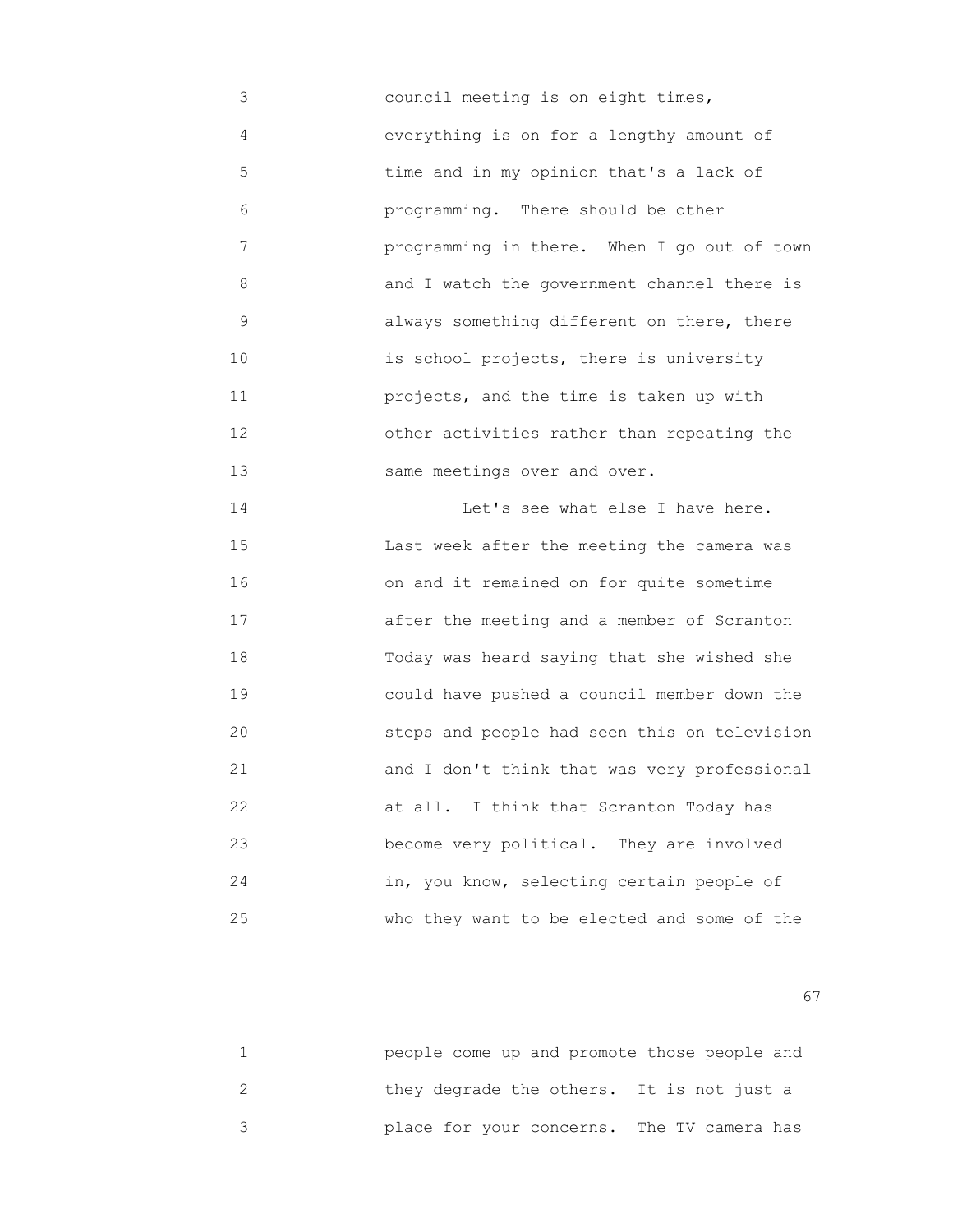4 become a place of politics and if you talk 5 to anybody in any other communities you will 6 find that it's their source of entertainment 7 and amusement. There is more viewers than 8 the "Office" I'm sure and maybe if they sold 9 tickets they could get enough money to run 10 the channel because it really is the 11 laughing stock of Northeastern Pennsylvania. 12 No matter where you go you hear people 13 talking about council meetings in the city 14 of Scranton. It certainly is not doing 15 anything to promote our community. We are 16 supposed to be working together to make 17 Scranton a better place to live, not to 18 degrade it all of the time and to degrade 19 **19** the members of up here. The public knows 20 What we do. If they don't like it, you 21 won't get elected again. You don't have to 22 be degraded at the podium by people, and I 23 think that that's being promoted and it's 24 unprofessional.

25 Last week there was a zoning

 $\sim$  68

| meeting, the zoning meeting wasn't taped.    |
|----------------------------------------------|
| That is an official, municipal authority and |
| the meeting was not broadcast, however, the  |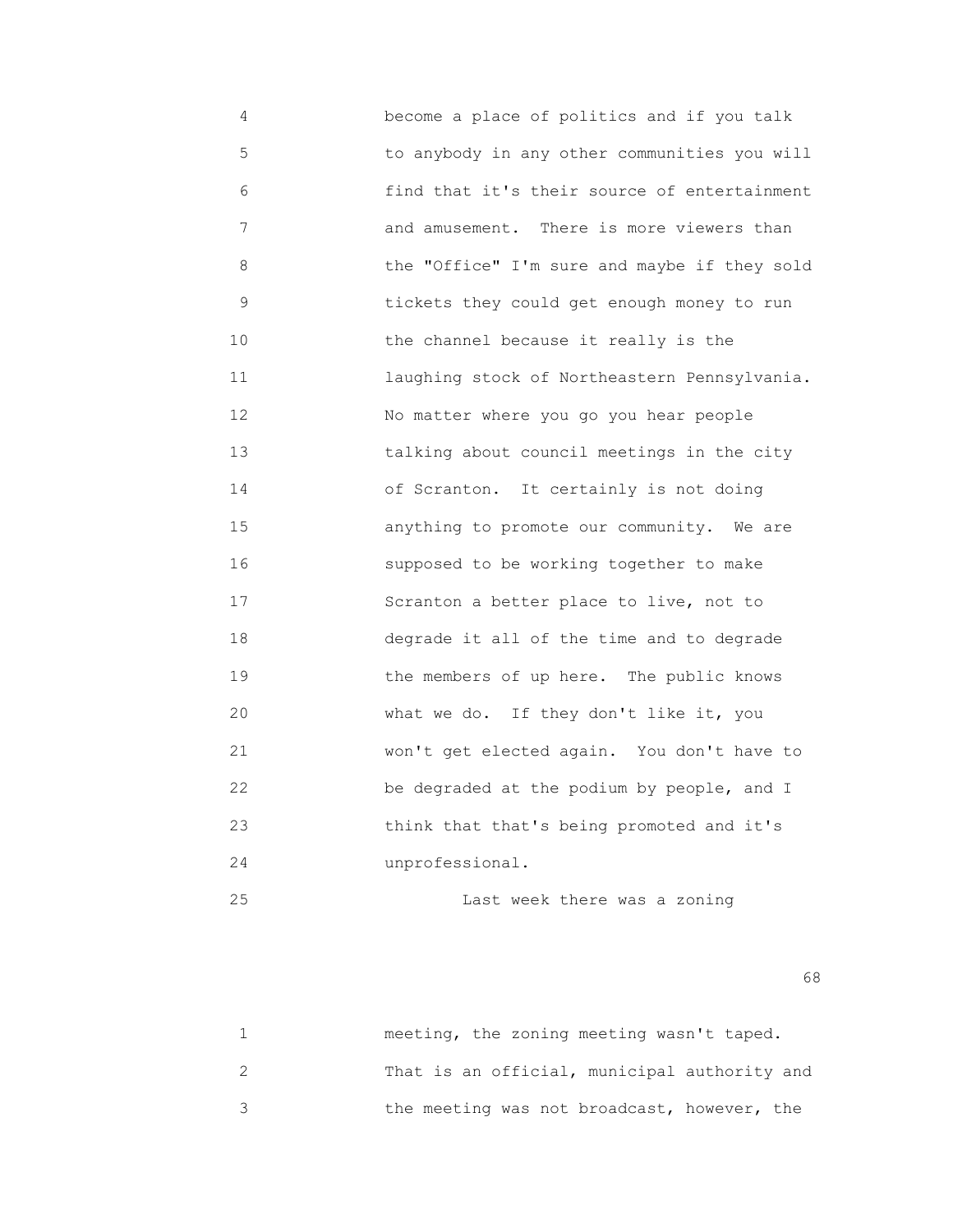4 next evening the Taxpayers' meeting was 5 broadcast. Now, I have nothing against the 6 Taxpayers' Association I was a member, but a 7 municipal authority should definitely take 8 precedence over a Taxpayers' Association for 9 being taped for the public to see and I hope 10 it's not because they voted for ECTV because 11 that would really be disheartening, so I 12 have mixed feelings about the television at 13 all. Not to hide anything, I have nothing 14 to hide. I'll say right out what I voted 15 for and what I vote against, but I think 16 that the TV in this chambers has 17 disintegrated and it is not good for our 18 community, and that's all I have. 19 MR. MCGOFF: Thank you, Mrs. Gatelli. 20 Mr. Courtright.

21 MR. COURTRIGHT: Yes. I went to the 22 parade this Saturday for the Veteran's as I 23 usually do every year, I don't know, it just 24 seems each year we have less and less people 25 attending, which I think is sad. I think

 $\sim$  69

| the city needs to somehow publicize it more  |
|----------------------------------------------|
| and maybe the paper could publicize it more. |
| One woman asked me when we she was walking   |
| down the street what' going on here today?   |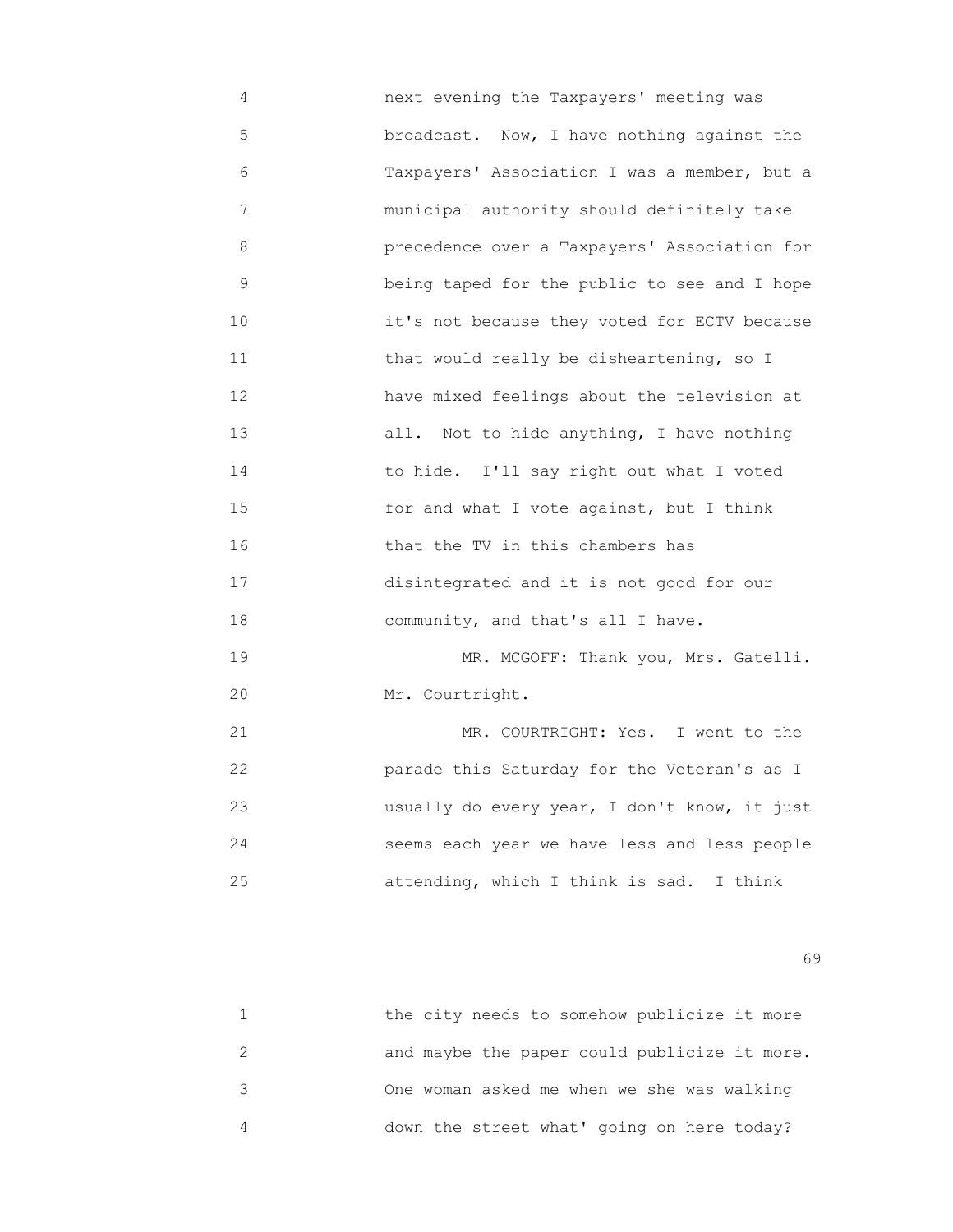5 I mean, she had no idea and she worked 6 downtown, so I think we need to do a better 7 job at publicizing it so we can get some 8 people down there for the veteran's. I 9 think it's a little embarrassing that we 10 don't have more people than what we have.

 11 I met with Director Hayes today and 12 Dave Elliott and Director Hayes asked Stu 13 Renda to come down about the police officers 14 and the beat officers. They are in 15 agreement with putting the officers back on 16 the street, paying the overtime to the 17 regular officers in the 140 to work the 18 shifts. There is little bit of a glitch. 19 Right now it appears that OECD could pay the 20 straight time, but not the time and a half, 21 but we don't know that for sure, I'm hoping 22 Linda Aebli is going to expedite herself in 23 getting that answer for us as soon as 24 possible. If they can't it's not an 25 exorbitant amount of money for the city to

| pick up the other part it, the half of the   |
|----------------------------------------------|
| time and a half, approximately \$17,000. I   |
| said to Stu Renda you could find \$17,000 no |
| problem, and he had answer that I'm not      |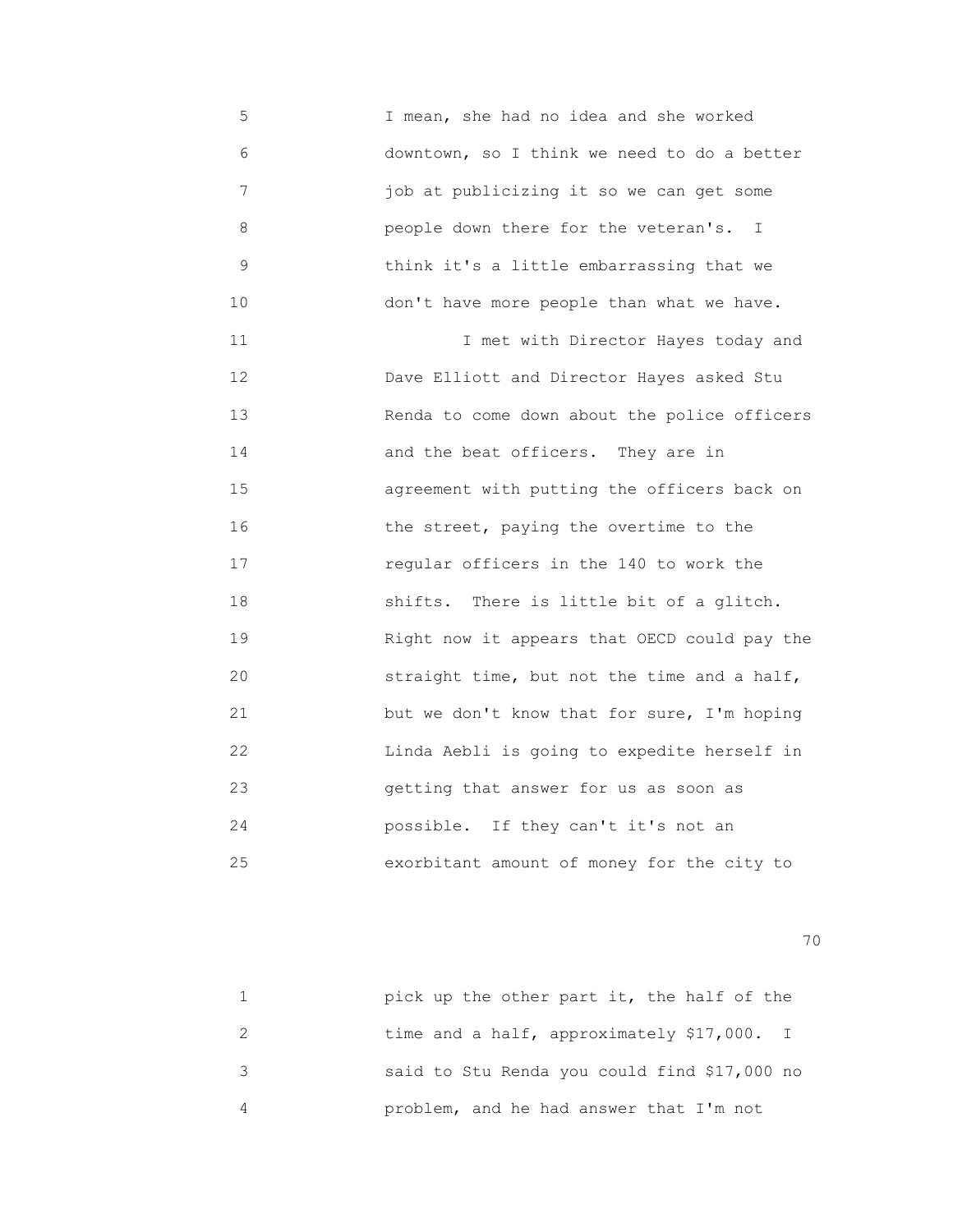5 going to say, but anyway, one thing I didn't 6 realize I said can't we take -- you know, we 7 transfer money constantly in this council 8 from one place to the other, and maybe I 9 should have known but I didn't know, that if 10 We are going to take money for salaries it 11 has to come out of other department from 12 salaries. We couldn't take, for instance, 13 money that was allocated for a DPW truck and 14 take that \$17,000 off of them and put that 15 **15 15 11 in the overtime of the police officers, so I**  16 asked if we can expedite this, they are in 17 favor of the officers going back on the 18 street. It's not, as I said, an exorbitant 19 amount of money. We do know we can pay for 20 the straight time, but the time and a half 21 we don't know. We have to pay or we believe 22 we have to pay the time and a half, first of 23 all, I don't think you are going to get the 24 officers to come in and work for straight 25 time their six-hour shifts, but even if they

|   | are willing to work it, I believe there was |
|---|---------------------------------------------|
|   | an arbitration award that says that they    |
| २ | have to be paid time and a half if they are |
| 4 | willing to come in over their eight-hour    |
| 5 | shift. There is an issue or if they are in  |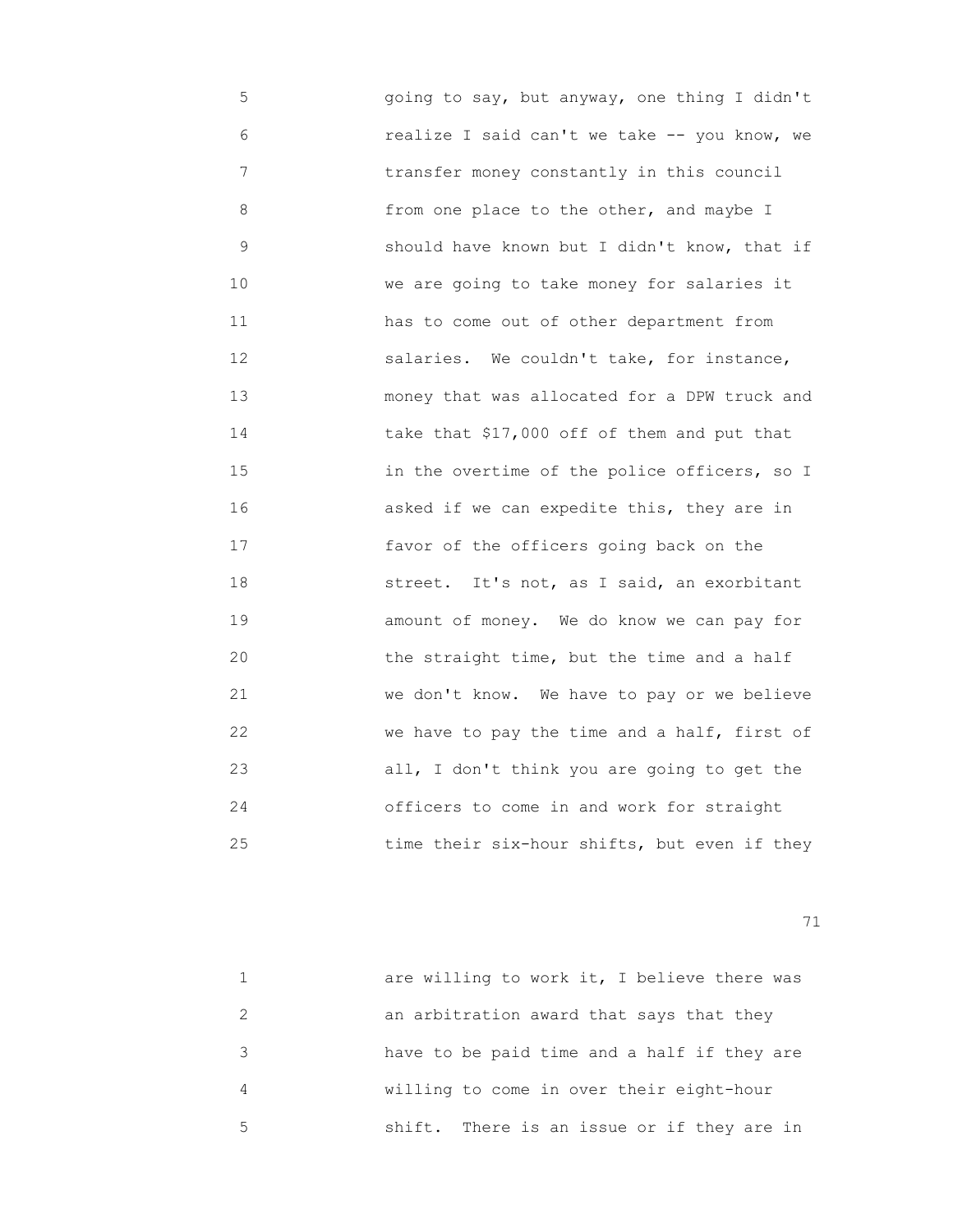6 a vehicle also, so there is a couple of 7 issues there. Everybody seemed to be in 8 favor of the idea. I told them how strongly 9 council felt about it, I told them it was 10 one of the few times that all five of us 11 agreed on something and hopefully we will 12 have the answer, I hope to have an answer 13 from Linda Aebli before next week and get 14 **these guys out there asap.** We don't want 15 this to help them in the middle of the 16 summer or the end of the summer, we want it 17 to happen yesterday. 18 MS. GATELLI: We need them now. 19 They had a stabbing in South Side as you 20 have seen. 21 MR. COURTRIGHT: Yeah. 22 MS. GATELLI: Last night or the 23 night before. 24 MR. COURTRIGHT: You know, some 25 people argue do they make a difference as

<u>72</u> — Политика и Станиција и Станиција и Станиција и Станиција и Станиција и Станиција и Станиција и Станиција<br>Во селото се постаниција и Станиција и Станиција и Станиција и Станиција и Станиција и Станиција и Станиција

|    |  | far as crime goes $--$                       |  |  |
|----|--|----------------------------------------------|--|--|
|    |  | MS. GATELLI: Yes, they do.                   |  |  |
|    |  | MR. COURTRIGHT: -- I believe they            |  |  |
| 4  |  | do, but one thing I think they certainly do  |  |  |
| -5 |  | is they make people feel more safe, just the |  |  |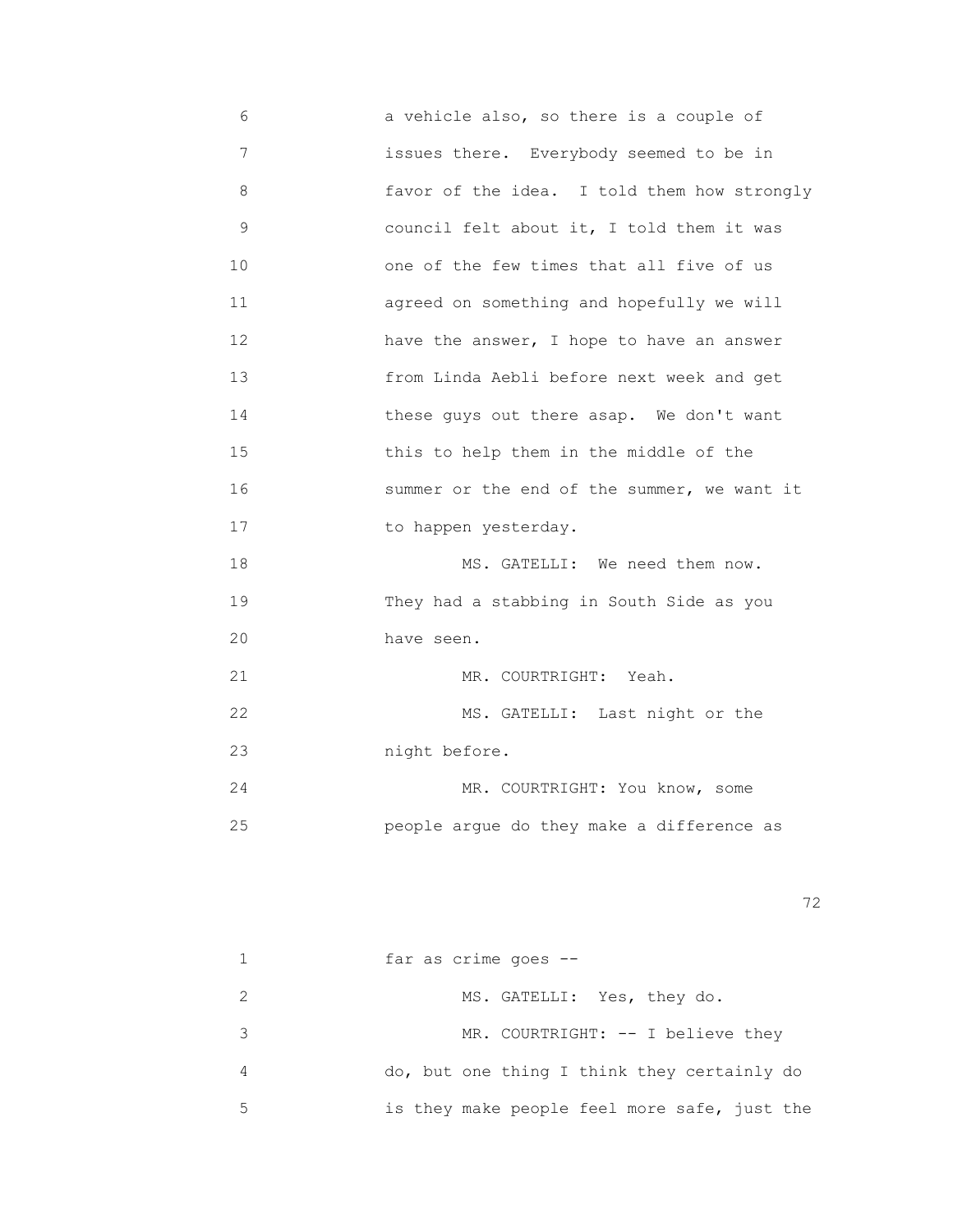6 site of a police officer, and I think it's a 7 deterrent when you see a police offer you 8 are going to commit a crime I think you 9 think twice that you see them, but, anyway, 10 I'm hoping by next week at this time or even 11 before actually, we have an answer for Linda 12 Aebli, and if not I think we need to go to 13 the mayor and ask him to come up with that 14 17 grand for us, I don't think it's an 15 exorbitant amount of money.

16 MS. EVANS: No. Mr. Courtright, I 17 **WAS** was just thinking, the money saved from the 18 energy conservation what was renovated in 19 city hall I believe that was quite a large 20 sum of money and I know that some of that 21 has been used by the mayor for different 22 ventures possibly even partial payment for 23 those video cameras that are situated 24 throughout the city, but as far as I know at 25 least as of December 2007 there were funds

|                             | remaining --                               |
|-----------------------------|--------------------------------------------|
| $\mathcal{D}_{\mathcal{A}}$ | MR. COURTRIGHT: Yes, there was.            |
| 3                           | MS. EVANS: -- in that account and          |
| 4                           | could that not be used?                    |
| 5                           | MR. COURTRIGHT: Kay, maybe we can          |
| 6                           | ask Mr. Renda that tomorrow morning if the |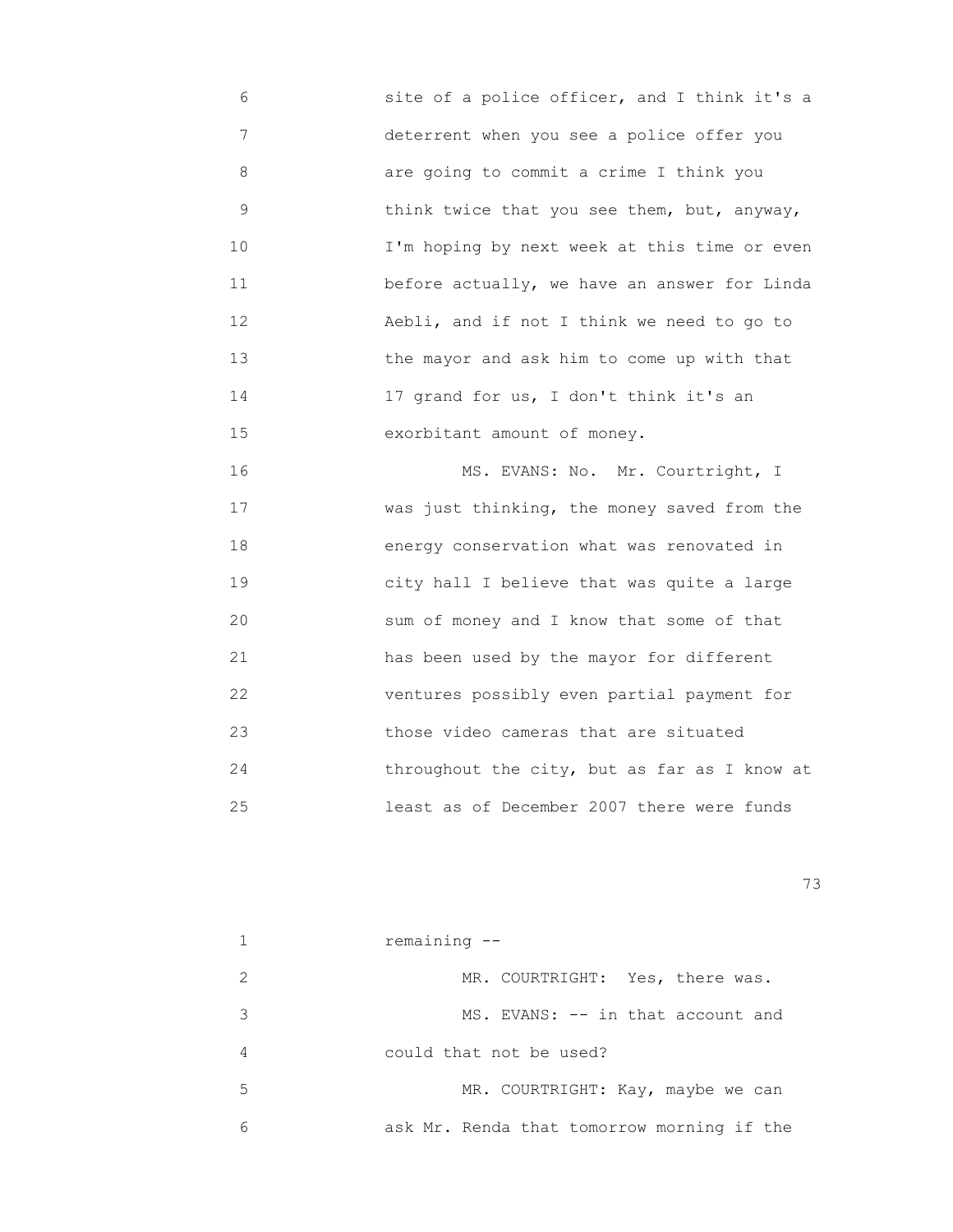7 money in that account could be used. As I 8 said, \$17,000 pennies compared to what we go 9 through. 10 MS. GATELLI: Let's just take it out 11 of the contingency if we can't take it out 12 of there. Like I say we should have it all 13 ready to rock and roll. 14 MR. COURTRIGHT: Yeah, I agree, so -15 MS. GATELLI: Transfer the money. 16 MR. COURTRIGHT: If we could ask 17 Mr. Renda. 18 MS. GATELLI: I'll tell you, it made 19 a difference in South Side. 20 MR. COURTRIGHT: Absolutely. 21 MS. GATELLI: You know, the beat cops 22 were in the neighborhoods, they talked to 23 the neighbors, they know the neighbors by 24 their first names. They walk, they ride 25 their bike, it is definitely a deterrent.

|   | MR. COURTRIGHT: And all three,             |
|---|--------------------------------------------|
| 2 | Mr. Renda, Director Hayes and they are all |
| 3 | in agreement, there was no one in          |
| 4 | disagreement, so if we can ask him that    |
| 5 | first thing tomorrow morning about that    |
| 6 | moneys, and I said at the very least if we |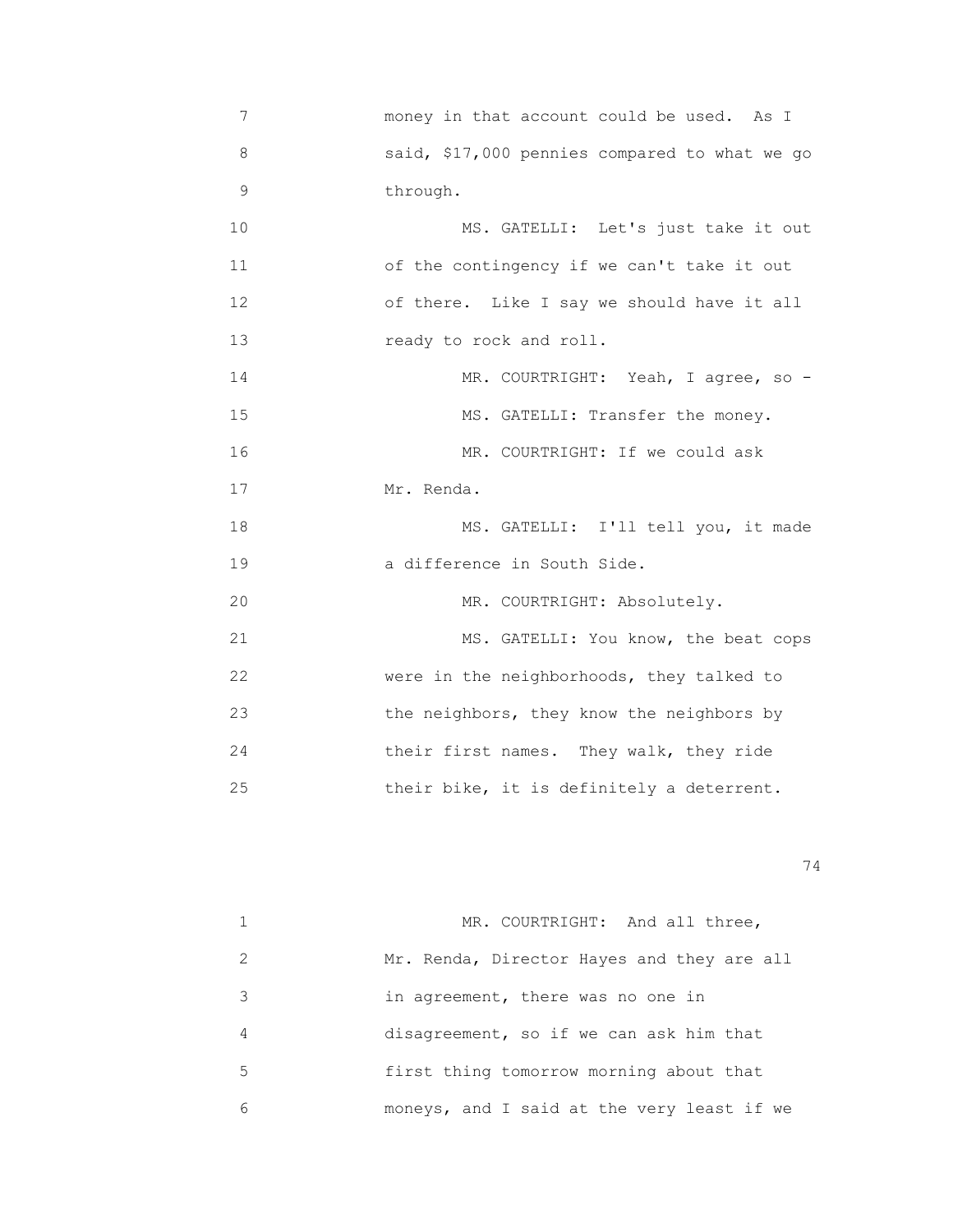7 can't find it anywhere else I think we ask 8 the mayor to find it for us. He is good at 9 that. All right. 10 MS. GATELLI: Thanks for doing that. 11 MS. EVANS: As we said, council can 12 unanimously amend the budget, open the 13 budget to remove \$17,000. 14 MR. COURTRIGHT: And I'm thinking 15 this is such a good thing we are not going 16 to have to do that at this time at that 17 **time.** I'm going to be optimist. 18 MS. GATELLI: They will transfer it. 19 MR. COURTRIGHT: And then Mr. Bolus 20 spoke about, you know, I've got to be honest 21 with you, Bob, I don't recall when I told 22 you I'd make that motion, but if you say I 23 said it I won't say that you are wrong, I 24 **think the reason that I haven't made it** 25 before is because I was under the impression

na matsay na katalog as na katalog as na katalog as na katalog as na katalog as na katalog as na katalog as na<br>Tagairta

|   | that you wanted me to make the motion for    |
|---|----------------------------------------------|
| 2 | \$3 million and I don't know how we would    |
| 3 | come up with the other million and a half,   |
| 4 | so the million and a half that is there I    |
| 5 | have no problem making the motion, so I will |
| 6 | make a motion that the million and a half    |
|   | dollars that remains be put in a trust for   |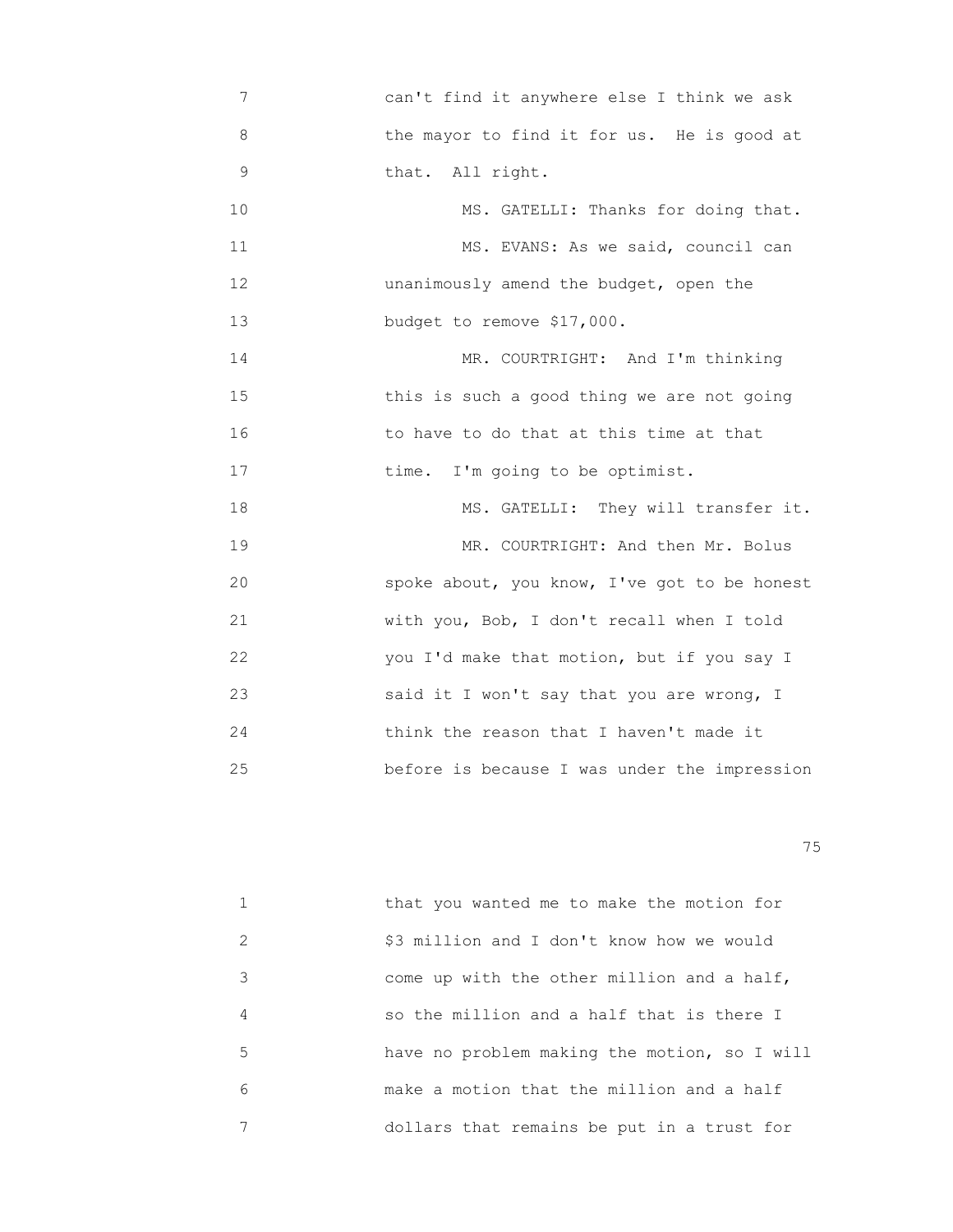8 the parks. 9 MS. GATELLI: Second. 10 MR. MCGOFF: On the question? 11 MS. EVANS: I just wanted to add 12 about the other \$1.5 million that Mr. Bolus 13 referenced this evening, I believe that 14 those monies were used to lower the realty 15 **15 transfer tax increase, so obviously, you**  16 know, those monies are gone and I just 17 **Wanted to add to that, however, that like I** 18 had not voted for borrowing at that time, I 19 had not voted for the budget that obviously 20 leads us to the conclusion that I didn't 21 vote either to take the \$1.5 million and 22 decrease realty transfer taxes with it. 23 MR. MCGOFF: My only question on this 24 is do we know where that or what has 25 happened to that \$1.5 million that was left?

<u>76 and 2001 and 2002 and 2003 and 2003 and 2003 and 2003 and 2003 and 2003 and 2003 and 2003 and 2003 and 200</u>

|               | Is it $-$                                    |
|---------------|----------------------------------------------|
| $\mathcal{L}$ | MS. EVANS: Purportedly it's in a             |
| 3             | bank in the First National Community Bank in |
| 4             | CD's, and I believe they roll over, at least |
| 5             | some of them did, in July each year.         |
| 6             | MR. MCGOFF: Anyone else on the               |
|               | question? All those in favor signify by      |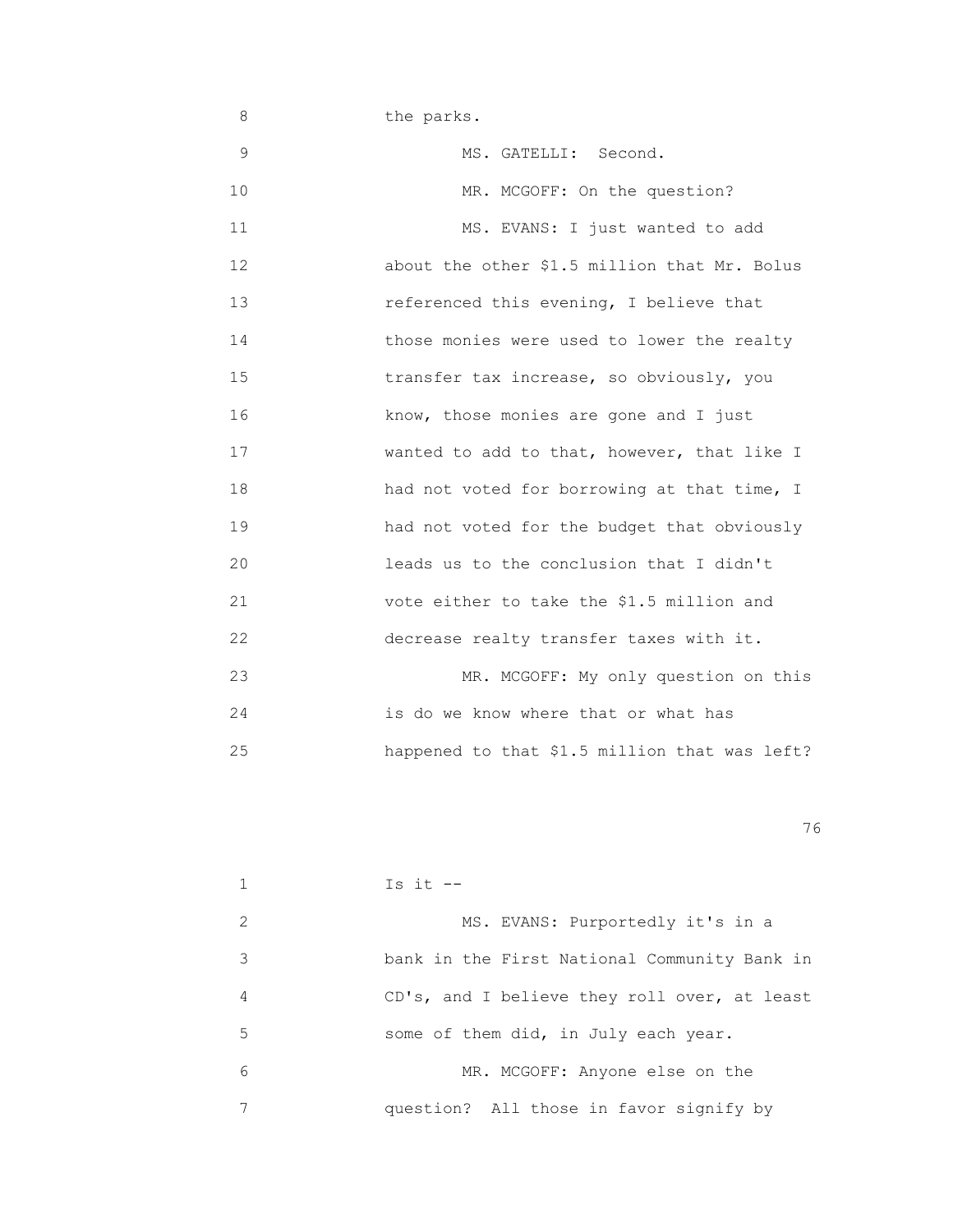- 8 saying aye. 9 MS. EVANS: Aye. 10 MS. GATELLI: Aye. 11 MR. COURTRIGHT: Aye. 12 MR. MCGOFF: Opposed? No. The ayes 13 have it and so moved. 14 MS. EVANS: The other thing I wanted 15 **15** to add before, Mr. Courtright, you were 16 here, but before Mrs. Gatelli's and 17 Mr. McGoff's service on council, I had made 18 such a motion very likely our first year on 19 council to place all \$3 million into a trust 20 as the mayor had promised to do originally 21 following the sale of the golf course, but I
- 23 did not wish for those monies to be placed 24 in trust and there was not a four member 25 extraordinary vote of council at the time to

22 was never successful with that. The mayor

|   | make that a reality.                         |
|---|----------------------------------------------|
| 2 | MR. COURTRIGHT: And one last thing,          |
| 3 | ECTV, I have always been in favor of         |
| 4 | Scranton Today, I think they did a good job. |
| 5 | I take a look at this budget I have here and |
| 6 | I see \$121,200 for salaries, I don't think  |
| 7 | Scranton Today ever came anywhere near that. |
| 8 | Do I think that, you know, we could have had |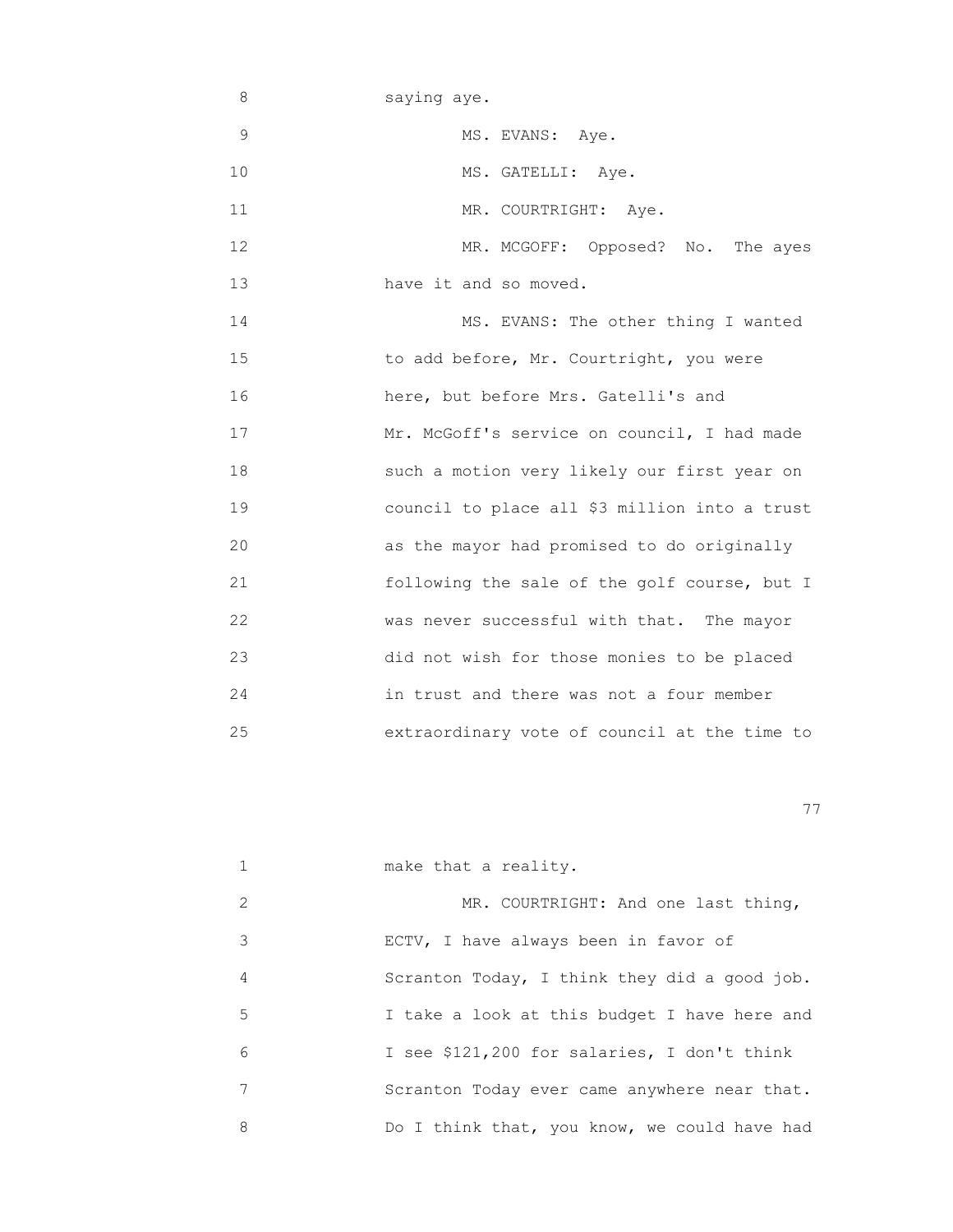9 some additional programming? Absolutely. 10 I'm in favor of them replaying the meetings 11 a certain amount of times because I actually 12 watch, believe it or not, I watch the 13 meeting because when you sit up here you 14 miss some things, believe me, and so I 15 always try to watch it one time in case I 16 missed something, but I don't know how much 17 **times, but I would think at least two times**  18 for the people who work different shifts or 19 whatever the case may be would be able to 20 see it, but that's an awful lot of money 21 \$121,200 in salary and that bothers me a 22 little bit and programming, could Scranton 23 Today have done some more programming, yes, 24 they didn't have any money to do it with. 25 I'm sure they would have been happy to put

|   | additional programming if we were willing to |
|---|----------------------------------------------|
| 2 | give them the money and we weren't or some   |
| 3 | us weren't anyway, so I think in all         |
| 4 | fairness to them that's probably why they    |
| 5 | didn't have additional programming.          |
| 6 | I don't know that there is anything          |
| 7 | we can do about it right now, ECTV is the    |
| 8 | chosen one and they are going to run the     |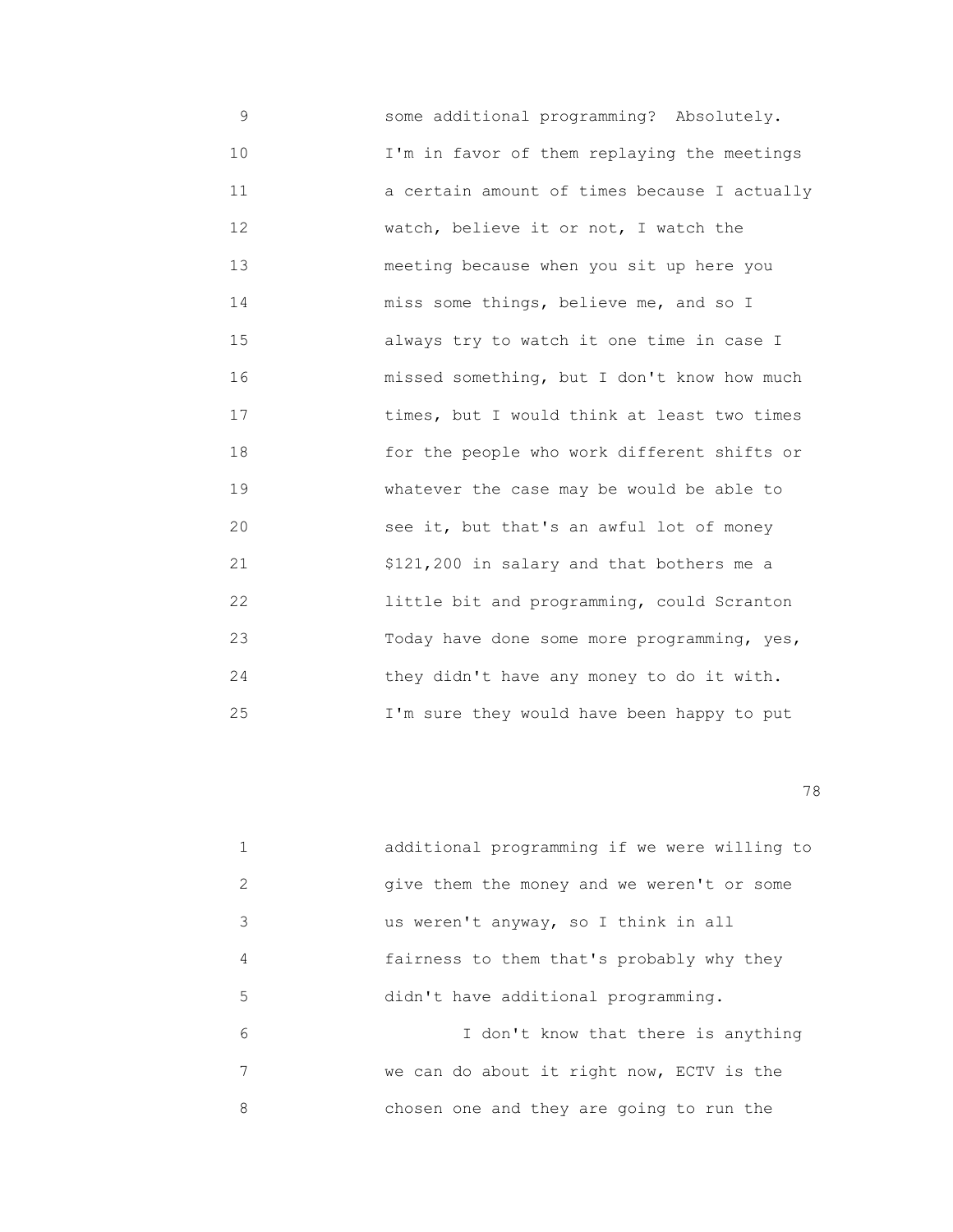9 station and I don't know if we can change 10 **10** that, but I am a little concerned about them 11 going black. I don't know, can we get an 12 update possibly, Kay, I hate to put all of 13 **13** this stuff on you, can we get an update from 14 ECTV and are they still saying they are 15 going to take over the operational, when was 16 **it supposed to be?** 17 MS. EVANS: In June. 18 MR. COURTRIGHT: June 1? 19 MS. EVANS: Well, I don't know if 20 it's June 1 I'm just referring to what I saw 21 in the paper, I think that June was stated. 22 MR. COURTRIGHT: And are they 23 coordinating with the people of Scranton 24 Today for a smooth transition, you know, are 25 we going to have a week or two with no

|               | programing or are they going to run parallel |
|---------------|----------------------------------------------|
| $\mathcal{L}$ | both stations in case there is start up      |
| 3             | problems. I hate to refer to this like the   |
| 4             | tax office, but when they went from computer |
| 5             | to paper, you know, you know, I don't think  |
| 6             | they were on and we see what happens so      |
| 7             | maybe we can or they, not we, could both be  |
| 8             | operational for an overlapped period of time |
| 9             | so we don't have any blackouts, and that's   |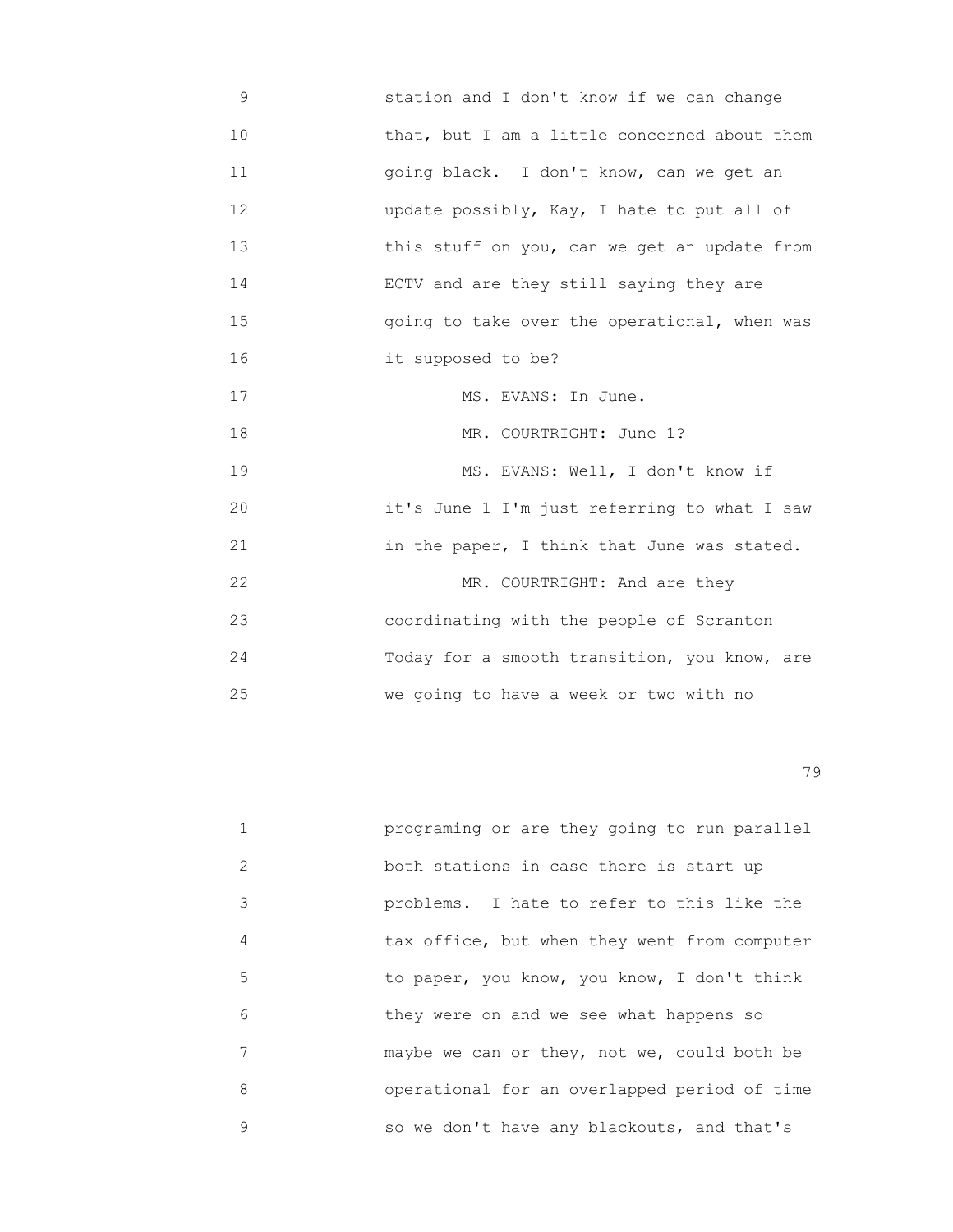10 all I have. Thank you. 11 MS. EVANS: If I could just though, 12 Mr. Courtright, I'm sorry, I just wanted to 13 add something about that, I think 14 particularly of late we have seen so many 15 replays of government meetings because of 16 the lack of funding, because they are 17 working with a skeleton force of volunteers, 18 their employees went over to ECTV where they 19 are going to be well financially remunerated 20 for what they are doing and in terms of 21 government meetings I would also say I don't 22 think one live broadcast and one rebroadcast 23 12 hours later is sufficient. Most 24 government meetings like city council, the 25 zoning board, the planning commission, the

en de la construction de la construction de la construction de la construction de la construction de la constr<br>1800 : le construction de la construction de la construction de la construction de la construction de la const

|               | school district meetings occur at 6:30 or    |
|---------------|----------------------------------------------|
| $\mathcal{L}$ | 6:00 at night which means you will be        |
| 3             | looking at a rebroadcast at 6 or 6:30 a.m. I |
| 4             | really don't think that's reaching out to    |
| 5             | the public.                                  |
| 6             | I also believe the primary mission           |
| 7             | of these types of peg stations because we    |
| 8             | after all do have a Channel 44 WVIA which    |
| 9             | does an excellent job of presenting quite a  |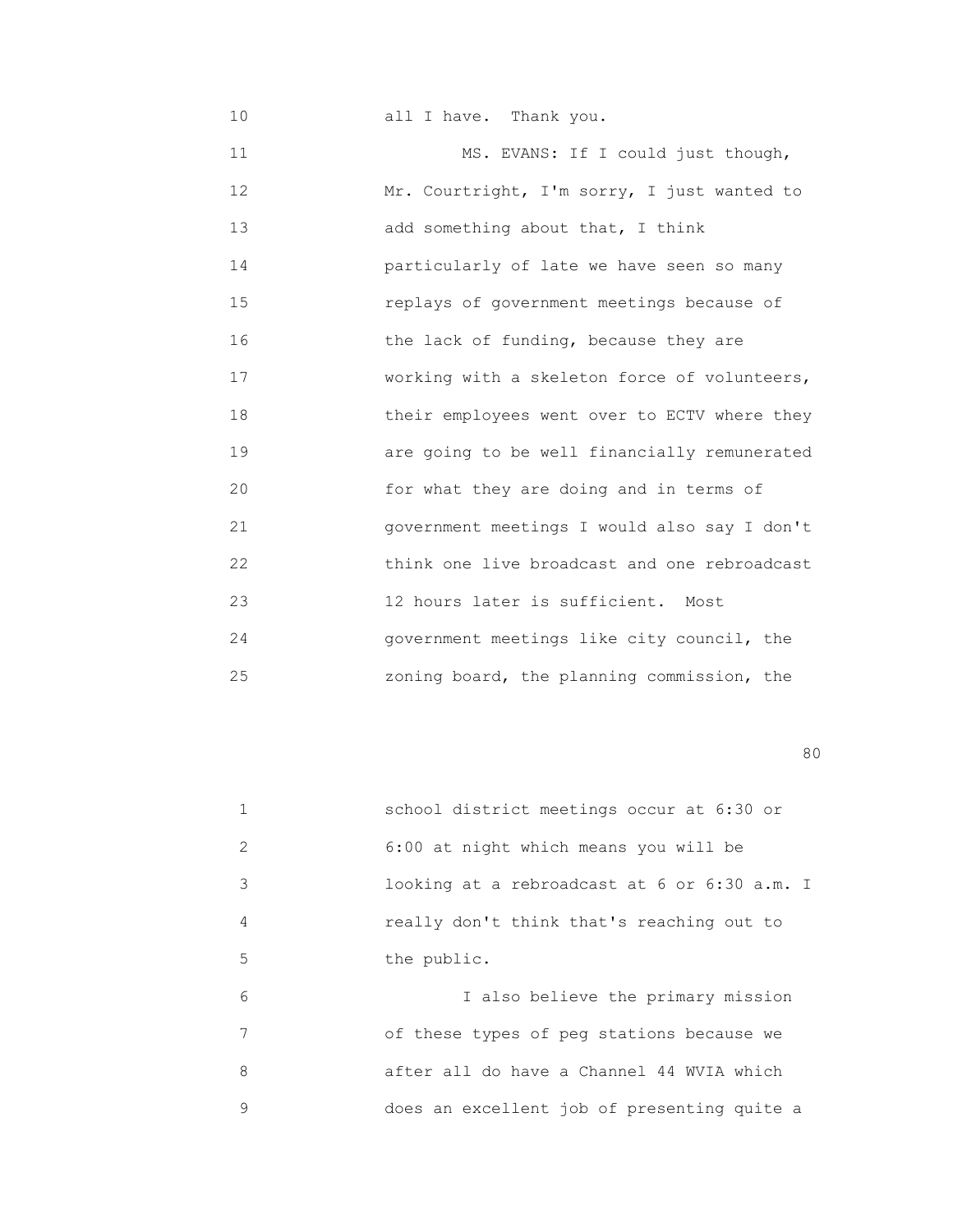10 broad variety of programming 24 hours a day. 11 I believe the primary responsibility of the 12 peg station should be to educate the public 13 via government meetings, uncensored 14 government meetings, and we can't find that 15 only on WVIA, but those who have who cable 16 or satellite dishes, and I think most of us 17 do, will find that we can turn to numerous 18 stations for cooking shows and foreign 19 language shows and lessons, for cultural and 20 travel shows and I, too, have watched these 21 types of stations when I have vacationed 22 over the last several years and 23 coincidentally, every time I turn it on 24 happen to be watching the same city council 25 meetings over and over and over and again.

|               | I have that same even other government       |
|---------------|----------------------------------------------|
| $\mathcal{L}$ | meetings on those stations in Maryland and   |
| 3             | elsewhere, but I'm not going to compare us   |
| 4             | to anyone else because I don't think right   |
| 5             | now with the straights we are in we are so   |
| 6             | concerned with what's happening in maybe     |
| 7             | Pittsburgh or Albuquerque as much as we are  |
| 8             | with what is happening right here in the     |
| 9             | City of Scranton and the County of           |
| 10            | Lackawanna, particularly, in light of all of |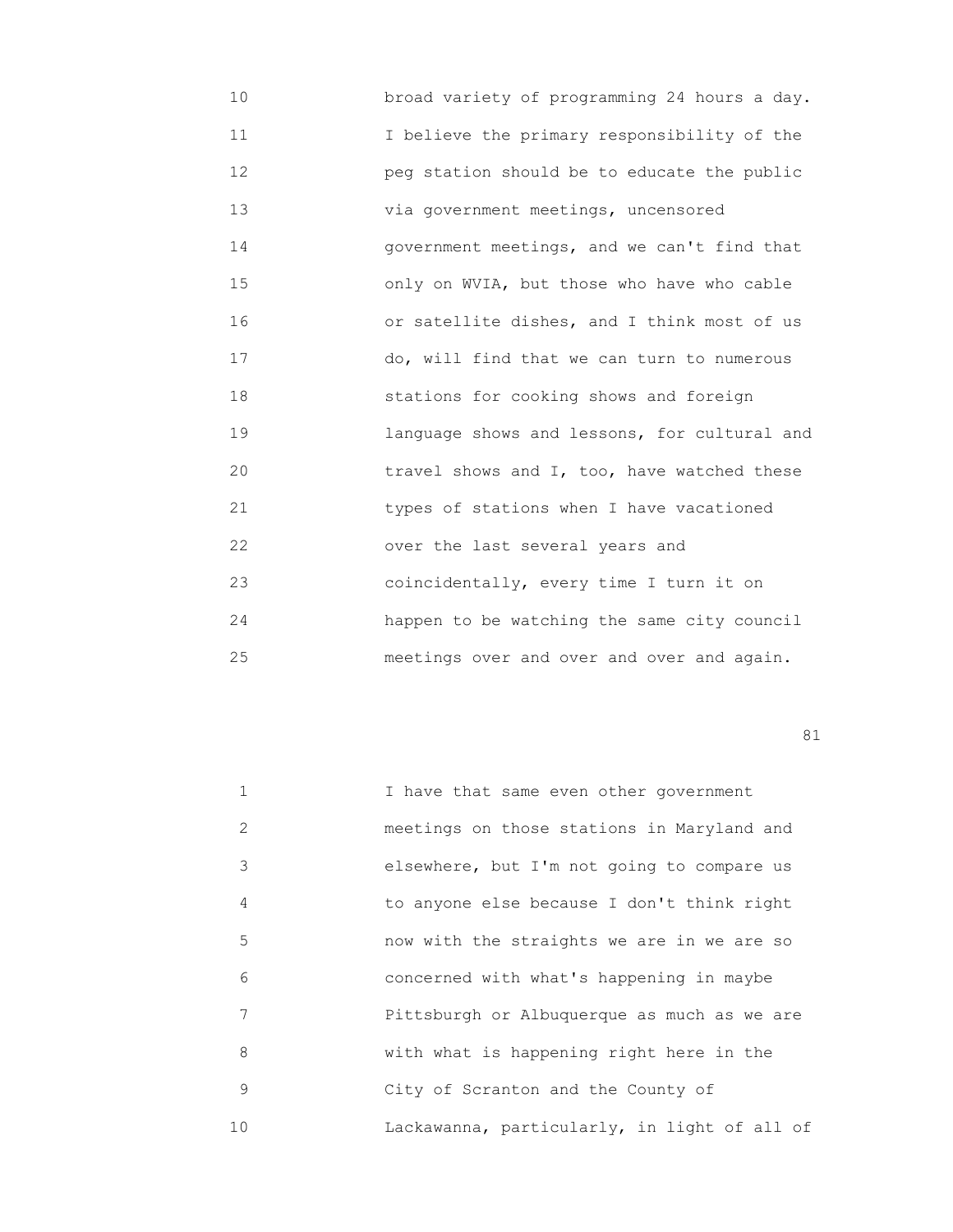11 the highly unusual events that have come to 12 light that deserve answers. So, now more 13 than ever is the time to keep the station 14 operational not to shut it down and not to 15 say, we would rather learn how to make an 16 omelet than we would like to know where is 17 our 12.2 million dollars for the Single Tax 18 Office. That's it.

19 MR. MCGOFF: Thank you. A couple of 20 things that were mentioned, and one many 21 wasn't -- very often people come in with 22 statistics dealing with the status of things 23 in Northeastern Pennsylvania and in the 24 Scranton area. I would like to refer anyone 25 who is interested to I think it's the recent

experience of the state of the state of the state of the state of the state of the state of the state of the s

| 1  | issue of Money magazine where Scranton was   |
|----|----------------------------------------------|
| 2  | listed as the seventh best real estate       |
| 3  | market in the United States. There were a    |
| 4  | number of factors that were -- that          |
| 5  | contributed to that criteria that were used, |
| 6  | I don't have them available with me, but for |
| 7  | those people who are interested it might be  |
| 8  | worthwhile to go to Money magazine and take  |
| 9  | a look and see what's being used to evaluate |
| 10 | and how Scranton does arrive in being the    |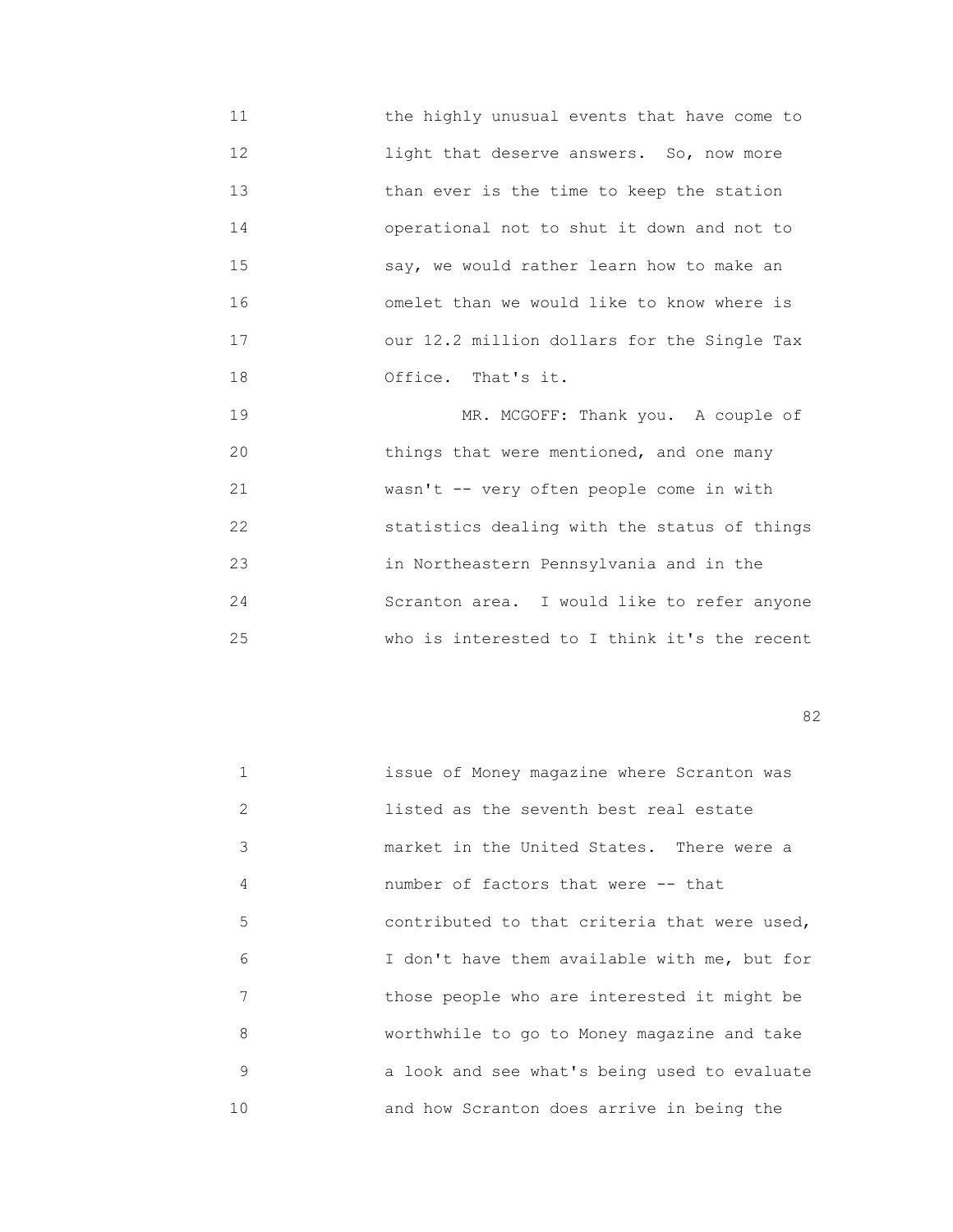11 seventh best.

 12 Also, again, on Channel 61, I do 13 have to say that it's one area where I have 14 disagreed with Mrs. Gatelli, I do believe 15 that Channel 61 serves a purpose and a very 16 useful purpose and I did vote at one time to 17 return cameras to council chambers because 18 of that, however, recent occurrences have 19 moved the operation of or have at least said 20 that the operation of Channel 61 will move 21 from Scranton Today to ECTV, and at this 22 point in time I believe that what we are 23 dealing with is an illusion or a delusion 24 that somehow Scranton Today will continue to 25 operate that channel. I would say that if I

experience of the contract of the contract of the contract of the contract of the contract of the contract of the contract of the contract of the contract of the contract of the contract of the contract of the contract of

|   | were going to vote to give money to anyone   |
|---|----------------------------------------------|
| 2 | it would be to ECTV so that they could take  |
| 3 | over the operation at this time and move     |
| 4 | forward. They are the ones who will be the   |
| 5 | operators of or the providers for the public |
| 6 | access channel. I have no desire to see      |
|   | that go away.                                |
| 8 | As I said, I believe that public             |
|   |                                              |

 9 access TV and the broadcasts of government 10 meetings are an important part of what we do 11 as a community. It is some people's only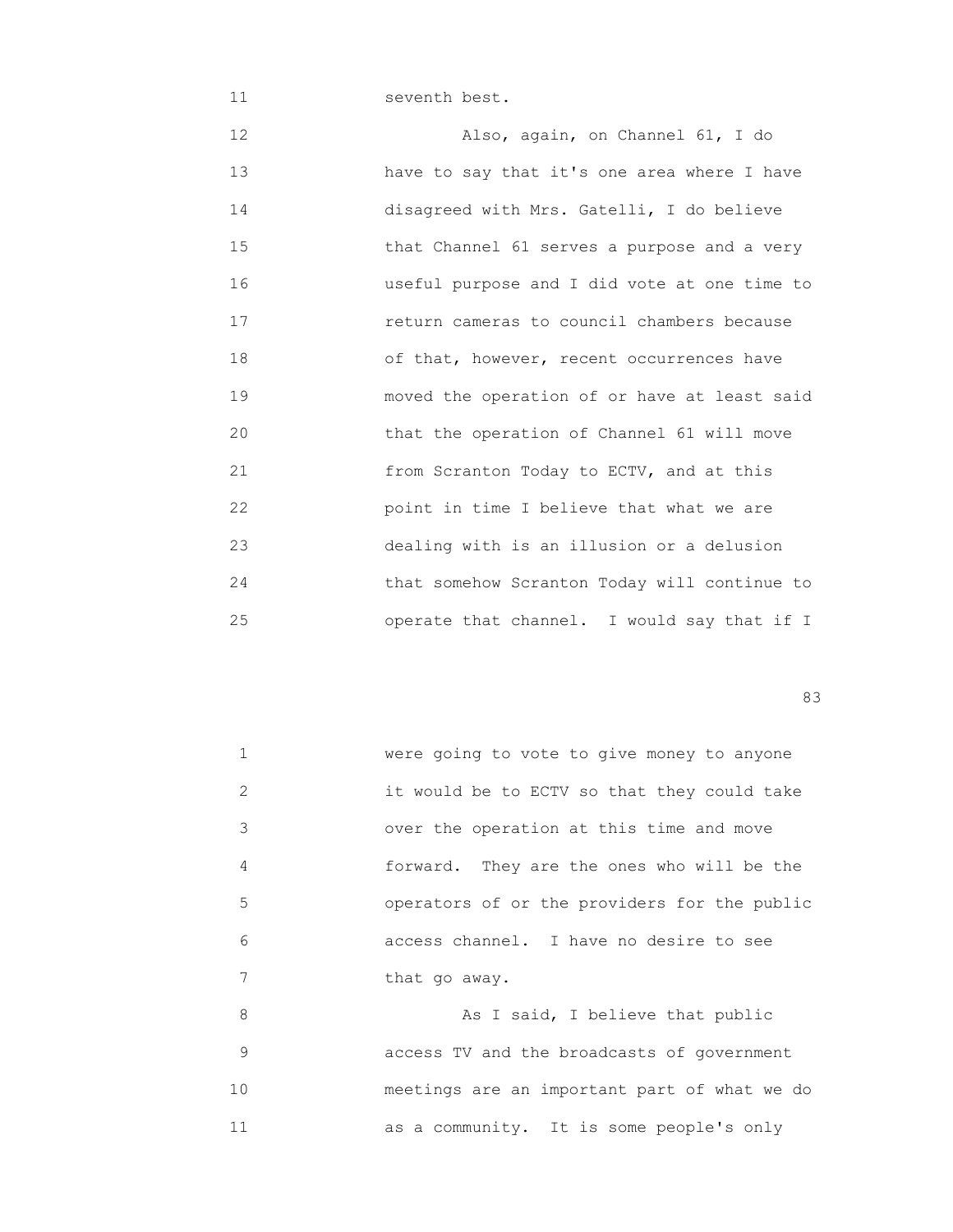12 access to their government and they deserve 13 to have the opportunity to see that. What I 14 do disagree with is, you know, the manner in 15 which it will happen and I would -- I am in 16 favor of pushing ECTV to start the 17 transition period and to be here to continue 18 the telecast of council meetings, of zoning 19 meetings, of whatever other meetings take 20 place. I think that is an important thing 21 that they do that is done for our community 22 and it should continue.

 23 And the last thing that I would like 24 to comment on is the project in the 500 Of 25 Lackawanna Avenue, the legislation that's

| $\mathbf{1}$ | before us is legislation for a grant        |
|--------------|---------------------------------------------|
| 2            | through, and I went back to, through the    |
| 3            | Department of Conservation and Natural      |
| 4            | Resources. It is not asking to move funding |
| 5            | from anywhere else in OECD or any other     |
| 6            | sources of revenue or sources of funds. It  |
| 7            | is for a specific grant from a specific     |
| 8            | source. It is only authorizing the city and |
| 9            | the developer to apply for a grant. As far  |
| 10           | as I'm concerned, it's a no lose situation. |
| 11           | If a million dollars or any amount could be |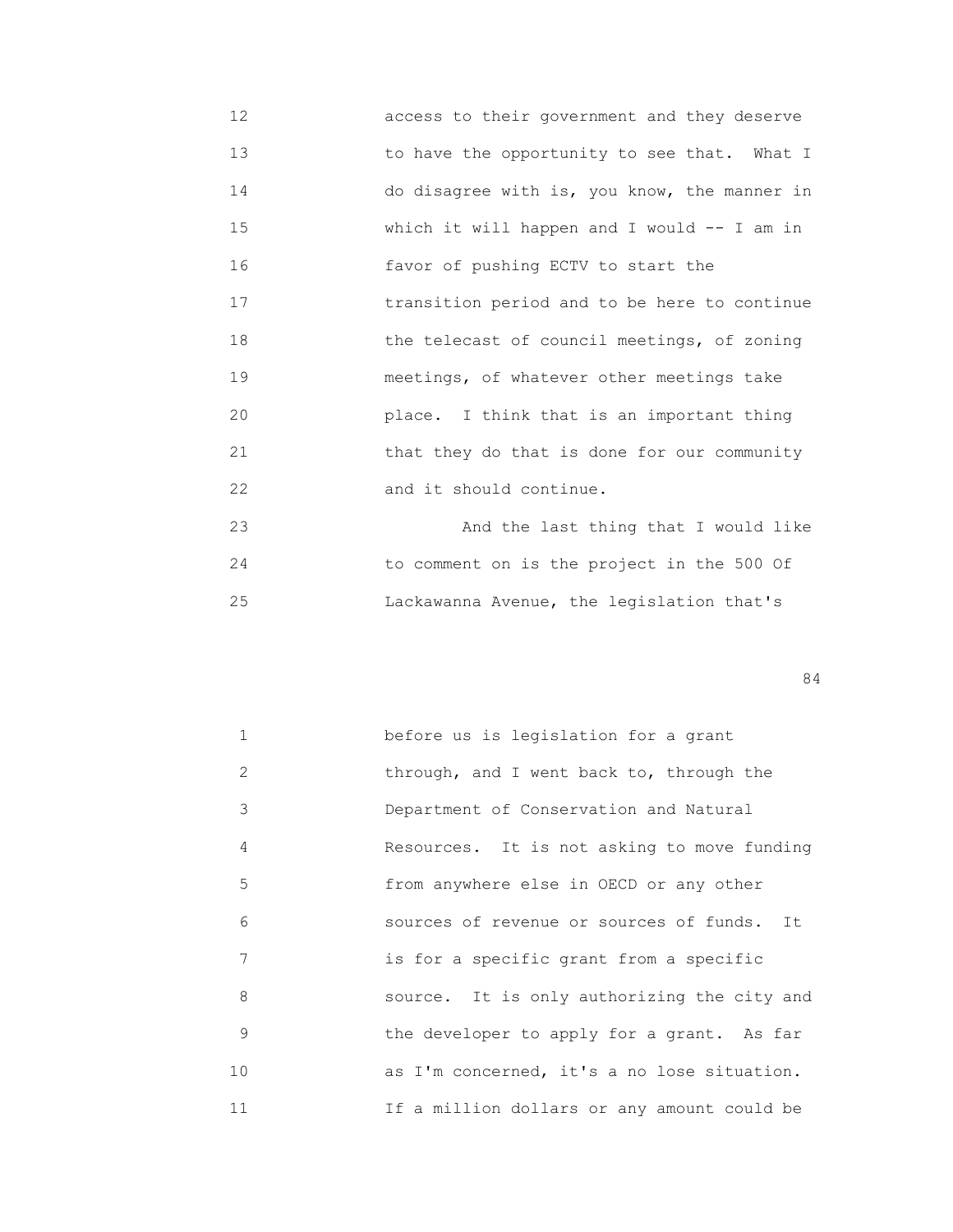12 obtained through some source, I don't see 13 what negative that can have for the 14 development of Lackawanna Avenue. That 15 money is designated for certain purposes, 16 the restoration or the improvement of that 17 park area through the park service is an 18 eligible project and I think than it is in 19 our best interest to apply for the grant. I 20 don't see how there can be any objection to 21 asking someone to give the city a million 22 dollars. I don't know how that in any way 23 translates as negative. And I was also told 24 **that if granted, it's not necessarily a** 25 million dollars the Department of

<u>85 September 2006 September 2006 September 2006 September 2006 September 2006 September 2006 September 2006 S</u>

| $\mathbf{1}$ | Conservation and Natural Resources could,     |
|--------------|-----------------------------------------------|
| 2            | you know, change that amount, it's up to,     |
| 3            | you know, they are applying for a grant of    |
| 4            | up to \$1 million the department could change |
| 5            | that amount and provide any amount that they  |
| 6            | saw fit less than that and that that money    |
| 7            | would then go not to the developer, but to    |
| 8            | OECD and that all of the funding that -- or   |
| 9            | that money would then be given out to         |
| 10           | through OECD and not through the developer    |
| 11           | and not through whatever that development     |
| 12           | company, I think it's 500 Lackawanna Avenue   |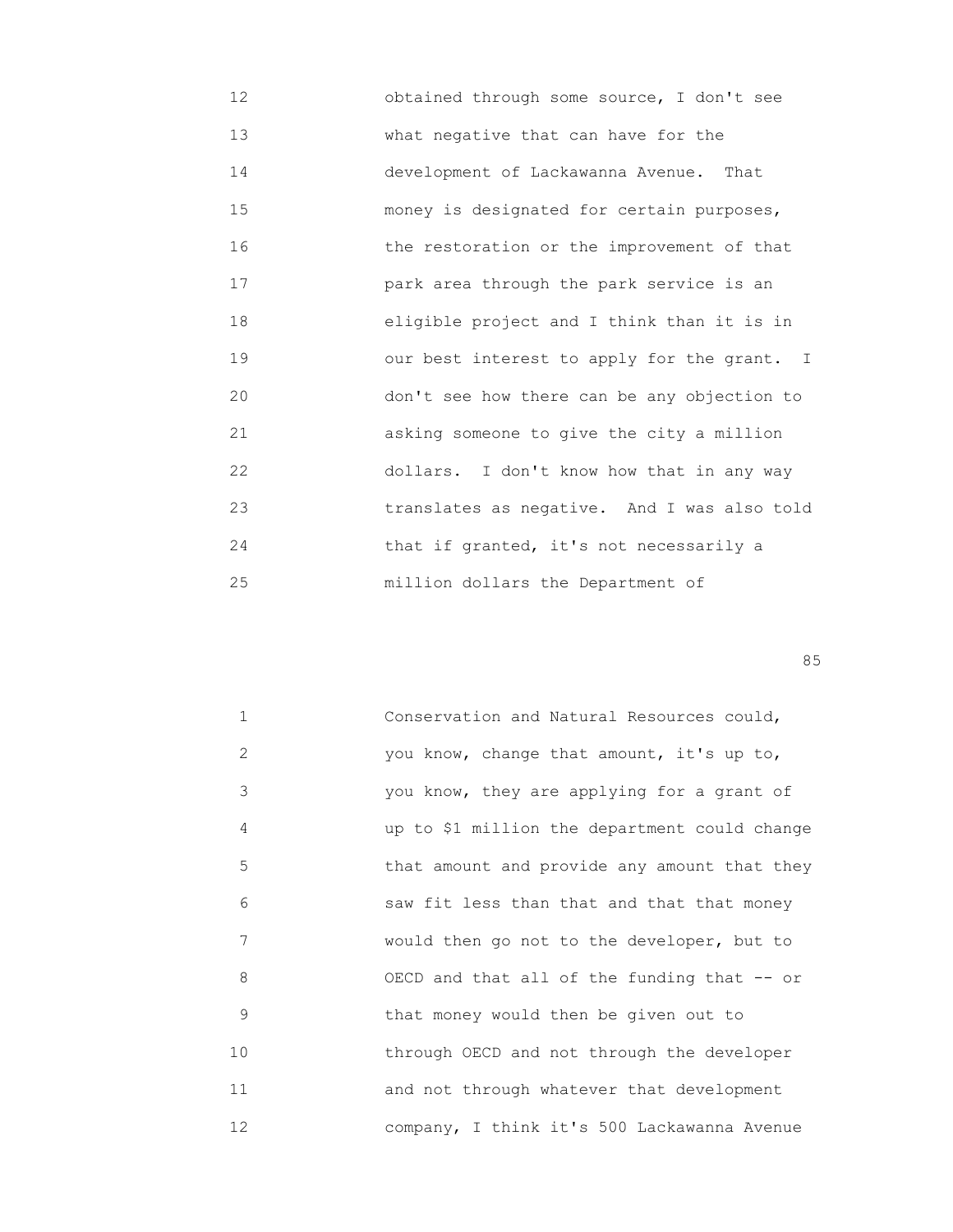13 Development or whatever, so I see it as a 14 very positive thing for us to do without any 15 real negatives.

 16 And again, as Mrs. Evan said, an 17 enjoyable memorial day for all and, again, 18 take some time to Honor those who have given 19 **their lives for the betterment of all of us,** 20 and that is all I have. Thank you.

21 MS. GARVEY: FIFTH ORDER. 5-B. FOR 22 INTRODUCTION - A RESOLUTION - APPROVING 23 REVISION OF THE EXISTING TRAFFIC SIGNAL AT 24 THE INTERSECTION OF MAIN AVENUE AND 25 LACKAWANNA AVENUE DUE TO THE ADDITION OF THE

en de la construction de la construction de la construction de la construction de la construction de la construction de la construction de la construction de la construction de la construction de la construction de la cons

| $\mathbf{1}$ | NEW DRIVEWAY APPROACH TO MAIN AVENUE IN      |
|--------------|----------------------------------------------|
| 2            | CONJUNCTION WITH THE PROPOSED DEVELOPMENT OF |
| 3            | JAY'S COMMONS.                               |
| 4            | MR. MCGOFF: At this time I'll                |
| 5            | entertain a motion that Item 5-B be          |
| 6            | introduced into it's proper committee.       |
| 7            | MR. COURTRIGHT: So moved.                    |
| 8            | MS. GATELLI: Second.                         |
| 9            | MR. MCGOFF: On the question?                 |
| 10           | MS. EVANS: I just wanted to inquire          |
| 11           | why you are suggesting that?                 |
| 12           | MR. COURTRIGHT: Some of the                  |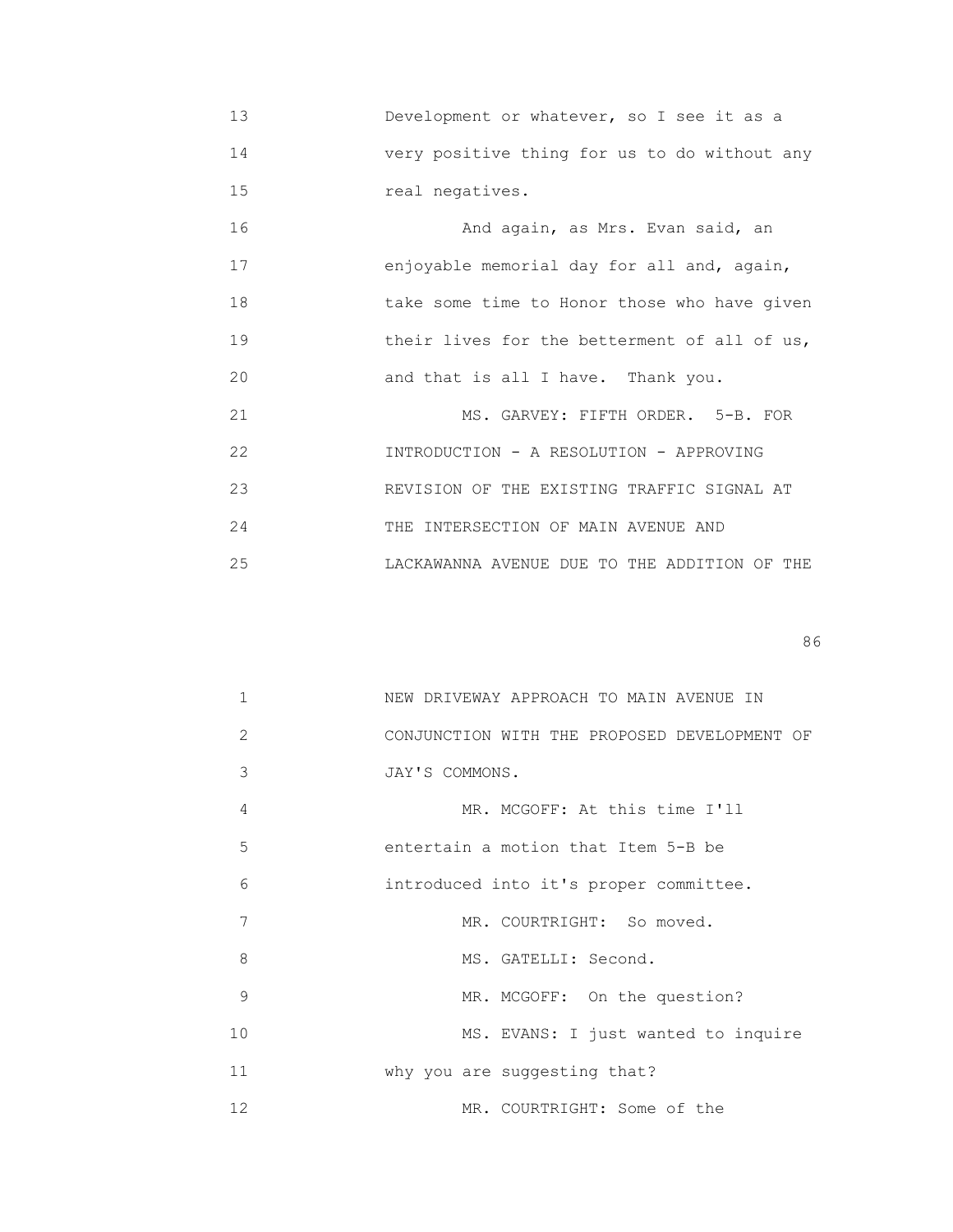13 questions that I have, really one or two 14 questions that I had asked the answers 15 haven't been answered and I'm also waiting 16 to see the answer to some of the questions 17 that you have asked.

 18 MS. EVANS: Yes. I, too, I can't say 19 if this goes ahead tonight, I cannot approve 20 of a project, although, it appears to be a 21 very worthy project, a win-win project, but 22 it certainly does raise red flags when a 23 letter is sent out on May 14, it's now May 24 20, and I have not received responses to 25 very important questions and another concern

experience of the state of the state of the state of the state of the state of the state of the state of the state of the state of the state of the state of the state of the state of the state of the state of the state of

| $\mathbf{1}$ | I have involves both Coney Island and Buona  |
|--------------|----------------------------------------------|
| 2            | Pizza. I know that this grant involves that  |
| 3            | park area in the back, but, you know, I      |
| 4            | think this is going to be an attraction that |
| 5            | will benefit the entire block and to date I  |
| 6            | still don't know where those two businesses  |
| 7            | stand in terms of eminent domain, in terms   |
| 8            | of the streetscape project, who is included, |
| 9            | who has been discluded, but more than that   |
| 10           | or probably I should better say equally as   |
| 11           | important, I would like my questions         |
| 12           | answered before you ask me to vote on        |
| 13           | something, and it was noted earlier by one   |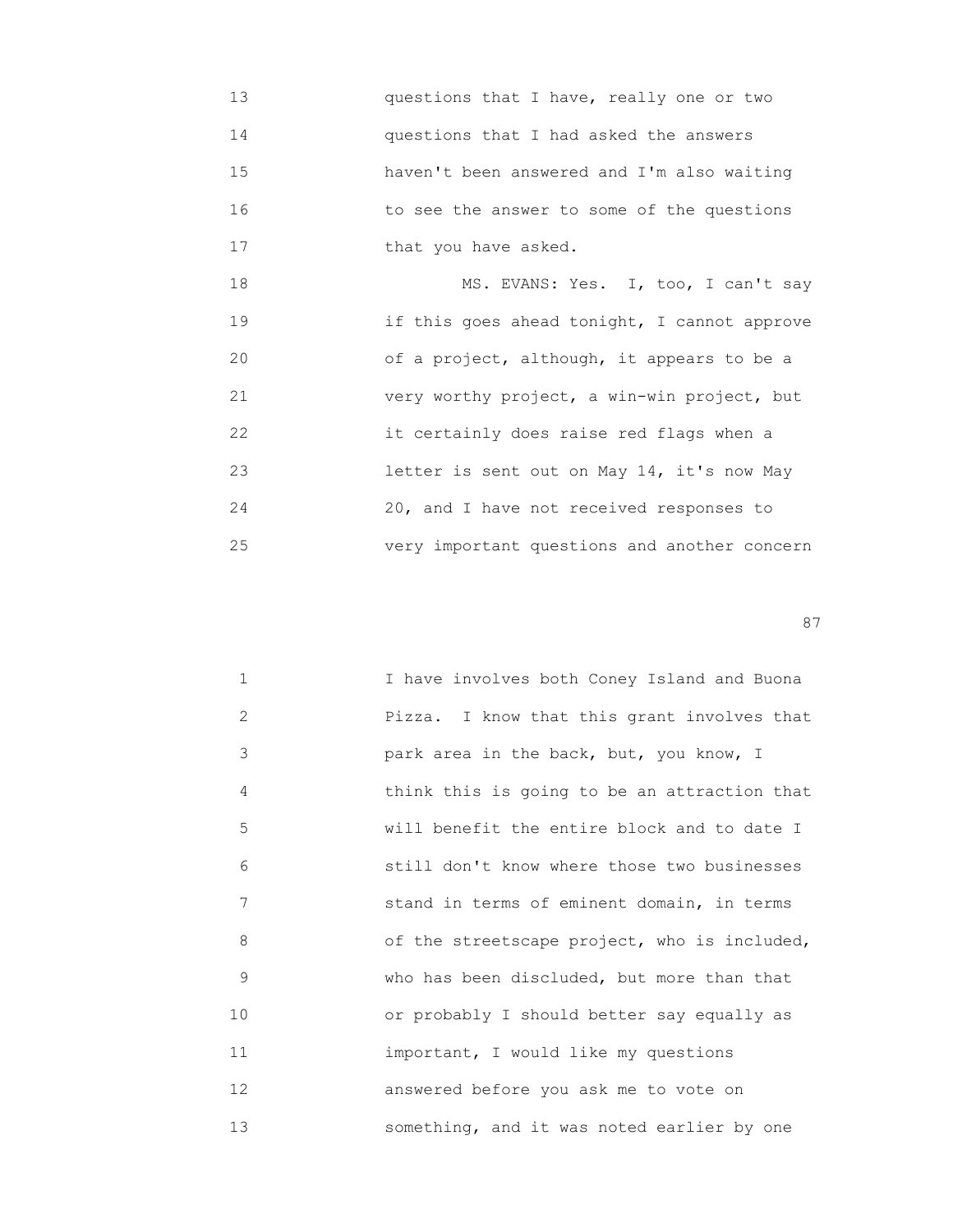14 of the speakers I think Mr. Sbaraglia 15 perhaps that he saw an advertisement 16 connected to this project and, indeed, he is 17 right because although I couldn't receive 18 the responses to my questions, I did receive 19 a letter from OECD dated ironically May 20 20 letting us know that the amended mandatory 21 prebid conference for this project will be 22 held at the office of OECD on Friday, 23 June 6. So, it appears that certainly this 24 has already been decided before I have 25 voted. No wonder I don't need answers to my

en de la construction de la construction de la construction de la construction de la construction de la constr<br>1888 : le construction de la construction de la construction de la construction de la construction de la const

| $\mathbf 1$    | questions. So, you know, I have great       |
|----------------|---------------------------------------------|
| $\overline{2}$ | concerns with that office and, as I said, I |
| 3              | am not moving ahead on any of these things  |
| 4              | until I get information on which I can make |
| 5              | an educated judgment on behalf of the       |
| 6              | taxpayers.                                  |
| 7              | MR. MCGOFF: Anyone else? A motion           |
| 8              | to table Item 7-A? All those in favor       |
| 9              | signify by saying aye.                      |
| 10             | MS. EVANS: Aye.                             |
| 11             | MS. GATELLI: Aye.                           |
| 12             | MR. COURTRIGHT: Aye.                        |
| 13             | MR. MCGOFF: Aye. Opposed? The               |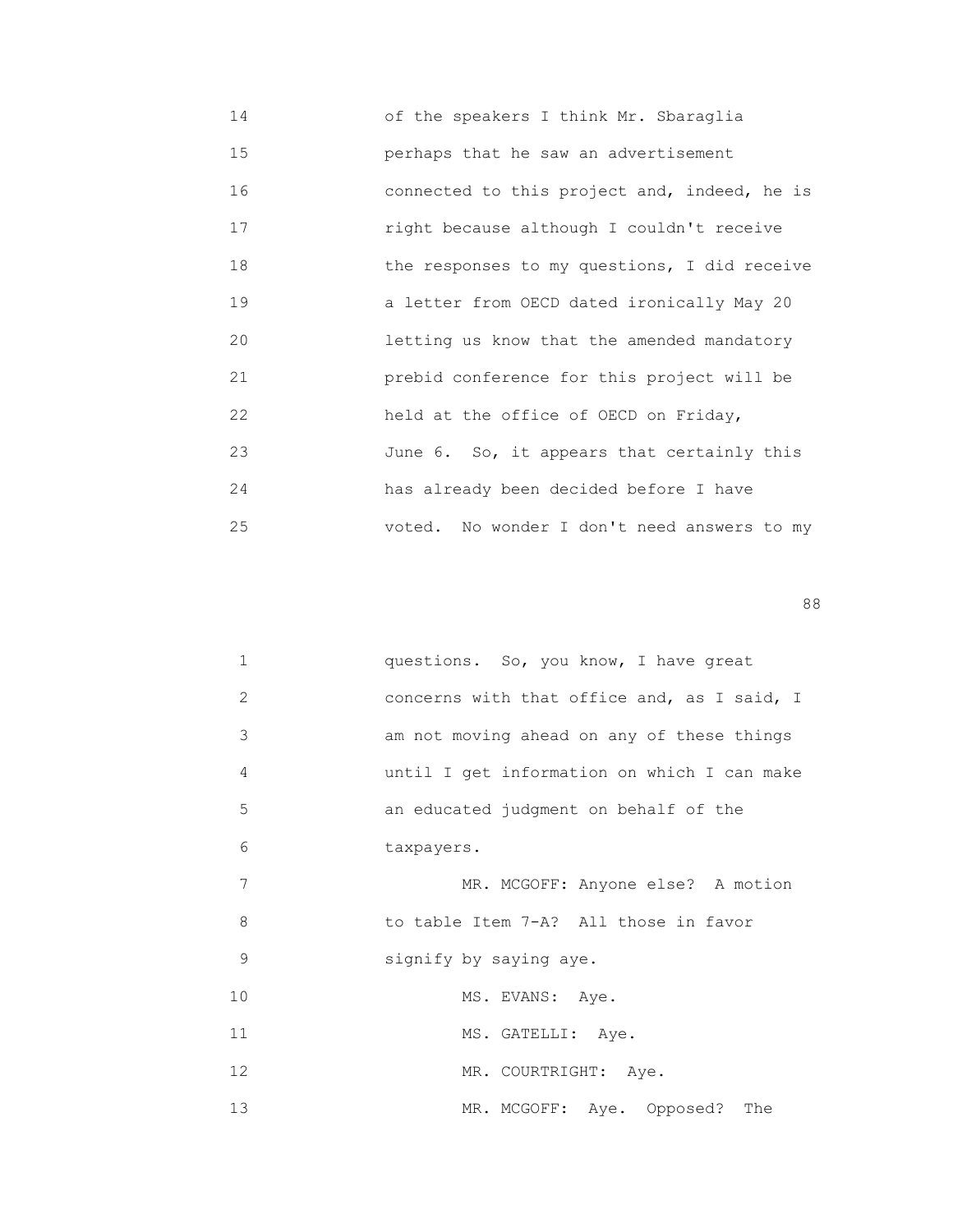| 14 | ayes have it and so moved.               |                                |                                    |
|----|------------------------------------------|--------------------------------|------------------------------------|
| 15 |                                          | MS. GARVEY: SIXTH ORDER. NO    |                                    |
| 16 | BUSINESS AT THIS TIME. Seventh Order has |                                |                                    |
| 17 | been tabled.                             |                                |                                    |
| 18 |                                          |                                | MR. MCGOFF: Any motion to adjourn? |
| 19 |                                          | MR. COURTRIGHT: So moved.      |                                    |
| 20 |                                          | MR. MCGOFF: Thank you for your |                                    |
| 21 | participation.                           |                                |                                    |
| 22 |                                          |                                |                                    |
| 23 |                                          |                                |                                    |
| 24 |                                          |                                |                                    |
| 25 |                                          |                                |                                    |
|    |                                          |                                |                                    |

en de la construction de la construction de la construction de la construction de la construction de la constr<br>1990 : la construction de la construction de la construction de la construction de la construction de la const

| 1  |                                                         |
|----|---------------------------------------------------------|
| 2  | CERTIFICATE                                             |
| 3  |                                                         |
| 4  | I hereby certify that the proceedings and               |
| 5  | evidence are contained fully and accurately in the      |
| 6  | notes of testimony taken by me at the hearing of the    |
| 7  | above-captioned matter and that the foregoing is a true |
| 8  | and correct transcript of the same to the best of my    |
| 9  | ability.                                                |
| 10 |                                                         |
| 11 |                                                         |
| 12 | CATHENE S. NARDOZZI                                     |
| 13 | OFFICIAL COURT REPORTER                                 |
| 14 |                                                         |